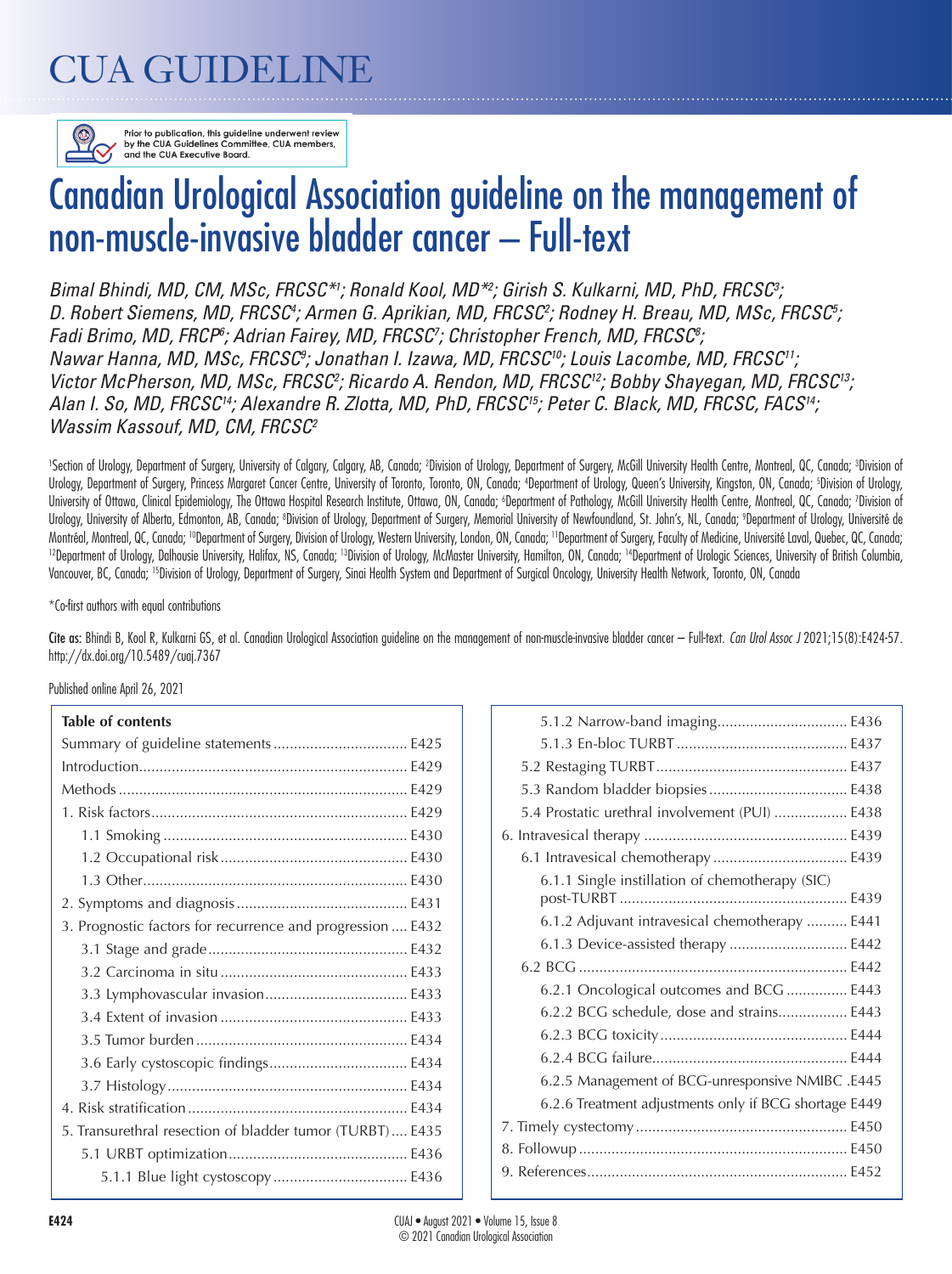# **Summary of guideline statements**

# Risk factors

1. Former or current tobacco smoking is the most common risk factor associated with bladder cancer and smoking cessation should be encouraged in all patients *(Level of evidence [LE] 3, strong recommendation).*

# Symptoms and diagnosis

- 2. White-light cystoscopy (WLC) is recommended in the initial evaluation of patients suspected to have bladder cancer. Cystoscopy should be performed with a flexible cystoscope whenever available *(LE 1, strong recommendation).*
- 3. Urine cytology (voided or collected by bladder washing) is recommended as an adjunct to cystoscopy in patients suspected to have bladder cancer *(LE 2, strong recommendation).*
- 4. Upper urinary tract imaging is recommended in the initial workup of patients suspected to have bladder cancer *(LE 3, strong recommendation).*

# Prognostic factors for recurrence and progression

- 5. The most important prognostic factors for recurrence and progression of non-muscle-invasive bladder cancer (NMIBC) are stage and grade *(LE 2).* All patients with bladder cancer should be properly staged and, specifically for NMIBC, reporting grade is paramount for further management decisions *(LE 2, strong recommendation).*
- 6. Other prognostic factors are age >70 years, large tumor size ( $\geq 3$  cm), multiple tumors, the presence of concomitant carcinoma in situ (CIS), extensive invasion of the lamina propria, prior recurrence rates >1 per year, and status at first assessment after transurethral resection of the bladder tumor (TURBT) *(LE 2),* as well as lymphovascular invasion (LVI*) (LE 3).*
- 7. Aggressive histological variants, such as micropapillary, plasmacytoid, and sarcomatoid, are associated with increased risk of under-staging and progression *(LE 3)*. Pathological review, preferably by a dedicated uro-pathologist, should be considered in settings where variant histology is suspected or atypical tumors are seen during TURBT (e.g., sessile mass) *(LE 3, weak recommendation).*

# Risk stratification

8. All patients with NMIBC should be stratified according to the risk of both recurrence and progression for adequate patient counselling and treatment planning *(LE 2, strong recommendation).* The modified Canadian Urological Association (CUA) risk stratification system is a suitable tool for this purpose.

# Transurethral resection

- 9. Patients presenting with a bladder tumor should undergo initial TURBT for diagnostic confirmation and pathological evaluation *(LE 2, strong recommendation).*
- 10. Initial TURBT aims for complete tumor resection with sampling of the underlying detrusor muscle as the first step of curative-intent treatment of *NMIBC (LE 2, strong recommendation).* Patients with presumed low-grade (LG) Ta or CIS might be spared from muscle sampling at initial TURBT *(LE 3, weak recommendation).*
- 11. When available, blue light cystoscopy (BLC) *(LE 1, weak recommendation)* or narrow band imaging *(LE 2, weak recommendation)* can increase tumor detection at first TURBT and reduce recurrence risk.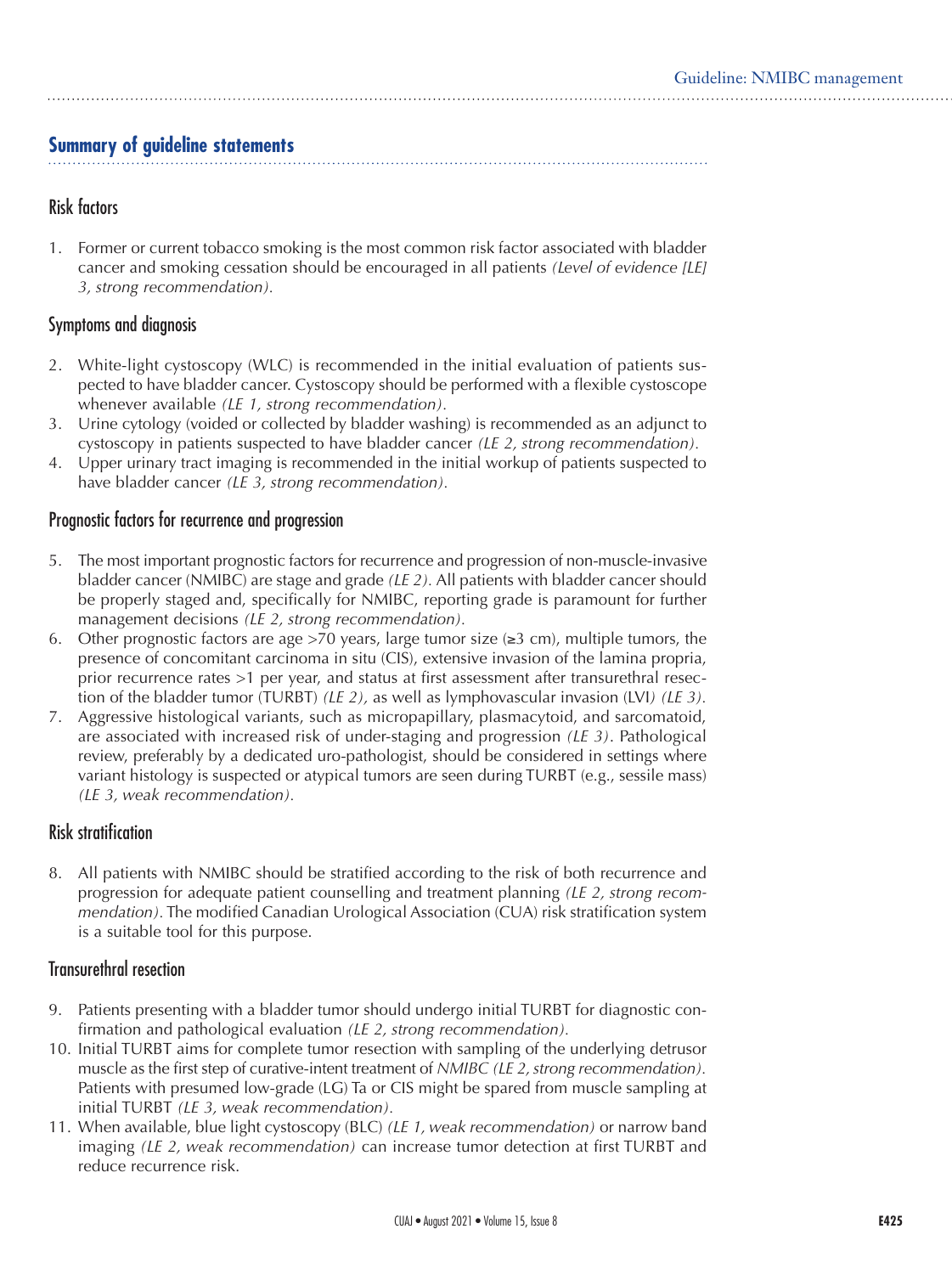- 12. A re-staging TURBT should be performed in patients with T1 NMIBC, or when a complete resection was not achieved with the first TURBT *(LE 2, strong recommendation).* Re-staging TURBT is not required in patients who will proceed to radical cystectomy (RC) based on the findings of the first TURBT.
- 13. In select cases of high-grade (HG) Ta tumors (e.g., large and/or multiple tumors), a re-staging TURBT can be considered *(LE 3, weak recommendation).*
- 14. The suggested window for a restaging TURBT is within six weeks of the first resection *(LE 3, weak recommendation).*
- 15. Patients presenting with a positive urine cytology, but normal-appearing bladder at WLC and normal upper urinary tract imaging are at higher risk of harboring occult CIS and should undergo random bladder biopsies (or use of BLC with directed biopsies) *(LE 2, strong recommendation).*
- 16. Biopsies or transurethral resection of the prostatic urethra should be included with random bladder biopsies in the presence of a positive bladder urine cytology, but normal-appearing bladder at WLC and normal upper tract imaging *(LE 3, strong recommendation).*
- 17. Prostatic urethral biopsies (or a transurethral resection) can also be considered in the presence of extensive bladder CIS or tumor at the bladder neck or trigone *(LE 3, weak recommendation).*
- 18. Patients with prostatic urethral involvement (PUI) with CIS restricted to the urethral mucosa can be managed conservatively with transurethral resection of the prostate (TURP) plus intravesical bacillus Calmette-Guérin (BCG) *(LE 3, weak recommendation).* Repeat prostatic urethral biopsies after induction BCG should be considered *(LE 3, weak recommendation).* RC can be discussed as an alternative option *(LE 4, weak recommendation).*
- 19. In patients with HG T1 or CIS extending into the prostatic ducts, RC should be considered *(LE 3, weak recommendation).* TURP followed by intravesical BCG is an alternative option. In this instance, close followup with repeat prostatic urethral biopsies after induction BCG should be considered *(LE 3, weak recommendation).*
- 20. In patients with prostatic stromal invasion, neoadjuvant cisplatin-based chemotherapy followed by RC is recommended *(LE 3, strong recommendation; refer to CUA guideline on MIBC).*

# Single instillation of chemotherapy (SIC) post-TURBT

- 21. SIC (with mitomycin-C, epirubicin, doxorubicin, pirarubicin, or gemcitabine) should be offered to all patients with presumed low-risk NMIBC at TURBT and should be administered within 24 hours after endoscopic resection *(LE 1, strong recommendation).*
- 22. SIC is recommended for intermediate-risk NMIBC and for patients with ≤1 recurrence/year and European Organization for Research and Treatment of Cancer (EORTC) recurrence score <5 *(LE 1, strong recommendation).* SIC should be discussed even when further adjuvant intravesical chemotherapy is planned *(LE 2, weak recommendation).*
- 23. The benefit of SIC in patients with high-risk NMIBC is unclear when intravesical BCG is planned as adjuvant treatment *(LE 3).*
- 24. SIC should not be administered after extensive resection or when bladder perforation is suspected *(LE 3, strong recommendation).*

# Adjuvant intravesical chemotherapy

- 25. Patients with intermediate-risk NMIBC should be considered for adjuvant induction intravesical chemotherapy *(LE 1, strong recommendation)* with subsequent maintenance for up to one year *(LE 3, weak recommendation),* or induction BCG with maintenance therapy (refer to statement #30).
- 26. Substratification of intermediate-risk patients with recurrent LG Ta NMIBC can be used to guide adjuvant treatment decisions *(LE 3, weak recommendation).* For this purpose, four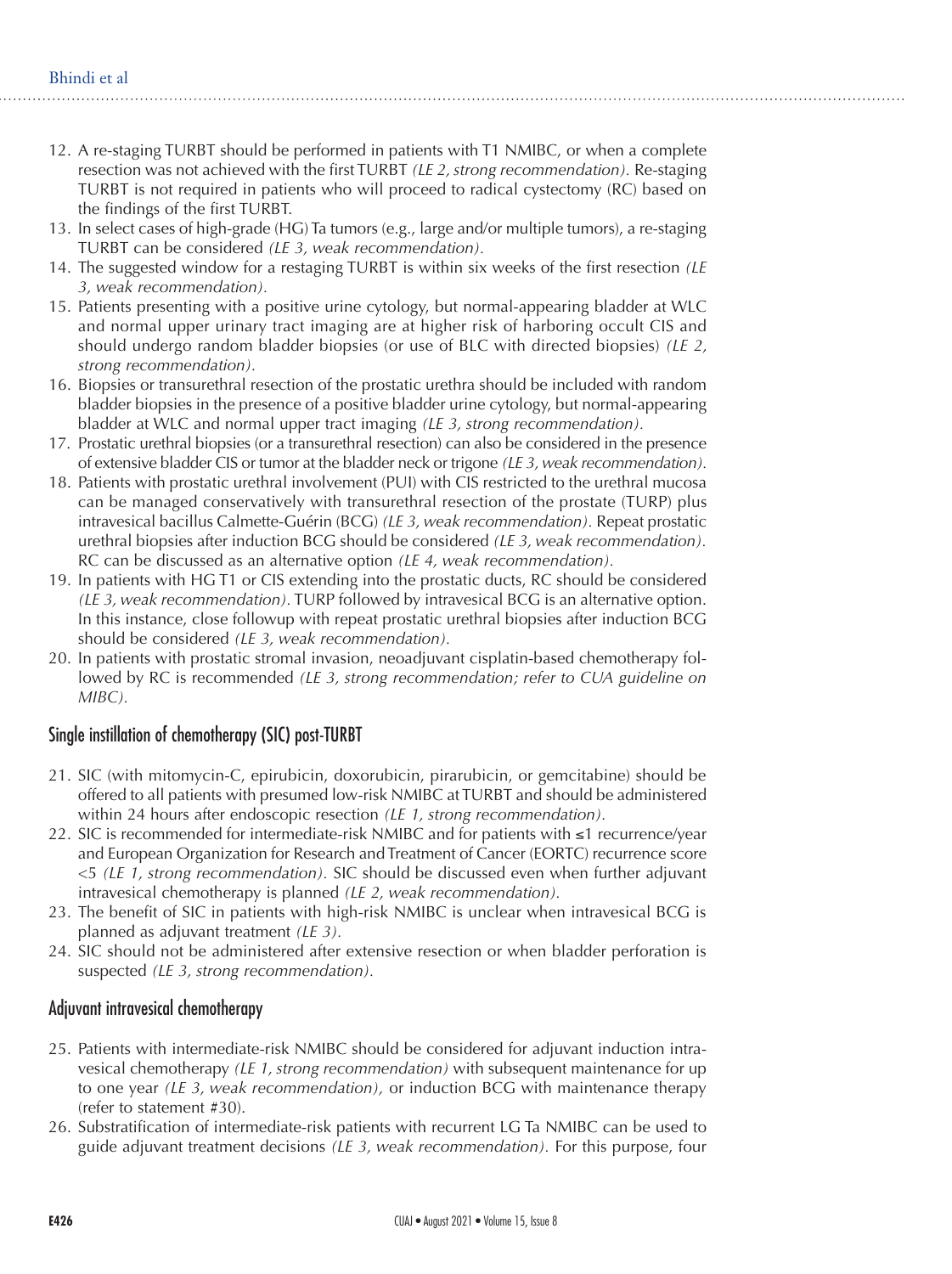factors should be considered: number of tumors, size  $(\geq 3 \text{ cm})$ , time to recurrence  $(\leq 1 \text{ year})$ , and frequency of recurrence (>1/year).

- Patients with low-intermediate-risk NMIBC (0 factors) may be treated similarly to lowrisk patients, with SIC alone *(LE 3, weak recommendation).*
- Patients with high-intermediate-risk NMIBC  $(\geq 3$  factors) may be treated as high-risk patients with induction and maintenance BCG *(LE 3, weak recommendation).*
- 27. Patients who develop recurrence during intravesical chemotherapy may be offered induction followed by maintenance BCG *(LE 3, weak recommendation).*
- 28. Although intravesical chemotherapy through device-assisted therapy has shown promising results in small, randomized controlled trials, further studies are needed to validate its routine clinical use.

# Adjuvant intravesical BCG

- 29. In patients with high-risk NMIBC, BCG therapy with induction (weekly instillations for six weeks) followed by three-year maintenance (weekly instillations for three weeks at three, six, 12, 18, 24, 30, and 36 months) is the standard of care for reducing disease recurrence and progression rates *(LE 1, strong recommendation).*
- 30. When BCG is administered for intermediate-risk NMIBC, induction (weekly instillations for six weeks) followed by one-year maintenance (weekly instillations for three weeks at three, six, and 12 months) is recommended *(LE 1, strong recommendation).*
- 31. RC with pelvic lymph node dissection is the standard of care for BCG-unresponsive bladder cancer in surgically fit patients *(LE 3, strong recommendation).* For patients with BCGunresponsive CIS or HG Ta, a second-line bladder-preserving therapy can be considered before RC *(LE 3, weak recommendation).*
- 32. Promising efficacy has been reported with intravenous pembrolizumab, intravesical oportuzumab monatox, nadofaragene firadenovec, and BCG plus N-803. These should be considered as potential options in patients with BCG-unresponsive CIS who are unfit for or refuse to undergo RC *(LE 2, weak recommendation).*
- 33. Alternative options, such as sequential intravesical gemcitabine/docetaxel (induction plus maintenance), may be considered for patients with BCG-unresponsive disease who are unfit for or refuse to undergo RC *(LE 3, weak recommendation).* Additional alternatives may also include other combination intravesical therapy (e.g., sequential gemcitabine/mitomycin-C, BCG + interferon if available) or single-agent intravesical therapy (mitomycin-C, epirubicin, docetaxel, gemcitabine) *(LE 3, weak recommendation).*
- 34. Clinical trials may be considered for BCG-unresponsive patients who are unfit for or refuse to undergo RC.

# Treatment adjustments only if BCG shortage

- 35. For patients with intermediate-risk NMIBC during BCG shortage, intravesical chemotherapy is recommended as the first-line option. If BCG is planned as a second-line therapy for this population, induction might be administered with reduced dosing (one-half or one-third dose) and maintenance can be omitted (*LE 3, weak recommendation).*
- 36. For patients with high-risk NMIBC, full BCG schedule (induction followed by maintenance) is recommended *(LE 1, strong recommendation).* Only during BCG shortage, when full dose is not possible due to limited supply, dose reduction to one-half or one-third might be considered, while maintenance can be reduced to one year *(LE 3, weak recommendation).*
- 37. When BCG is unavailable, single-agent chemotherapy (e.g., mitomycin-C, gemcitabine) or sequential combination of intravesical chemotherapy (e.g., gemcitabine/docetaxel) is recommended with induction followed by monthly maintenance for up to one year *(LE 3, weak recommendation).*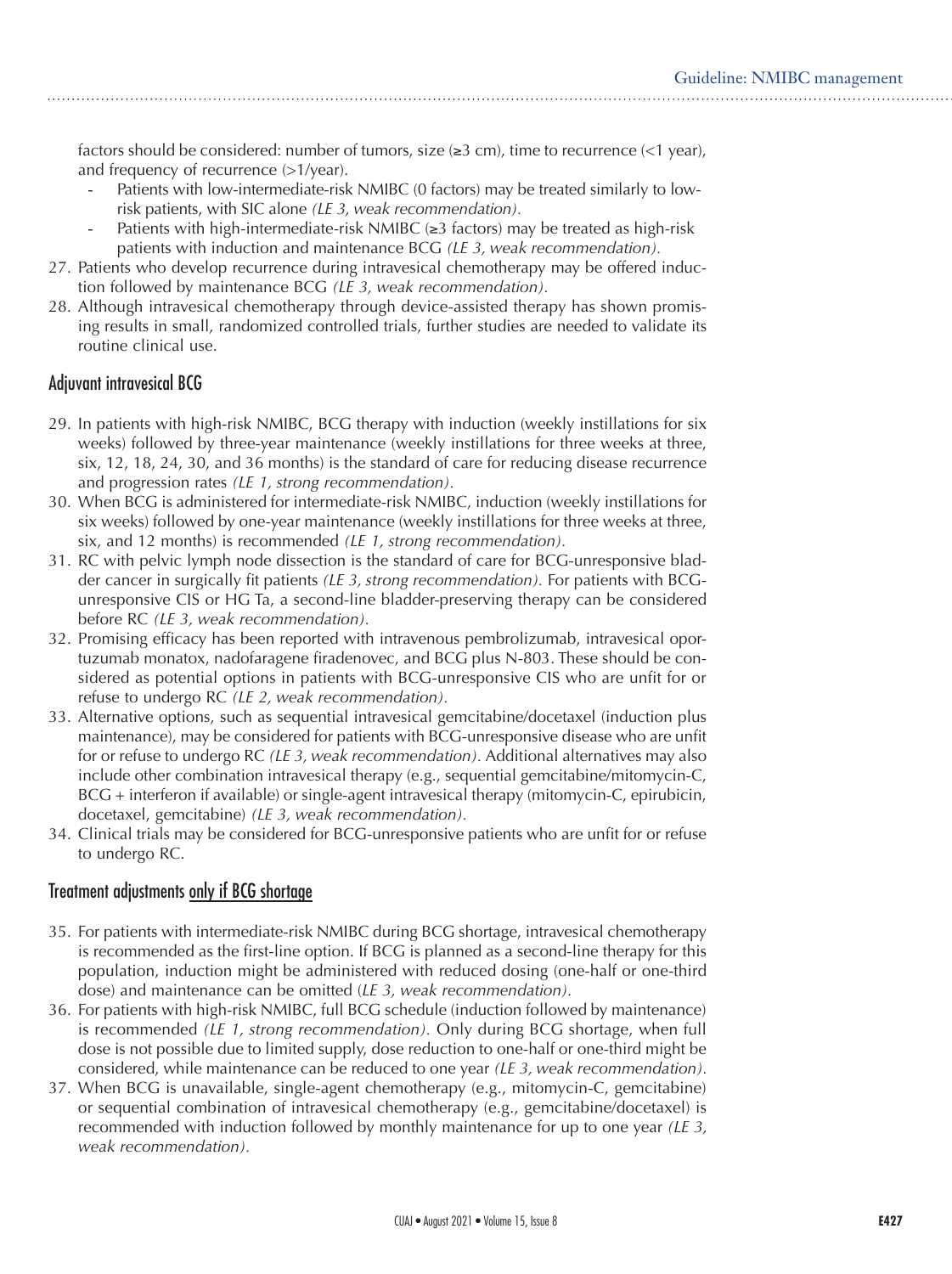# Timely cystectomy

- 38. Upfront RC should be considered for patients with large-volume, diffuse, endoscopically unresectable NMIBC *(LE 3, strong recommendation).*
- 39. Upfront RC should be offered to patients with HG T1 disease with additional adverse tumor pathological features, including: variant histology (e.g., micropapillary, plasmacytoid, sarcomatoid), extensive invasion of the lamina propria or invasion into or beyond the muscularis mucosa (T1b/c), presence of LVI, concomitant CIS in the bladder or prostatic urethra, multiple and large ( $\geq 3$  cm) tumors, or persistent HG T1 upon re-staging TURBT *(LE 3, strong recommendation).*

#### Followup

- 40. The first surveillance cystoscopy is recommended for all patients at three months after TURBT *(LE 2, strong recommendation).*
- 41. A risk-based surveillance strategy should be used in patients with no evidence of recurrence at the three-month cystoscopy:
	- Low-risk patients might be followed with cystoscopy at one year and then yearly for five years *(LE 3, weak recommendation).* Urine cytology is not necessary in the followup of low-risk patients (*LE 4, weak recommendation).*
	- Intermediate-risk patients should be followed with cystoscopies and urine cytology every 3–6 months in the first two years, every 6–12 months in the third year, and annually thereafter *(LE 3, weak recommendation).*
	- High-risk patients should be followed with cystoscopies and urine cytology every 3–4 months during the first two years, every six months during years three and four, and annually thereafter *(LE 3, weak recommendation).*
- 42. Upper tract imaging is recommended with random bladder/prostatic urethral biopsies (or use of BLC with directed biopsies) if positive urine cytology with normal WLC is found during surveillance *(LE 3, weak recommendation).*
- 43. Upper tract imaging is recommended in the first year and every two years thereafter for high-risk patients *(LE 3, weak recommendation).*
- 44. Fulguration under local anesthesia might be considered for small  $\leq$  mm) papillary tumors and negative cytology in patients with a prior history of papillary urothelial neoplasm of low malignant potential or LG Ta NMIBC *(LE 3, weak recommendation).*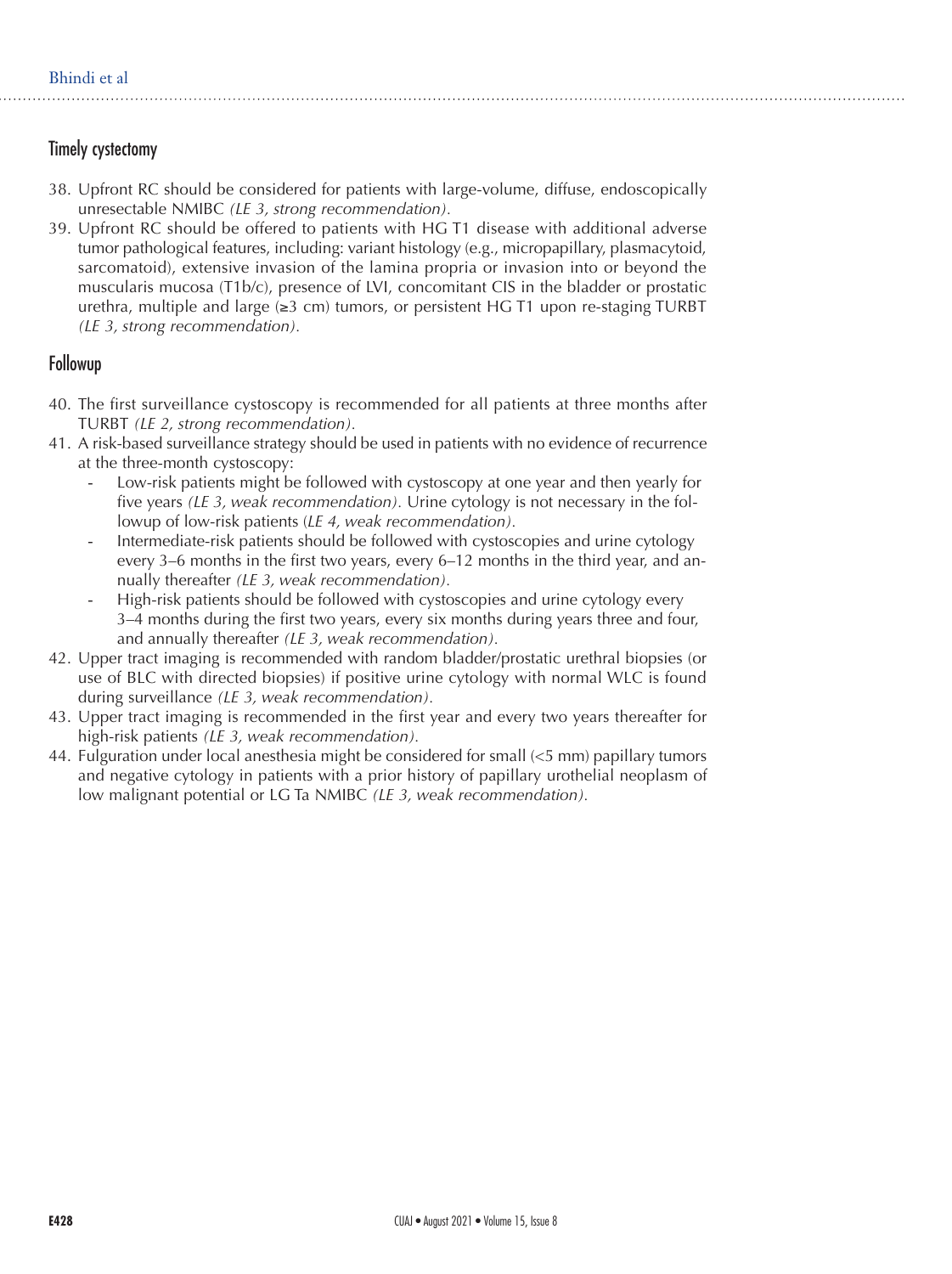# **Introduction**

Bladder cancer is the fifth most common cancer worldwide.<sup>1</sup> In Canada, the estimated incidence for 2020 was of 12 200 new cases, with 2600 disease-related deaths during that same year.2 Canadian population-based studies suggest that incidence was stable from 2010 until 2015.3 More recent estimates, however, have shown an increase in incidence rates from 21.8 to 25.0 cases per 100 000 from 2018 to 2020.2 Bladder cancer is the fourth most common cancer among men, accounting for 8.1% of all cancer diagnoses and the male to female ratio is 3:1. It is considered a disease of the elderly, with an average age at diagnosis of 73 years. It is more prevalent in resourced and industrialized countries with the highest incidence rates in North America, Europe, and Western Asia.4 Approximately 75% of all bladder tumors are diagnosed at early stages, classified as non-muscle-invasive bladder cancer (NMIBC). NMIBC corresponds to clinical tumor stages Tis (carcinoma in situ [CIS]), Ta, and T1 according to the eight edition of the American Joint Committee on Cancer and the Union for International Cancer Control classification (Table 1).5 These tumors are either confined to the mucosal layer or invade the submucosal layer (lamina propria) of the bladder wall without invading the underlying detrusor muscle (muscularis propria). Despite having a good prognosis, NMIBC is associated with high recurrence rates and some patients will progress to muscle-invasive disease (T2 or higher). The remaining 25% of bladder tumors are muscle-invasive (MIBC) upfront at diagnosis (cT2–T4) and/ or metastatic (cM1) and are associated with higher mortality rates. The management of MIBC and metastatic bladder cancer is addressed in separate CUA guidelines.6,7 In addition, estimated life cost of bladder cancer is one of the highest among all malignancies because of the need for close surveillance and the high recurrence and progression rates, which often necessitate multiple lines of therapy.<sup>8,9</sup>

# **Methods**

For this updated guideline, a non-systematic literature review was performed in Medline and PubMed using keywords and MESH terms. Previously published sections of the 2015 version<sup>10</sup> were reorganized and updated, adding recent literature from October 14, 2015 until February 13, 2021.

Statements for interventions and prognosis provided here were assigned a level of evidence (LE) based on a modified version of the 2009 Oxford Center for Evidence-based Medicine classification, which has been used by the Joint Consultation of the Société Internationale d'Urologie and International Consultation on Urological Disease (SIU-ICUD) on Bladder Cancer, published in 2017 (Table 2).<sup>11</sup> Moreover, recommendation statements were classified as strong vs. weak using a modified GRADE approach.12 The

| edition                |                                                                                                                                        |  |
|------------------------|----------------------------------------------------------------------------------------------------------------------------------------|--|
| T - primary tumor      |                                                                                                                                        |  |
| TX                     | Primary tumor cannot be assessed                                                                                                       |  |
| T <sub>0</sub>         | No evidence of primary tumor                                                                                                           |  |
| Та                     | Non-invasive papillary carcinoma                                                                                                       |  |
| Tis                    | Urothelial carcinoma in situ: 'flat tumor'                                                                                             |  |
| T1                     | Tumor invades lamina propria (subepithelial connective<br>tissue)                                                                      |  |
| T2                     | Tumor invades muscularis propria (detrusor muscle)                                                                                     |  |
| T <sub>3</sub><br>T3a  | Tumor invades perivesical soft tissue<br>Microscopic invasion                                                                          |  |
| T <sub>3</sub> b       | Macroscopic invasion (extravesical mass)                                                                                               |  |
| <b>T4</b>              | Extravesical tumor invades any of the following:<br>prostatic stroma, seminal vesicles, uterus, vagina, pelvic<br>wall, abdominal wall |  |
| T4a                    | Tumor invades prostatic stroma, seminal vesicles,<br>uterus or vagina                                                                  |  |
| T <sub>4</sub> h       | Tumor invades pelvic wall or abdominal wall                                                                                            |  |
|                        | N - regional lymph nodes                                                                                                               |  |
| Nx                     | Regional lymph nodes cannot be assessed                                                                                                |  |
| N <sub>0</sub>         | No lymph node metastasis                                                                                                               |  |
| N <sub>1</sub>         | Single regional lymph node metastasis in the true pelvis<br>(perivesical, obturator, external iliac, or sacral)                        |  |
| N <sub>2</sub>         | Multiple regional lymph node metastasis in the true<br>pelvis (perivesical, obturator, external iliac, or sacral)                      |  |
| N <sub>3</sub>         | Lymph node metastasis to common iliac lymph node(s)                                                                                    |  |
| M - distant metastasis |                                                                                                                                        |  |
| M <sub>0</sub>         | No distant metastasis                                                                                                                  |  |
| M <sub>1</sub>         | Distant metastasis                                                                                                                     |  |
| M <sub>1</sub> a       | Nonregional lymph nodes (beyond the common iliac<br>vessels)                                                                           |  |
| M <sub>1</sub> b       | Other distant metastasis                                                                                                               |  |

Table 1. Bladder TNM classification – AJCC UICC, 8th

strength of each recommendation was judged based on the quality of evidence, the estimated magnitude, precision and consistency of the effect, and the balance between potential benefits and harms, resource use, value judgments, and patient preferences. Other society NMIBC guidelines published by the European Association of Urology (EAU), the American Urological Association (AUA), the National Institute for Health and Care Excellence (NICE), and the National Comprehensive Cancer Network (NCCN) were used for comparison.<sup>13-16</sup>

# **1. Risk factors**

Former or current tobacco smoking is the most com**mon risk factor associated with bladder cancer and smoking cessation should be encouraged in all patients** *(LE 3, strong recommendation).*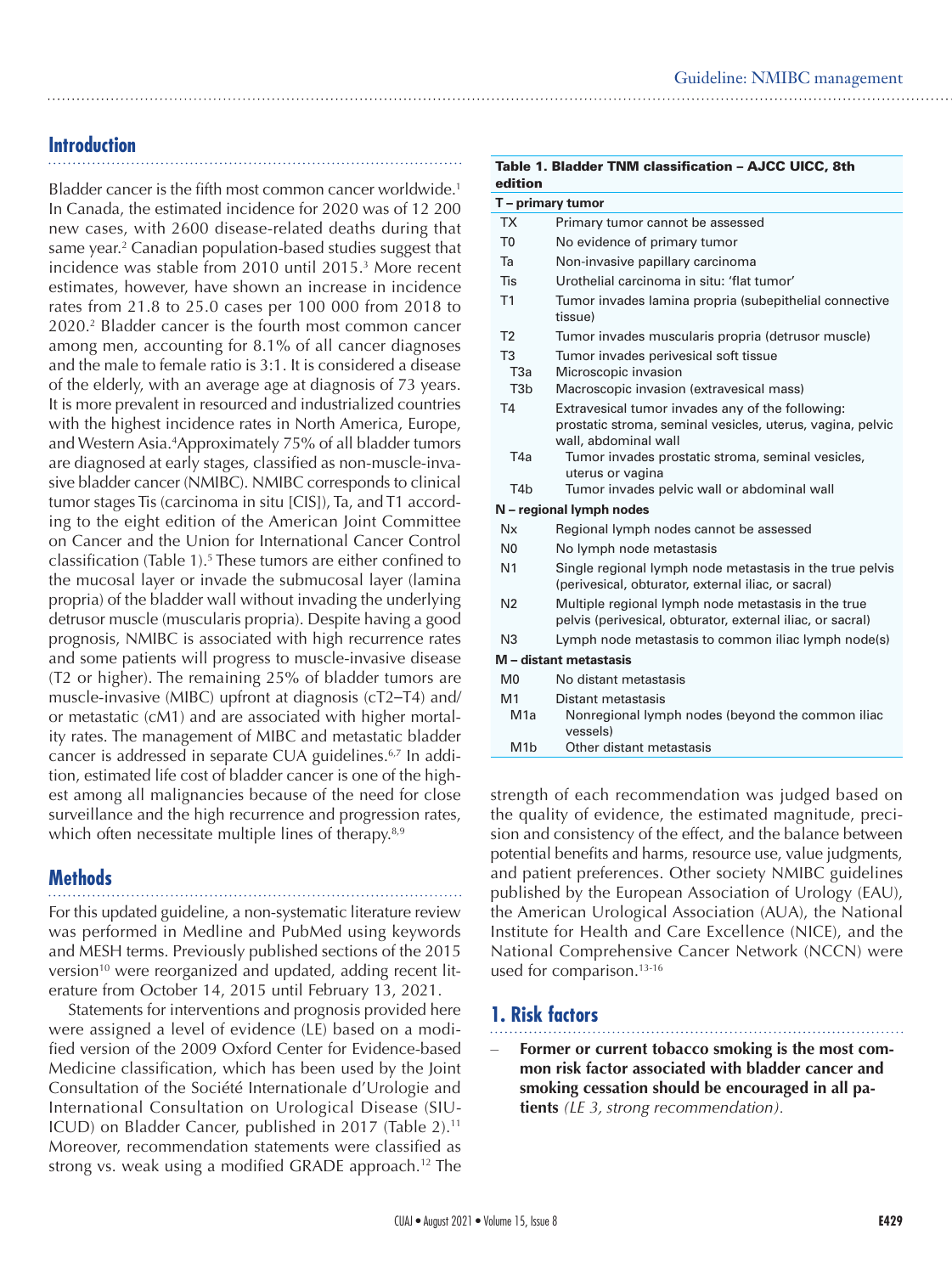| <b>Studies on prognosis</b>                                                    |
|--------------------------------------------------------------------------------|
| Meta-analysis of<br>inception cohort studies                                   |
| Inception cohort study                                                         |
| Cohort study or control<br>arm of randomized<br>controlled trial               |
| Case series, case-control<br>study, or poor-quality<br>prognostic cohort study |
|                                                                                |

# 1.1. Smoking

Among several well-established risk factors, tobacco use is the most remarkable one, being the attributable cause of bladder cancer in 50% of the cases.17,18 In 2016, Cumberbatch et al conducted a meta-analysis including 83 studies and found a relative risk for bladder cancer of 3.47 and 2.04 for current and ex-smokers, respectively, compared to those who have never smoked.<sup>19</sup> Smoking history is associated with a three-fold increase in the risk of developing bladder cancer, and the risk is linearly associated with both the quantity and duration of exposure, in pack-years.<sup>20,21</sup> The benefit of smoking cessation is based on weak evidence and prospective evaluation is lacking.19,22,23 Nevertheless, smoking cessation should be highly encouraged after a bladder cancer diagnosis, with potential additional benefits of reducing the risk of developing other malignancies (e.g., lung cancer) and cardiovascular disease *(LE 3, strong recommendation)*. 23,24

Electronic cigarette (e-cigarette) use may also be associated with a risk of developing bladder cancer, as similar carcinogens have been detected in the urine of both regular and e-cigarette users (e.g., o-toluidine and 2-naphthylamine).<sup>25</sup> A recent systematic review on 22 studies showed that a total of 40 compounds linked to potential development of bladder cancer were identified in the urine of e-cigarette smokers, of which 12 are classified as group 1 (carcinogenic to humans) according to the International Agency for Research on Cancer (IARC).26 To date, however, defining a direct causal link between e-cigarettes and bladder cancer has been challenging due to current study limitations, such as dual exposure (patients exposed to multiple tobacco products) and need for longer followup. Patients should be counselled regarding a potential risk of e-cigarettes and bladder cancer.

The role of cannabis use and bladder cancer was investigated in a small study that suggested a potential risk increase, based on a higher proportion of users among bladder cancer

patients compared to controls.<sup>27</sup> This study, however, was limited by small sample size and selection bias.<sup>27</sup> More recently, a large cohort study with more than 84 000 men investigated the incidence of bladder cancer among tobacco and cannabis users.28 Cannabis use was associated with bladder cancer risk reduction of 45% (hazard ratio [HR] 0.55, 95% confidence interval [CI] 0.31–1.00) when adjusting for other confounders.<sup>28</sup> Although a potential antiproliferative role of cannabinoids in urological cancers has been proposed, further prospective studies are needed to validate this hypothesis.29

# 1.2. Occupational risk

Occupational exposure is the second most common cause of bladder cancer and was reported as being the attributable cause of approximately 8–10% of cases during the 1980s. With workplace legislation, this estimate has recently decreased to approximately  $5\%$ <sup>30-32</sup> The most important carcinogens are those associated with the rubber (2-napthylamine), plastic (1,1-dichloroethane, 4,4'-methylenebis(2-chloroaniline) – MBOCA – and 4,4'-methylenedianiline), and dye (aromatic amines and polycyclic aromatic hydrocarbons) industries.33,34 In a meta-analysis with 263 studies and more than 30 million people, 42 occupations were associated with increased risk of bladder cancer, with the greatest risk among patients working in factories (relative risk [RR] 16.6, 95% CI 2.1–131.3]) and in the dye industry (RR 13.4, 95% CI  $1.5 - 48.2$ ]).<sup>32</sup>

# 1.3. Other

Advanced age is an independent risk factor for developing bladder cancer and incidence increases remarkably after the age of 65, reaching its peak at the age of 84.<sup>35</sup> Median age at bladder cancer diagnosis is 73 years.<sup>36</sup> Additionally, over 80% of bladder cancer-related deaths occur in patients over 65 years old.37 Sex is a well-recognized risk factor, as male to female bladder cancer incidence ratio is 3:1. Gender and sex disparities are multifactorial and have been related in the past to unequal exposure to carcinogens (e.g., tobacco, occupational exposure), hormonal factors, and delays in diagnosis.38-41 Moreover, women also tend to present with more aggressive disease at diagnosis (e.g., a higher proportion of MIBC) and a higher proportion of certain variant histologies (e.g., squamous cell carcinoma), which results in worse oncological outcomes.42,43 Particularly for NMIBC, woman seem to harbor a higher risk of disease recurrence when treated with intravesical bacillus Calmette-Guérin  $(BCG)$ , according to a meta-analyses with 23 754 patients.<sup>44</sup> Currently, other biological factors are being studied, with the aim to understand additional reasons for sex disparities in bladder cancer, and ultimately to optimize healthcare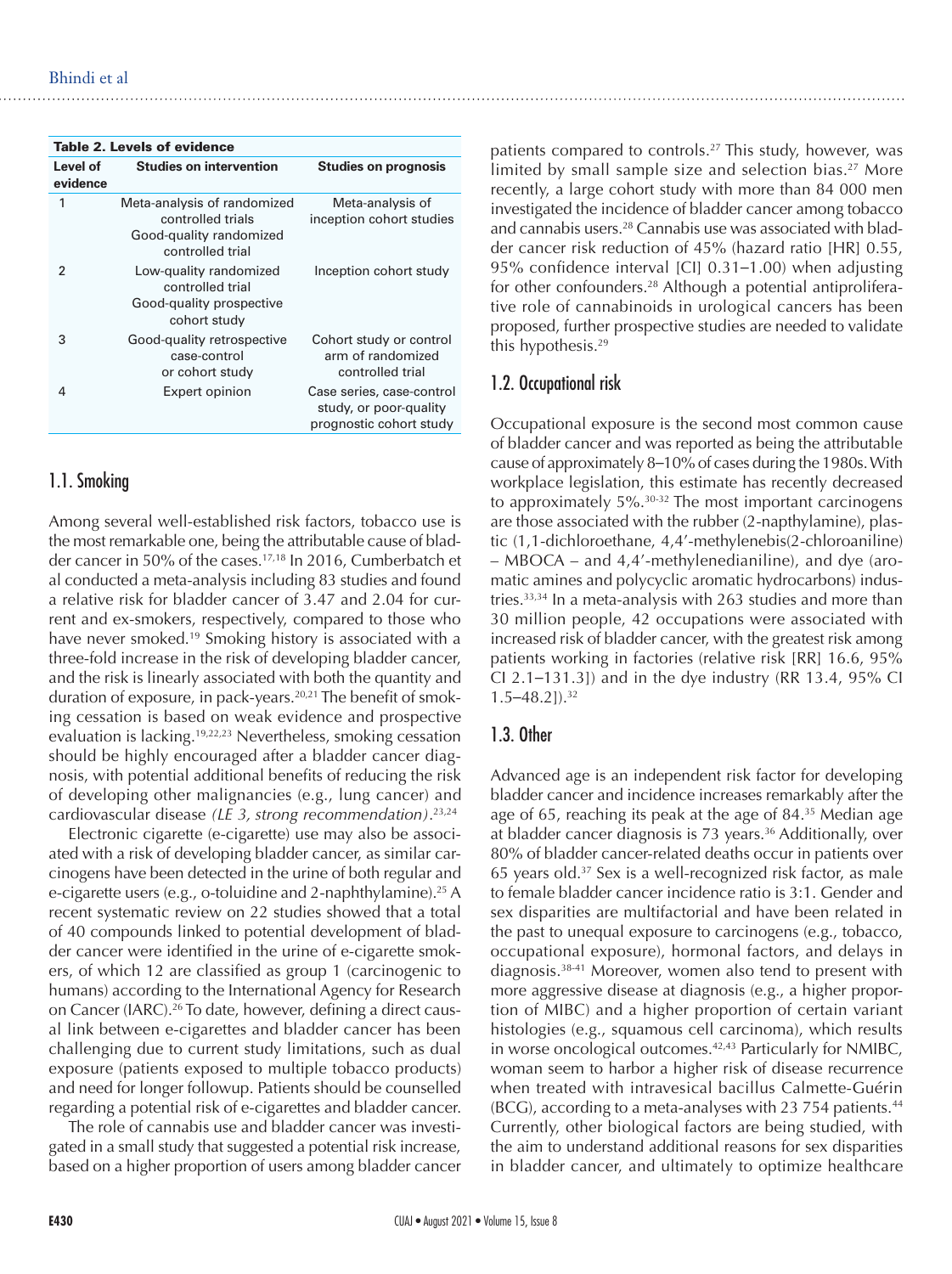delivery and encourage earlier diagnosis and adequate treatment to mitigate this discrepancy.<sup>45-48</sup>

Previous pelvic irradiation for other cancers has been associated with second malignancies, including bladder cancer. For example, after radiation for prostate cancer, the HR for developing bladder cancer is 1.67 (95% CI 1.55–1.80), with median time from exposure to bladder cancer diagnosis of 58 months (interquartile range [IQR] 31–93).49,50 Bladder cancer risk is increased in patients exposed to arsenic (e.g., in drinking water).<sup>18</sup> The association between other dietary factors and bladder cancer is controversial and requires further investigation.<sup>18,51</sup> Cyclophosphamide, phenacetin, and chlornaphazine are listed carcinogens that can cause bladder cancer, according to the IARC.52 Other medications, such as pioglitazone, may be associated with bladder cancer risk, although evidence to date remains controversial.<sup>53-56</sup>

Genetic susceptibility to bladder cancer has been demonstrated. Inherited mutations in carcinogen-detoxification genes, such as NAT2 and GSTM1, can lead to higher exposure to carcinogens (e.g., cigarette components) and higher risk of bladder cancer.<sup>57</sup> Lynch syndrome (LS), also known as hereditary non-polyposis colorectal cancer, is caused by an autosomal-dominant germline mutation in mismatch repair genes.58 LS is related to both colonic and extracolonic cancers, including upper tract urothelial carcinoma (UTUC). A study by Skeldon et al suggested that LS is also associated with bladder cancer, as more than 6% of patients carrying a specific mutation in the MSH2 gene were diagnosed with the disease.59 Therefore, awareness of LS among urologists is important for appropriate screening and counselling of bladder cancer patients.<sup>60</sup>

Chronic inflammation to the bladder mucosa (e.g., recurrent urinary tract infections and indwelling catheters) is also associated with higher bladder cancer risk.18 Additionally, infection with *Schistosoma haematobium* is a well-recognized cause of chronic bladder inflammation and is associated with increased risk of squamous cell carcinoma (SCC) of the bladder.18,61 Schistosomiasis-induced bladder cancer is more common in developing countries, such as Egypt, but its incidence has been decreasing in the last 20 years such that urothelial carcinoma (UC) has replaced SCC as the most common histology of bladder cancer in these countries as well.<sup>62</sup>

# **2. Symptoms and diagnosis**

- **– White-light cystoscopy (WLC) is recommended in the initial evaluation of patients suspected to have bladder cancer. Cystoscopy should be performed with a flexible cystoscope whenever available** *(LE 1, strong recommendation).*
- Urine cytology (voided or collected by bladder wash**ing) is recommended as an adjunct to cystoscopy in**

**patients suspected to have bladder cancer** *(LE 2, strong recommendation).* 

**– Upper urinary tract imaging is recommended in the initial workup of patients suspected to have bladder cancer** *(LE 3, strong recommendation).*

Workup for suspected bladder cancer includes a complete history and a focused physical exam, followed by cystoscopy and imaging. Ultrasound is operator-dependent, and historically, its sensitivity and specificity for detecting bladder cancer is 91% and 79.3%, respectively, with overall accuracy of 88%.<sup>63</sup> Accuracy, however, dramatically decreases for defining lesions <5 mm and its utility for staging bladder cancer and ruling out UTUC is limited.<sup>64</sup> Cross-sectional imaging is, therefore, recommended in the initial workup of bladder cancer, especially in patients presenting with gross hematuria where contrast-enhanced computerized tomography (CT) with delayed images is the first-line option, showing high sensitivity (85%) and specificity (94%) in detecting bladder tumors with a diagnostic accuracy of 90%.<sup>65</sup> Despite its limitation in determining depth of invasion (NMIBC vs. MIBC tumors), CT is important to assess for concurrent UTUC (present in approximately 2% of patients with bladder cancer), hydroureteronephrosis (associated with higher T-stage bladder cancer), and to rule out metastatic disease *(LE 3, strong recommendation)*. 66,67

Recently, a standardized evaluation of local bladder tumor staging through multiparametric magnetic resonance (MRI) was proposed – the Vesical Imaging-Reporting and Data System (VI-RADS).<sup>68</sup> The objective was to mitigate staging errors and optimize treatment of bladder cancer by improving the accuracy in predicting muscularis propria invasion at the time of diagnosis.68 In a meta-analysis of six studies, VI-RADS was able to predict muscle invasion with 83% sensitivity and 90% specificity in patients undergoing transurethral resection (TUR) and/or radical cystectomy  $(RC)$ .<sup>69</sup> Despite promising results, VI-RADS still needs validation in larger, prospective studies to determine the added value compared to TUR alone and the ideal timing for the MRI (before vs. after initial TUR).

WLC is the cornerstone for establishing bladder cancer diagnosis. According to randomized controlled trials (RCTs), flexible cystoscopy in males has been shown to reduce pain and improve patients' acceptance of this procedure *(LE 1)*. 70,71 Likewise, a recent RCT demonstrated lower pain levels during flexible, compared to rigid cystoscopy, in female patients.72 Therefore, initial WLC should be done using gel lubrication and a flexible cystoscope when available *(LE 1, strong recommendation)*. On the other hand, the benefit of using an anesthetic lubricant for pain relief during flexible cystoscopy, in comparison to plain lubricant, is currently not consistent in the literature.73,74 A recent randomized study also showed that the "bag squeeze" technique (applying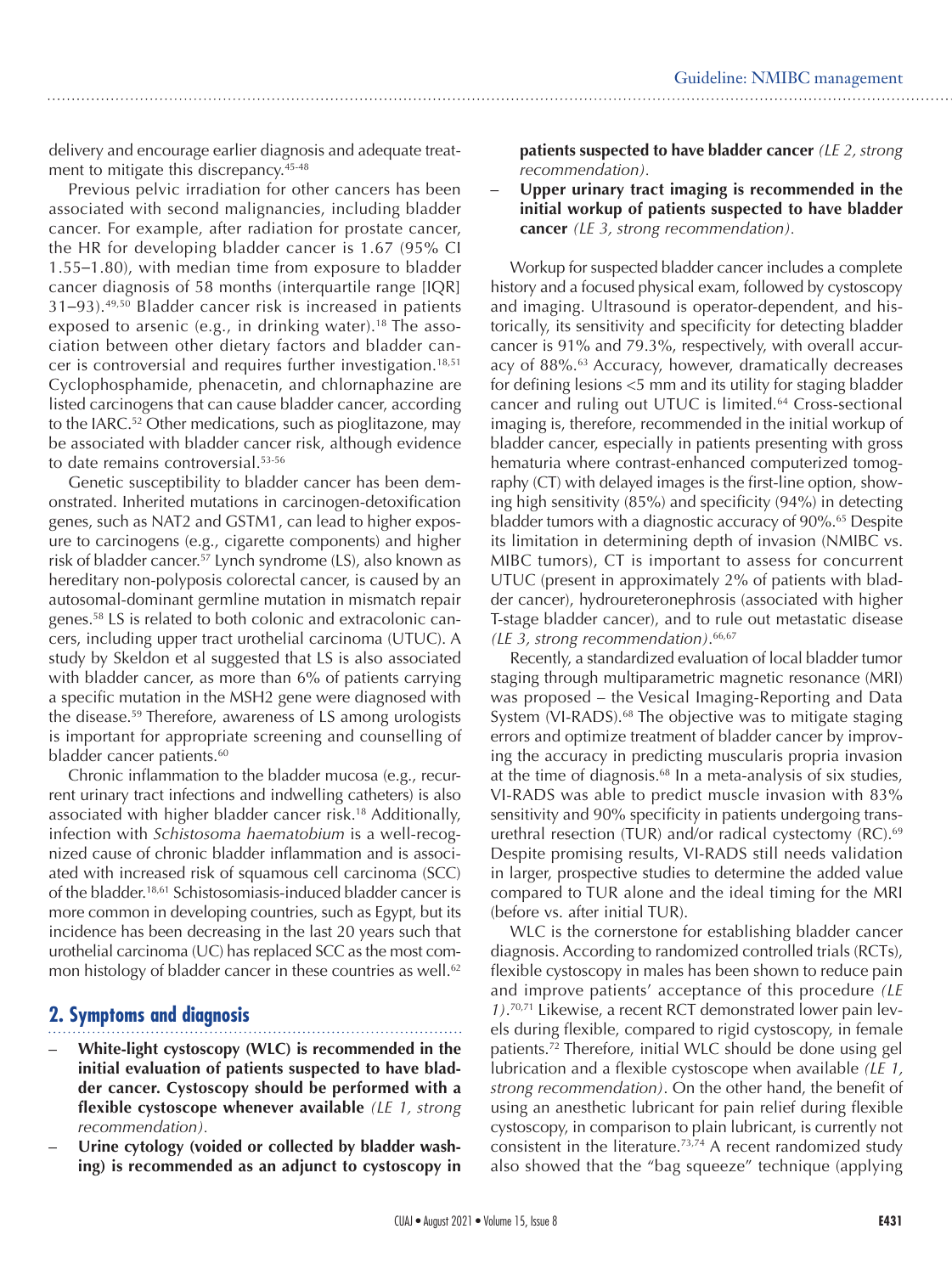pressure to the saline bag during cystoscopy at the level of the membranous/prostatic urethra) was significantly associated with a lower mean pain score during the procedure when compared to controls (1.91 vs. 3.39, respectively, p<0.001).71

Either voided or bladder washing urine cytology should be performed as an adjunct to cystoscopy in the initial diagnosis of NMIBC *(LE 2, strong recommendation)*. 75,76 Overall, the sensitivity of a positive urine cytology in detecting bladder cancer is low, ranging from 40–60%, but is as high as 70–90% for high-grade (HG) tumors and CIS.77-80 Specificity, however, is high (around >95%), leading to a very low rate of false-positive results.81 Novel biomarkers for detecting bladder cancer at initial diagnosis or surveillance are being studied. To date, however, biomarkers are not yet able to outperform or replace cystoscopy.

# **3. Prognostic factors for recurrence and progression**

- **The most important prognostic factors for recurrence and progression of NMIBC are stage and grade** *(LE 2)*. **All patients with bladder cancer should be properly staged and, specifically for NMIBC, reporting grade is paramount for further management decision** *(LE 2, strong recommendation).*
- **– Other prognostic factors are age >70 years, large tumor size (**≥**3 cm), multiple tumors, the presence of concomitant CIS, extensive invasion of the lamina propria, prior recurrence rates >1 per year, and status at first assessment after TUR of the bladder tumor (TURBT)** *(LE 2)***, as well as lymphovascular invasion (LVI)** *(LE 3).*
- **– Aggressive histological variants, such as micropapillary, plasmacytoid, and sarcomatoid, are associated with increased risk of understaging and progression** *(LE 3).* **Pathological review, preferably by a dedicated uro-pathologist, should be considered in settings where variant histology is suspected or atypical tumors are seen during TURBT (e.g., sessile mass)** *(LE 3, weak recommendation).*

#### 3.1. Stage and grade

Stage and grade are the most important predictors of recurrence and progression of NMIBC.<sup>82,83</sup> A large, retrospective study by Millan-Rodriguez et al with 1529 patients treated for primary NMIBC showed that, when adjusted for other confounders in a multivariate model (including stage), grade was the most important factor associated with both progression (odds ratio [OR] 19.9, 95% CI 2.6–150.0) and disease-specific mortality (OR 14.0, 95% CI 1.8–109.0).84 Regarding time to progression, the presence of HG disease was associated with a higher HR compared to stage (2.67, 95% CI 1.99–3.59 vs. 2.19, 95% CI 1.67–2.86, respectively), resulting a higher weight for grade in the European

Organisation for Research and Treatment of Cancer (EORTC) risk calculation tables for recurrence and progression *(LE 2).*83 Therefore, all bladder cancer patients should be properly staged and, specifically for NMIBC, reporting grade is considered paramount for further management decision *(LE 2, strong recommendation)*.

In 1973 the World Health Organization (WHO) defined a grading system for pathologists to report, dividing NMIBC into three categories according to levels of cell differentiation: grades 1, 2, and 3. Despite well-established criteria, difficulties in distinguishing grade 2 from grades 1 and 3 resulted in the middle category being overreported.<sup>85</sup> To address this issue, the WHO and the International Society of Urologic Pathologists (ISUP) updated this classification in 2004, which is, to date, the most widely adopted grading system in North America. It classifies tumors into three categories: papillary urothelial neoplasm of low malignant potential (PUNLMP), low-grade (LG), and HG. The same grading system was reviewed without major changes in 2016. With the 2004/2016 WHO/ISUP system, 30–40% of the former grade 2 lesions with bland cytological features were re-classified as LG, while the other 60–70% were reclassified as HG.86

In a recent systematic review including 20 studies, the interobserver reproducibility of the 2004/2016 WHO/ISUP system by pathologists was low (43–66%), although higher when compared to the previous 1973 version.<sup>86</sup> Moreover, when PUNLMP and LG tumors were considered together, reproducibility increased from 71–82% to 86–90%. In that same study, recurrence rates among 624 patients with PUNLMP was 12%. Importantly, a comparable recurrence rate (9%) was reported among 1303 patients with G1 tumors.86 Progression of PUNLMP is rare (1.7%), and this entity should be followed similarly to LG tumors *(LE 3, weak recommendation)*. 86

Approximately 70% of newly diagnosed NMIBC is detected at stage Ta.<sup>87</sup> Among Ta tumors, the vast majority are LG, with HG Ta tumors being diagnosed in only 7% of cases, while 5–10% of Ta tumors harbor concomitant CIS.88 Patients with single papillary LG Ta tumors measuring <3 cm have the most favorable prognosis, with five-year recurrence and progression risks of 21–31% and 0.8–3.8%, respectively.89 On the other hand, HG Ta tumors have a 43.5% risk of recurrence (28.8% within the first year), and a risk of progressing to ≥pT1 and ≥pT2 of 7.4% and 3.2%, respectively, at a median followup of  $44.5$  months.<sup>90,91</sup> Stage T1 tumors represent 20% of NMIBC.<sup>87</sup> In addition to a recurrence rate of 41.8% (95% CI 38.5–44.9), 20.2% (95% CI 17.6–22.7) of HG T1 tumors progress to muscle invasion at five years, according to a meta-analysis.<sup>92</sup> Stage T1 tumors are almost always HG, and only 2% have been classified as LG. Additionally, retrospective studies have shown that patients with these rare LG T1 tumors experienced similar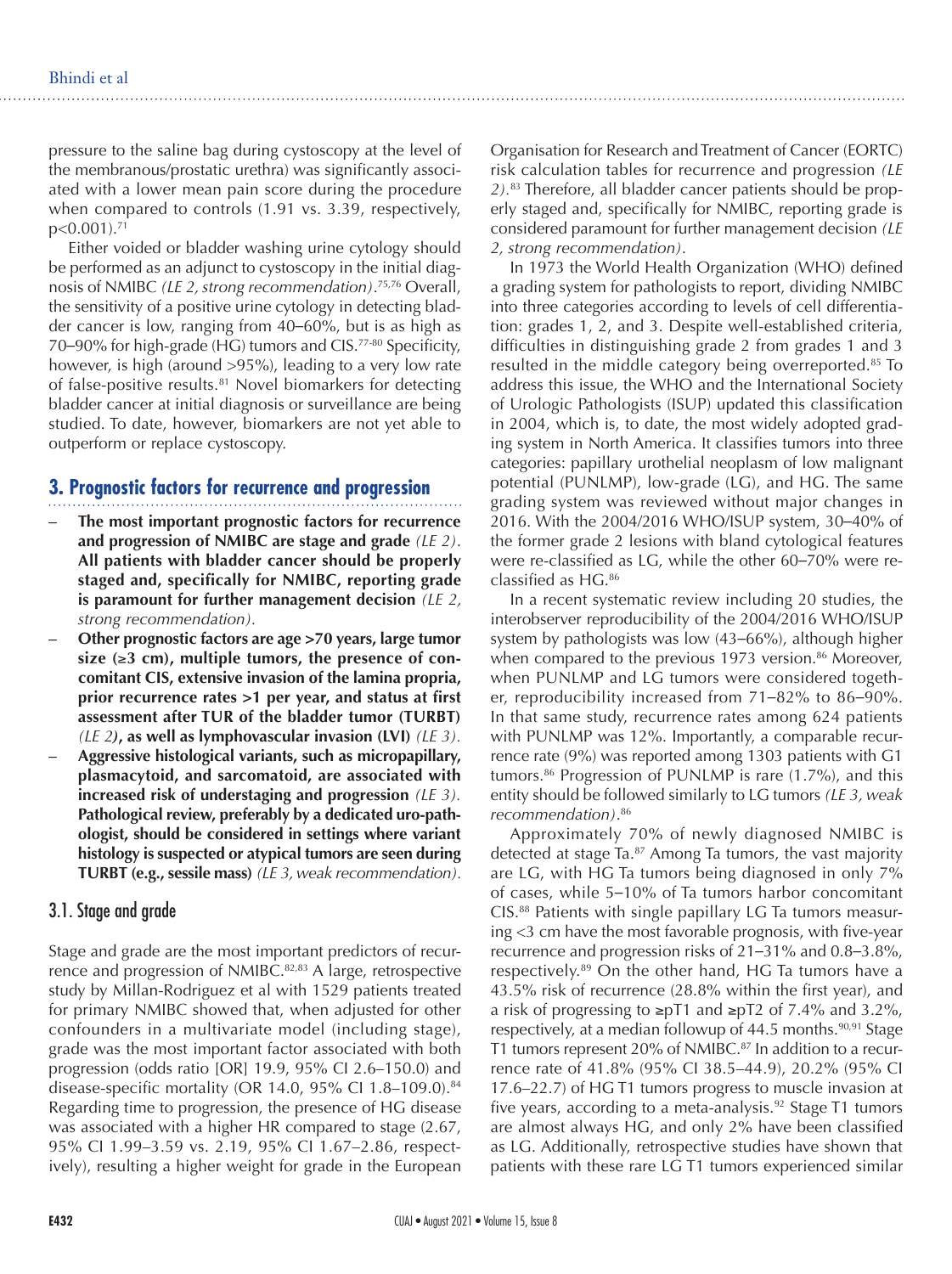oncological outcomes when compared to HG T1 patients, suggesting that the impact of grade within the spectrum of T1 disease remains questionable.93-95

# 3.2. Carcinoma in situ

Concomitant CIS is diagnosed in up to 19% of NMIBC cases.96 This entity is described as a flat lesion confined to the bladder mucosa and is HG by definition. $97$  If treated only with TURBT, CIS recurrence can be as high as 90%, while progression to muscle-invasive disease can occur in 54–80% of patients.<sup>98,99</sup> CIS is rarely found in isolation, with the majority of cases (90%) being found in association with papillary or nodular bladder tumors.<sup>87,100</sup> CIS can be classified as primary (no previous history of bladder cancer), which carries the best prognosis, concomitant (with a papillary or nodular tumor), or secondary (new lesion diagnosed during followup).101,102 CIS is also considered a field disease, as it can affect multiple areas in the bladder, the upper urinary tract, and the urethra.<sup>103</sup> Concomitant CIS has prognostic importance; it is significantly associated with risk of progression (OR 2.1, 95% CI 1.1–4.0) and disease-specific mortality (OR 3.0, 95% CI 1.4–6.6) *(LE 2)*. 84 Therefore, erythematous areas suspicious for CIS should be biopsied during cystoscopy/TURBT *(LE 2, strong recommendation).*

# 3.3. Lymphovascular invasion

Initial series evaluating LVI for NMIBC have shown inconsistent results regarding its association with oncological outcomes.104-106 A prospective study by Cho et al showed LVI was a significant predictor for recurrence and progression, and was negatively associated with metastasis-free survival, but these results were limited by potential selection bias and short followup.<sup>107</sup> A meta-analysis by Kim et al in 2014 with 3905 patients taken from 16 retrospective studies showed the association of LVI with upstaging in RC specimens (OR 2.21, 95% CI 1.44–3.39), recurrence-free survival (RFS) (HR 1.47, 95% CI 1.24–1.74), and progression-free survival (PFS) (HR 2.28, 95% CI 1.45–3.58) when detected in TURBT specimens of patients with NMIBC.<sup>108</sup> In a meta-analysis with 15 215 patients designed to identify prognostic factors for HG T1 disease, Martin-Doyle et al showed that LVI was significantly associated with RFS, PFS, and disease-specific survival (DSS) when including studies with at least 75% of patients with HG T1 tumors *(LE 3).*92 When analysis was performed on studies with 100% of HG T1 tumors, statistical significance was not maintained. Importantly, LVI was associated with deep invasion into the lamina propria, which was the most important adverse prognostic factor. Based on these findings, the authors questioned the independent role of LVI in the prognosis of HG T1 disease, suggesting it could ultimately reflect the extent of invasion into the lamina propria.<sup>92</sup> More recently,

however, another meta-analysis with 33 retrospective studies and 6194 patients showed that LVI was present in 15% of TURBT NMIBC specimens *(LE 3)*. 109 In this study, LVI was a significant factor for recurrence (HR 1.97, 95% CI 1.47–2.62), progression (HR 2.95, 95% CI 2.11–4.13), and upstaging after RC, particularly for cT1 *(LE 3)*. 109

Pathological evaluation of LVI may be limited if only hematoxylin & eosin staining is used and the use of immunohistochemistry is encouraged in challenging cases in order to differentiate LVI from retraction artifact *(LE 3, weak recommendation)*. 110 Although it has not yet been integrated in the major risk stratification tools for NMIBC, LVI may be considered as an independent marker of worse prognosis in patients with high-risk NMIBC *(LE 3, weak recommendation)*.

# 3.4. Extent of invasion

The extent of invasion of T1 tumors is also associated with prognosis. It has been evaluated using two different criteria: 1) micrometric, which evaluates the millimetric extent of invasion into the lamina propria, either in depth, or as a linear measurement of the invasive cancer focus (single largest focus or in aggregate); and 2) microanatomic, which evaluates the level of invasion in relation to the muscularis mucosa (T1a – no muscularis mucosa invasion, T1b – invasion at the level of the muscularis mucosa, and T1c  $-$  invasion beyond the muscularis mucosa).<sup>111-113</sup> Although no single approach has been universally adopted, the micrometric method has the advantage of not being limited by the anatomical variability of muscularis mucosa (which may be discontinuous or absent, limiting the applicability of the microanatomic approach in daily practice). On the other hand, no single cutoff of either depth or length of invasive focus has been consistently demonstrated to be prognostic yet. A study by van Rhijn et al with 134 patients with newly diagnosed bladder cancer identified a significant association between extensive T1 invasion of the lamina propria and progression (HR 3.0, 95% CI 1.5–5.90, p=0.001] and DSS (HR 2.7, 95% CI 1.1–6.8, p=0.032). Importantly, assessment of microscopic vs. extensive T1 invasion was possible in 100% of the cases.112 This was later confirmed in a multicentric study with 601 patients with primary pT1 bladder tumors in which extensive lamina propria invasion (but not muscularis mucosa level of invasion) was independently associated with PFS (HR 3.8, 95% CI 2.3–6.0, p<0.001) and DSS (HR 2.7, 95% CI 1.6–4.8, p<0.001).<sup>113</sup> Notably, the meta-analysis by Martin-Doyle showed that extensive invasion of the lamina propria was considered the most significant prognostic factor for HG T1 patients (HR 3.34, 95% CI 2.04–5.49,  $p<0.001$ ).<sup>92</sup> More recently, a systematic review and meta-analysis with 36 studies and 6781 patients confirmed both deep invasion into the lamina propria and invasion to the muscularis mucosa to be associated with disease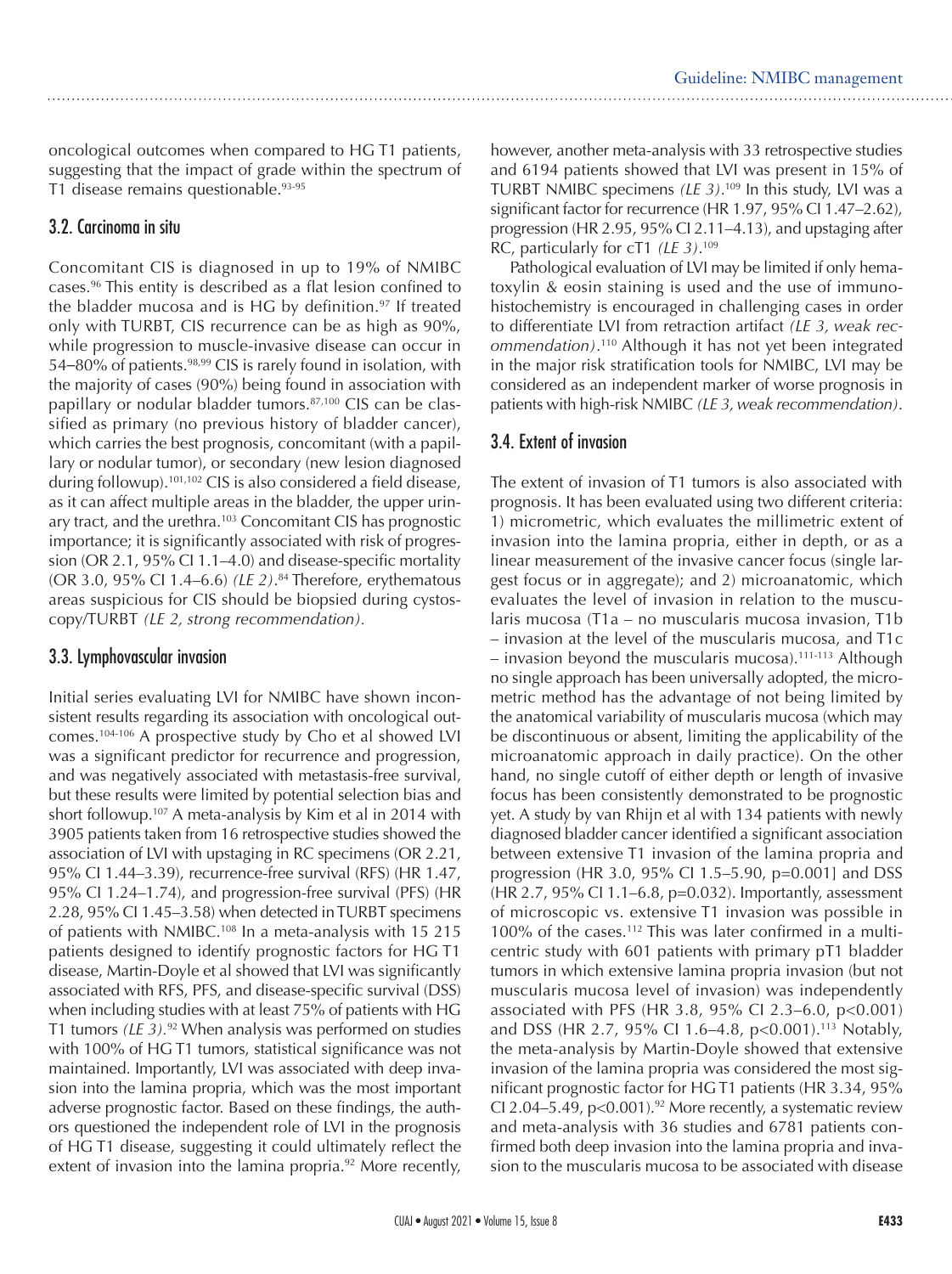recurrence and progression in NMIBC when adjusted for other potential confounders, such as tumor grade, CIS, and multifocality.114 This meta-analysis included four prospective studies, of which three showed a significant prognostic role of deep lamina propria invasion in both recurrence and progression during followup *(LE 2).*115-117

### 3.5. Tumor burden (size and multifocality)

The number and size of tumors are also important prognostic factors for recurrence in NMIBC.<sup>118-121</sup> Recurrence rates are significantly higher for NMIBC patients with multiple (OR 1.9, 95% CI 1.1–3.2) and large (≥3 cm) tumors (OR 1.7, 95% CI 1.0–3.0) *(LE 2)*. 84 Both variables were included in the European Organization for Research and Treatment of Cancer (EORTC) and the Spanish Urological Club for Oncological Treatment (CUETO) risk stratification tools.<sup>83,122</sup> More recently, diameter ≥3 cm and the presence of multiple tumors were confirmed as significant predictors of NMIBC progression.123

#### 3.6. Early cystoscopic findings

In a study by Sylvester et al, persistent disease diagnosed at the first surveillance cystoscopy after induction intravesical treatment was a risk factor associated with progression, which occurred in 25.3% vs. 8.7% of patients with or without pathologically confirmed malignancy, respectively.<sup>83</sup> Early RCTs in the 1980s by the EORTC group showed that the number of tumors, as well as a recurrence rate higher than one per year, were associated with future intravesical recurrence *(LE 2)*. 124 Later, secondary analyses of RCTs also confirmed the association of previous recurrence rates (more than one per year) and multifocality with early tumor recurrence (or persistent disease) at the first surveillance cystoscopy after treatment, potentially reflecting not only small, missed tumors at first TURBT, but also resistance to first-line intravesical therapy.<sup>118,125,126</sup>

# 3.7. Histology

Approximately 90% of bladder cancers are pathologically classified as UCs (previously named "transitional cell carcinomas"), arising from the bladder urothelium. Pure squamous cell carcinoma and pure adenocarcinoma are less commonly diagnosed  $(2-5\%$  and 2% of cases, respectively).<sup>127</sup> Among UCs, 75% are classified as pure, while 25% harbor a secondary histological variant, the most common being squamous  $(20-40%)$  and glandular differentiation  $(18%)$ .<sup>127</sup> Particularly for NMIBC, variant histologies have been under-reported by pathologists in up to  $44\%$  of cases.<sup>128</sup> Furthermore, initial diagnosis through biopsies or TURBT specimens have shown low sensitivity (35% and 43%, respectively) to predict variant histologies after RC, according to retrospective data.<sup>129</sup>

Variant histologies have implications for management and prognosis, due to their higher risk for under-staging, higher risk of progression, and possibly differential response to treatment. Therefore, a pathological review, preferably by a dedicated uro-pathologist, should be considered in settings where variant histology is suspected by the pathologist or atypical tumors are seen by the urologist during TURBT (e.g., sessile mass) *(LE 3, weak recommendation)*. 129

Not all variant histologies have the same prognostic implications. For example, controlling for stage, oncological outcomes are similar between pure UC vs. UC with squamous or glandular differentiation.<sup>130,131</sup> Therefore, NMIBC with squamous or glandular differentiation can be managed similarly to pure UC *(LE 3, weak recommendation)*. The presence of nested variant of UC has been associated with higher stage and nodal invasion, but main oncological outcomes were comparable to patients with pure UC when matched by stage in both the NMIBC and MIBC settings.132,133 Other variant histologies, such as micropapillary, plasmacytoid, and sarcomatoid differentiation are associated with higher rates of progression and worse prognosis, prompting consideration for aggressive treatment with upfront RC in the majority of cases *(LE 3)*. 127,134,135 Small cell (or neuroendocrine) bladder cancer is rarely diagnosed at an early stage and requires individualized approach with multidisciplinary tumor board review. Neoadjuvant chemotherapy followed by consolidation with either RC or radiation-based therapy should be considered.135

# **4. Risk stratification**

All patients with NMIBC should be stratified accord**ing to the risk of both recurrence and progression for adequate patient counselling and treatment planning**  *(LE 2, strong recommendation).* **The modified CUA risk stratification system is a suitable tool for this purpose.**

After diagnosis, clinical and pathological factors must be considered to allow for risk stratification of NMIBC. In order to estimate risks for recurrence and progression and to plan additional treatments after TURBT, the EORTC developed a comprehensive scoring system based on 2596 patients from seven clinical trials.<sup>83</sup> A score is calculated to estimate the risks of recurrence and progression at one and five years, based on six prognostic factors: number of tumors (single vs. 2–7 vs. ≥8), tumor size (<3 cm vs. ≥3 cm), number of previous recurrences (≤1 per year vs. >1 per year), pT stage (pTa vs. pT1), presence of concurrent CIS, and grade (available at *http://www.eortc.be/tools/bladdercalculator/*).83

The EORTC risk calculator, however, likely overestimates recurrence (15–61%) and progression (1–17%) at one year when compared to high-risk NMIBC patients receiving BCG, since the majority of the patients in the included RCTs were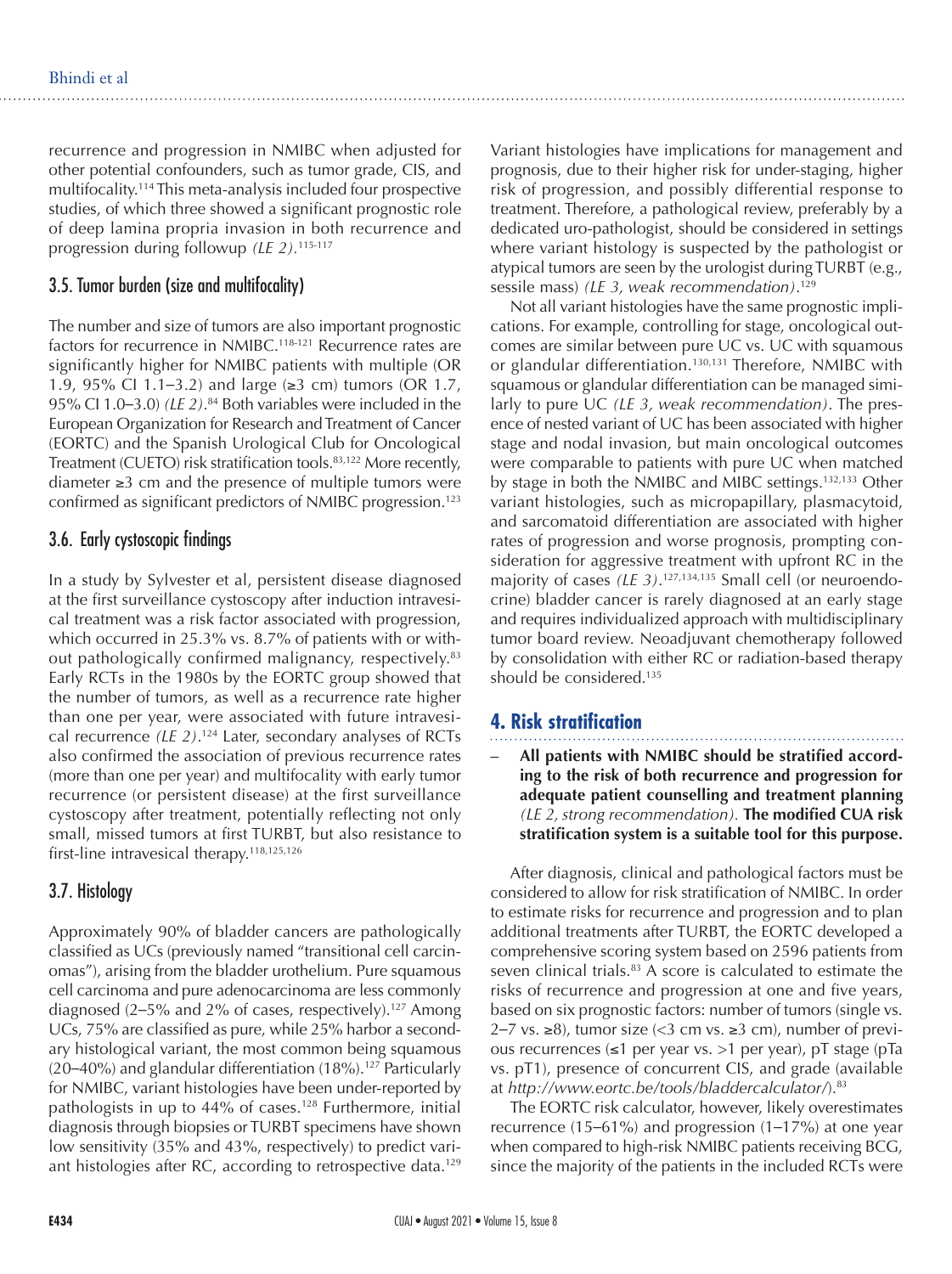treated with intravesical chemotherapy, which is associated with inferior outcomes compared to BCG. Additionally, all 171 patients treated with BCG in this analysis underwent only an induction course, which is today considered suboptimal for high-risk patients.83 To address that, the CUETO developed a similar calculator, also to predict recurrence and progression, but including 1062 patients treated with induction (six weekly instillations for six weeks) and maintenance (six two-weekly doses for up to 12 doses) of BCG.<sup>122</sup>

A recent multicenter study by Sylvester et al using individual patient data for 3401 NMIBC patients sought to stratify patients into risk groups for progression, incorporating the grade categories of the WHO 2004/2016 grading system, since it was not considered in previous systems by the EORTC.123 In a multivariable analysis, age >70 years was significantly associated with disease progression (HR 1.72, 95% CI 1.24–2.40, p=0.001), together with T1 stage (HR 2.20, 95% CI 1.53–3.16, p<0.001), high-grade disease (HR 2.33, 95% CI 1.58–3.42), multiple tumors (HR 1.64, 95% CI 1.17–2.29), tumor diameter ≥3 cm (HR 1.97, 95% CI 1.41– 2.77), and concomitant CIS (HR 2.76, 95% CI 1.62-4.70).<sup>123</sup>

Table 3. Modified Canadian Urological Association risk

| stratification system <sup>+</sup> |                                                                                                                                                                                                                                                                                                                                                                                                                                                                 |  |
|------------------------------------|-----------------------------------------------------------------------------------------------------------------------------------------------------------------------------------------------------------------------------------------------------------------------------------------------------------------------------------------------------------------------------------------------------------------------------------------------------------------|--|
| <b>Risk group</b>                  | <b>Tumor characteristics</b>                                                                                                                                                                                                                                                                                                                                                                                                                                    |  |
| Low                                | 1. PUNLMP<br>2. Primary, solitary, and small (<3 cm) LG Ta                                                                                                                                                                                                                                                                                                                                                                                                      |  |
| Intermediate                       | Patients without CIS who are not included in the                                                                                                                                                                                                                                                                                                                                                                                                                |  |
|                                    | other risk categories:<br>1. Recurrent, multifocal, and/or large (>3 cm) LG<br>Ta                                                                                                                                                                                                                                                                                                                                                                               |  |
|                                    | Consider sub-stratification:<br>a) Low-intermediate-risk: 0 factors* -<br>consider treating as low-risk patients<br>b) Intermediate-risk: 1-2 factors<br>c) High-intermediate-risk: ≥3 factors -<br>consider treating as high-risk patients<br>*Multiple tumors, >3 cm, time to recurrence<br>$\left($ <1 year), and frequency of recurrence $\left($ > 1/<br>year)<br>2. Primary, solitary, and small (<3 cm) HG Ta<br>Consider treating as high-risk patients |  |
| High                               | Any:<br>1. $T1^s$<br>2. Recurrent, or multiple, or ≥3 cm HG Ta<br>3. Presence of CIS (primary or concomitant)<br><sup>§</sup> Very high-risk:<br>HG T1 with any of the following:<br>a) Multiple and $\geq 3$ cm<br>b) Presence of concurrent CIS (in the bladder<br>or prostatic urethra)<br>c) Presence of LVI<br>d) Variant histology (e.g., micropapillary,<br>plasmacytoid, sarcomatoid,<br>neuroendocrine)                                                |  |

<sup>&</sup>lt;sup>†</sup>Modified from EORTC and CUETO stratification tools, Sylvester et al,<sup>123</sup> and other major guidelines. CIS: carcinoma in situ; HG: high-grade; LG: low-grade; LVI: lymphovascular invasion; PUNLMP: papillary urothelial neoplasm of low malignant potential.

As a result, age >70 years was included as an additional factor to be considered when stratifying patients based on progression risk *(LE 2, strong recommendation)*. Importantly, patients with initial recurrent disease, primary CIS with no associated papillary tumors, CIS in the prostatic urethra, LVI, variant histologies, and those treated with intravesical BCG were not included in the analysis, as these factors could potentially affect progression rates.<sup>123</sup>

The modified CUA risk stratification method is proposed here (Table 3). Although validation in larger populations is required, this classification can be easily implemented in daily practice. It stratifies patients individually in low-, intermediate- and high-risk NMIBC.

# **5. Transurethral resection of bladder tumor (TURBT)**

- Patients presenting with a bladder tumor should under**go initial TURBT for diagnostic confirmation and pathological evaluation** *(LE 2, strong recommendation).*
- **Initial TURBT aims for complete tumor resection with sampling of the underlying detrusor muscle as the first step of curative-intent treatment of NMIBC** *(LE 2, strong recommendation)*. **Patients with presumed LG Ta or CIS might be spared from muscle sampling at initial TURBT** *(LE 3, weak recommendation).*

Initial TURBT is a key step in the management of bladder cancer. It has a diagnostic, prognostic, and therapeutic role, and its quality can impact oncological outcomes. Sampling of detrusor muscle is an important quality indicator (in tumors other than PUNLMP, LG Ta, and CIS), and its absence is associated with risk of under-staging, residual disease, and recurrence.<sup>136</sup>

Steps for a standardized TURBT are presented here (Table 4).137-139 Systematic characterization and mapping of all lesions should be performed. All visible tumors should be completely resected, and ideal depth should include the detrusor muscle (muscularis propria) to allow for optimal staging. Multiple tumors should be sent as separate specimens. For large tumors, consider sending the tumor base and deep resection separately. Bimanual examination should be performed.

Anesthetic technique, whether general with neuromuscular blockade (associated with reduction of the obturator reflex and lower risk of bladder perforation)<sup>140</sup> or spinal anesthesia, should be recommended based on the patient's risk factors, comorbidities, and tumor location.141 Bipolar energy was shown to reduce the obturator nerve reflex and rates of bladder perforation when compared to resection with monopolar energy, according to a meta-analysis on eight studies (six RCTs).<sup>142</sup> Another meta-analysis of eight RCTs with 1147 patients reinforced the association of bipolar resection and shorter hospital stay, resection time, and lower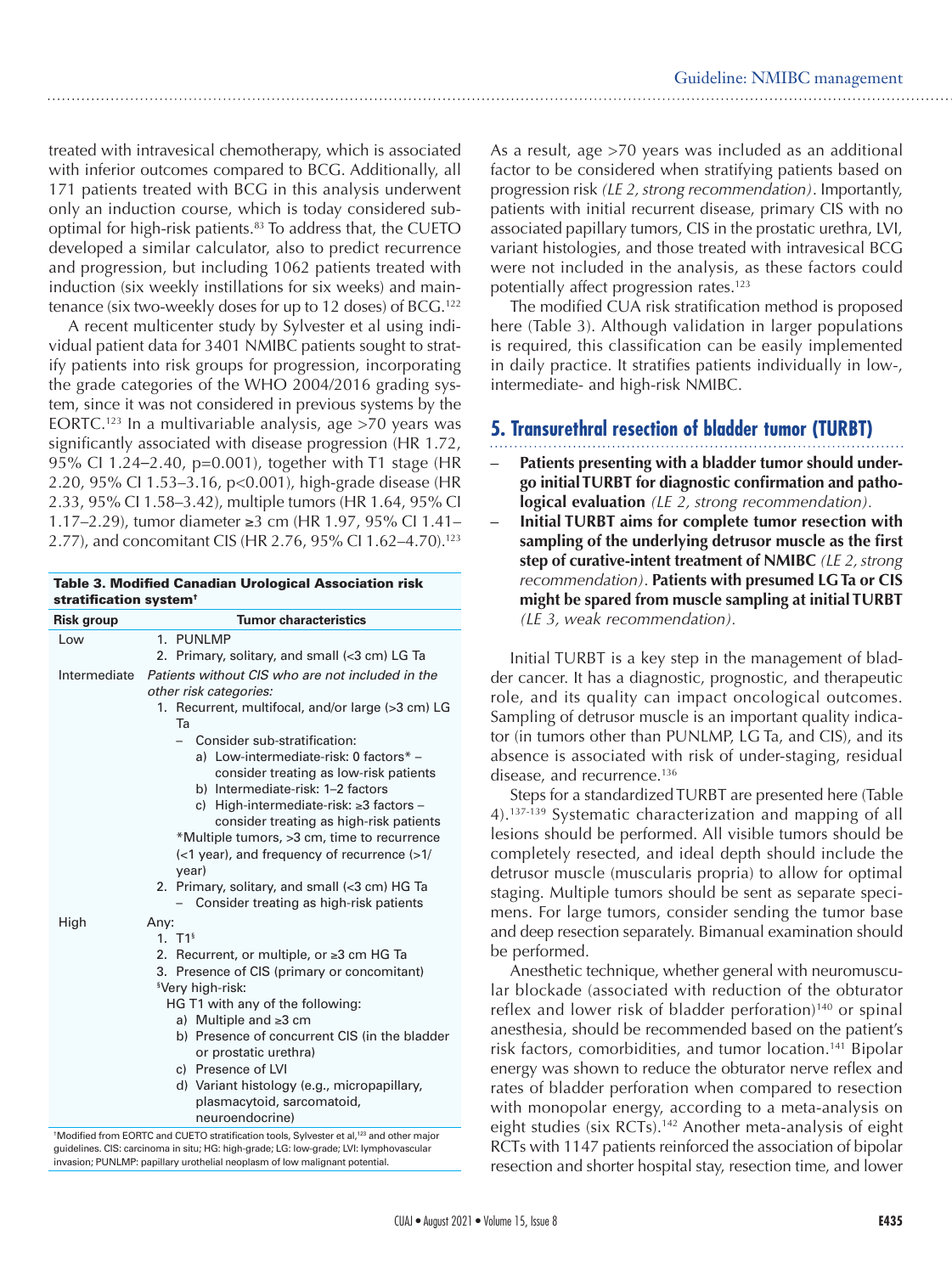|        | Table 4. Stepwise checklist for high-quality TURBT                                                                                             |
|--------|------------------------------------------------------------------------------------------------------------------------------------------------|
|        | Objective: Provide enough information for adequate risk<br>stratification                                                                      |
|        | Cystoscopy:                                                                                                                                    |
|        | 1. Provide detailed description of urethra, bladder walls, and<br>lesions (number, size, appearance, suspicion for concurrent/<br>primary CIS) |
|        | 2. Report visual impression of clinical stage and grade                                                                                        |
|        | 3. Collect washing or voided urine cytology if not previously<br>obtained                                                                      |
| TURBT: |                                                                                                                                                |
|        | 1. Completely resect all visible tumors and suspicious areas                                                                                   |
|        | 2. Send labeled tumor specimens separately                                                                                                     |
|        | 3. Avoid excessive fulguration                                                                                                                 |
|        | 4. Use enhanced visualization techniques when available                                                                                        |
|        | 5. Use bipolar energy when indicated and available                                                                                             |
|        | 6. Deep resection of the detrusor muscle – send deep<br>specimens separately                                                                   |
|        | 7. Random biopsies (bladder and prostatic urethra) if indicated                                                                                |
|        | 8. Ensure adequate hemostasis                                                                                                                  |
|        | 9. Assess bladder wall integrity after resection (evaluate for<br>perforation)                                                                 |

10.Perform bimanual exam under anesthesia

CIS: carcinoma in situ; TURBT: transurethral resection of bladder tumor.

rates of bladder perforation and hemoglobin fall, although no difference was seen with respect to the obturator reflex when compared to monopolar resection.<sup>143</sup>

#### 5.1 TURBT optimization

**– When available, blue light cystoscopy** (BLC) *(LE 1, weak recommendation)* **or narrow band imaging (NBI)** *(LE 2, weak recommendation)* **can increase tumor detection at first TURBT and reduce recurrence risk.**

Several clinical trials have evaluated enhanced imaging methods, such as BLC and NBI, with the intent of improving tumor detection rates and reducing disease recurrence. BLC and NBI are potential useful tools in the initial management and surveillance of NMIBC.

#### *5.1.1. Blue light cystoscopy (BLC)*

Fluorescent cystoscopy or BLC uses a photosensitizing agent, such as 5-aminolevulinic acid (ALA) or hexyl aminolevulinic acid (HAL). Instilled in the bladder before the procedure for 1–4 hours,<sup>144</sup> these substances are metabolized to protoporphyrin IX by tumor cells, showing a red fluorescence under blue light (380–470 nm), which provides contrast between tumors and the normal urothelium.<sup>145</sup> Currently, the only available agent is HAL.

Clinical trials have shown a consistent positive impact of BLC on NMIBC recurrence.<sup>146-149</sup> A large meta-analysis of 2212 patients with primary and recurrent NMIBC from nine prospective studies showed that adding BLC-HAL to WLC increased detection rates by 14.7% for Ta tumors and

by 40.8% for CIS lesions *(LE 1)*. 150 Furthermore, at least one additional lesion was detected in 24.9% of patients and there was a significant reduction in recurrence rates at 12 months for all risk subgroups, including patients treated with BCG *(LE 1)*. 150 The recurrence benefit of BLC-HAL was also confirmed in studies with longer followup.151 Geavlete et al showed two-year recurrence rates of 31.2% vs. 45.6% (p=0.001), while Gallagher et al showed three-year recurrence rates of 39.0% vs. 53.3% (p=0.02) for BLC-HAL vs. WLC, respectively.<sup>152,153</sup> Despite a trend for BLC in decreasing progression rates and prolonging time to progression, current data is inconclusive, and its impact on oncological outcomes other than recurrence remains unclear.154

Most clinical trials testing BLC have not used single-dose chemotherapy at the time of TURBT, so the impact of combining both interventions remains uncertain. All patients in the trial by Geavlete et al received single-dose chemotherapy.152 However, in another prospective randomized trial by O'Brien et al, there was no significant difference in recurrence rates between WLC and BLC in 249 patients undergoing TURBT with single-dose mitomycin-C (MMC).155 The lack of difference could be explained by an ablative effect of MMC on potentially missed lesions at WLC.<sup>155</sup>

Especially when proposing new technologies associated with bladder cancer care, cost-effectiveness needs to be evaluated, as bladder cancer has the highest lifetime treatment cost per patient among all cancers.<sup>156,157</sup> Regarding implementation of BLC at initial TURBT, a cost-effectiveness analysis was performed and found that BLC-HAL at initial TURBT was associated with better quality-adjusted life-years and overall cost over time than WLC by reducing NMIBC recurrences.158 Meanwhile a study by Klaassen et al suggested that, despite high initial costs associated with the implementation of BLC, this approach could result in 87–338 fewer bladder recurrences annually in Canada.<sup>159</sup>

#### *5.1.2. Narrow-band imaging*

NBI enhances visualization of bladder tumors by using filters to narrow the bandwidth of light into wavelengths of 415 nm (blue) and 540 nm (green). Since these wavelengths correspond to the peak absorption of hemoglobin, NBI provides enhanced contrast between benign and hypervascular malignant lesions.160 NBI is activated by pressing a switch in cystoscopes equipped with this technology and does not require bladder instillation of any kind before the procedure.

Several articles compared NBI with WLC, focusing on recurrence rate reduction.<sup>161,162</sup> In 2012, Naselli et al randomized 223 patients to receive TUR with NBI or WLC. With a median followup of 11 months, recurrence rates were found to be 3.9% vs.  $16.7\%$  (p=0.008) at three months and 31.6% vs. 51.4% (p=0.014) at one year for NBI vs. WLC, respectively.163 Another RCT by Geavlete et al showed a higher specificity for detecting CIS using NBI in compari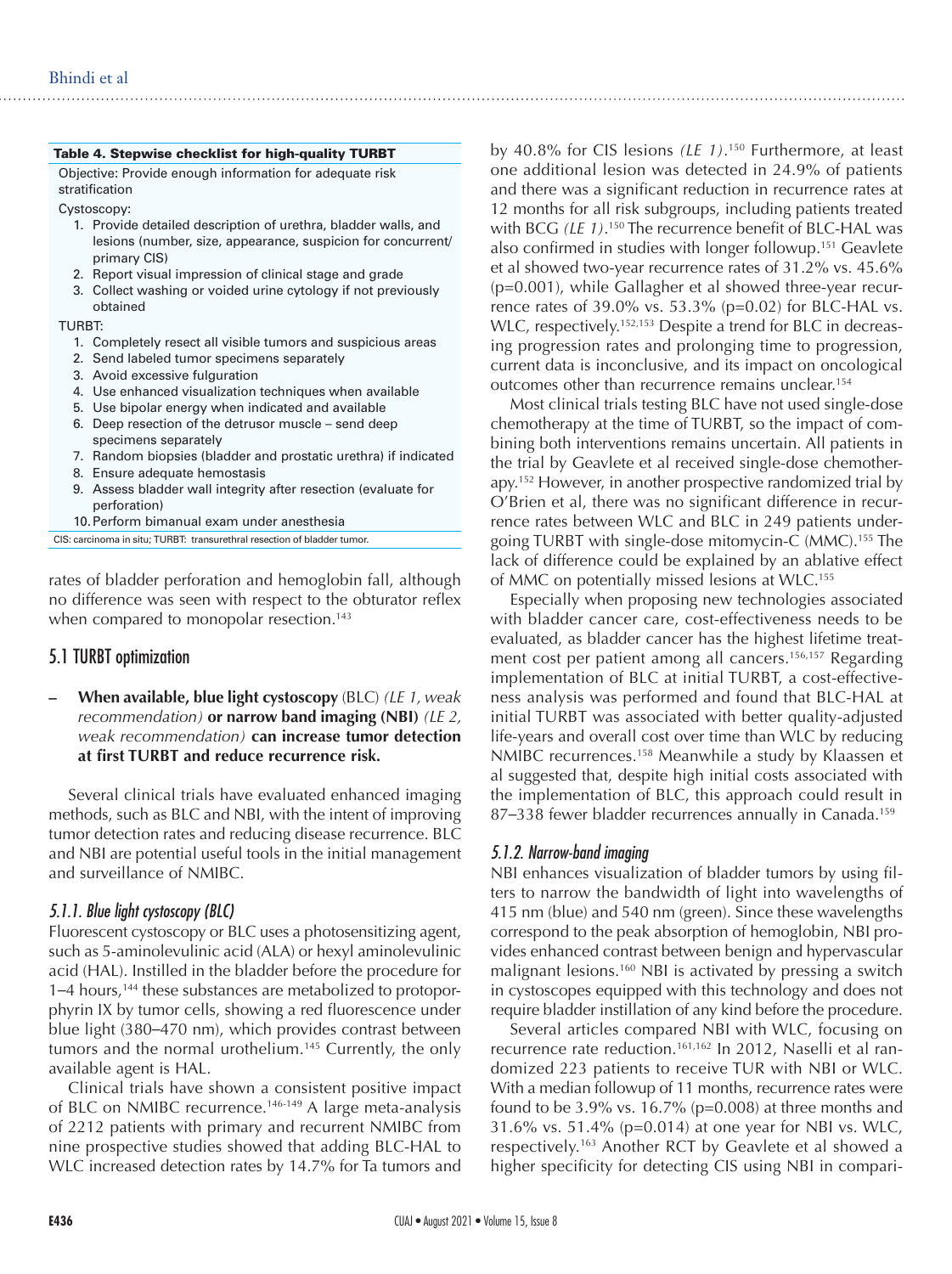son with WLC  $(53.8\% \text{ vs. } 15.4\%$ , respectively).<sup>164</sup> Finally, a multicenter trial by the Clinical Research Office of the Endourological Society (CROES) randomized 965 patients to undergo NBI vs. WLC-assisted TURBT. Their results showed similar overall recurrence rates of 27.1% for WLC vs. 25.4% for NBI at one year (p=0.585), although subgroup analysis showed that the one-year recurrence rate for low-risk patients was significantly lower for NBI over WLC (5.6% vs. 27.3%, respectively, p=0.002) *(LE 2)*. 165 The authors stated that the effectiveness of NBI for low-risk patients can be explained by the fact that most recurrences might be caused by small, overlooked lesions at WLC that were identified through NBI. Finally, in a meta-analysis, Kang et al compared 1084 patients from six studies (out of which four were RCTs) and found lower RFS rates at three months (RR 0.39, p<0.0001)), one year (RR 0.52, p<0.00001), and two years (RR 0.60, p=0.004) for NBI when compared to WLC.<sup>166</sup>

# *5.1.3. En-bloc TURBT*

En-bloc resection aims for complete removal of the bladder tumor with the adjacent bladder tissue and muscularis propria in one single specimen, being first described in the late 1990s.167,168 Based on historical oncological principles for other malignancies, it claims to be a "no-touch" technique and is advocated by some urologists under the rationale that it provides for better-quality specimens (less fulguration), improved accuracy of pathology diagnosis, reduced number of floating tumor cells, and lower risk of bladder perforation during TURBT.169 In a randomized study by Hashem et al, the detrusor muscle was present in 98% of specimens of patients undergoing holmium laser en-bloc resection vs. 62% undergoing conventional TURBT (p<0.001).170 On the contrary, the multicentric, randomized study by Gakis et al showed no statistical difference regarding the presence of detrusor muscle in en-bloc vs. conventional TURBT specimens (77.4% vs. 66.7%, respectively, p=0.28), although a higher proportion of negative surgical margins was observed with en-bloc technique (57% vs. 9%, respectively, p<0.001).<sup>171</sup> Regarding T1 substaging, the concordance among pathologists when assessing depth of T1 invasion is higher when specimens are obtained by en-bloc TURBT in comparison to conventional TURBT.<sup>1</sup> A large, systematic review with metaanalysis by Teoh et al included 32 studies for qualitative and 10 RCTs for quantitative analysis on the effectiveness of en-bloc resection vs. standard TURBT.173 According to this study, en-bloc resection was associated with longer operative time (mean difference 9.07 minutes, 95% CI 3.36–14.8, p=0.002), shorter postoperative irrigation time (mean difference -7.2 hours, 95% CI -9.3 to -5.2, p<0.001), and lower rate of bladder perforation (RR 0.30, 95% CI 0.11–0.83, p=0.02) when compared to TURBT. On the other hand, there was no statistical difference regarding the presence of muscularis propria in the final specimen, nor recurrence rates at one, two, and three years.173 Larger, randomized studies are needed to define the role of en-bloc TURBT in clinical practice, including its learning curve, impact in recurrence rates, and whether it could potentially spare a subset of patients from re-staging TURBT or additional adjuvant instillations.174 In conclusion, en-bloc TURBT is considered an emerging resection technique that may improve detrusor sampling and provide for better-quality specimens for pathological evaluation *(LE 3, weak recommendation)*. Its benefit on disease recurrence has not been established and further studies are needed prior to recommending its routine use.

# 5.2. Re-staging TURBT

- **– A re-staging TURBT should be performed in patients with T1 NMIBC or when a complete resection was not achieved with the first TURBT** (*LE 2, strong recommendation)*. **Re-staging TURBT is not required in patients who will proceed to RC based on the findings of the first TURBT.**
- In select cases of HG Ta tumors (e.g., large and/or mul**tiple tumors), a re-staging TURBT might be considered** *(LE 3, weak recommendation).*
- The suggested window for a re-staging TURBT is within **six weeks of the first resection** *(LE 3, weak recommendation).*

Re-staging TURBT (re-TURBT) changes NMIBC management in many patients.<sup>175</sup> It not only improves staging but also has therapeutic benefit and should be performed in all patients with T1 disease, aiming for the identification of occult muscleinvasive disease and resection of initially unresected lesions.125

In 1998, Herr published a series of 150 patients who underwent a re-TURBT for newly diagnosed and recurrent bladder cancer, showing that 76% (114) had residual tumor at re-TURBT, while 29% of those with NMIBC at initial TURBT were upstaged to MIBC ( $\geq$ T2) after a second-look resection.<sup>175</sup> Other studies reported up to 9.5% upstaging for HG Ta tumors (to ≥T1) and 28% for T1 tumors (to ≥T2).<sup>176,177</sup> Divrik et al analyzed 210 patients with newly diagnosed T1 who were randomized to undergo re-TURBT or not, and were followed until death or a minimum time of 54 months.<sup>178</sup> They reported five-year RFS of 59% vs. 32% (p=0.0001) and PFS of 93% vs. 79% (p=0.0001) favoring re-TURBT. Additionally, re-TURBT was an independent predictor for both lower recurrence and progression rates in multivariate analysis *(LE 2).*178 This study, however, likely overestimated the effect of re-TURBT on longterm recurrence and progression and was criticized by lack of predefined endpoints, sample size power, method of randomization, and potential impacts of further intravesical therapy on oncological outcomes of both arms.178

Cumberbatch et al recently published a systematic review including 31 studies (only one RCT) and 8409 patients with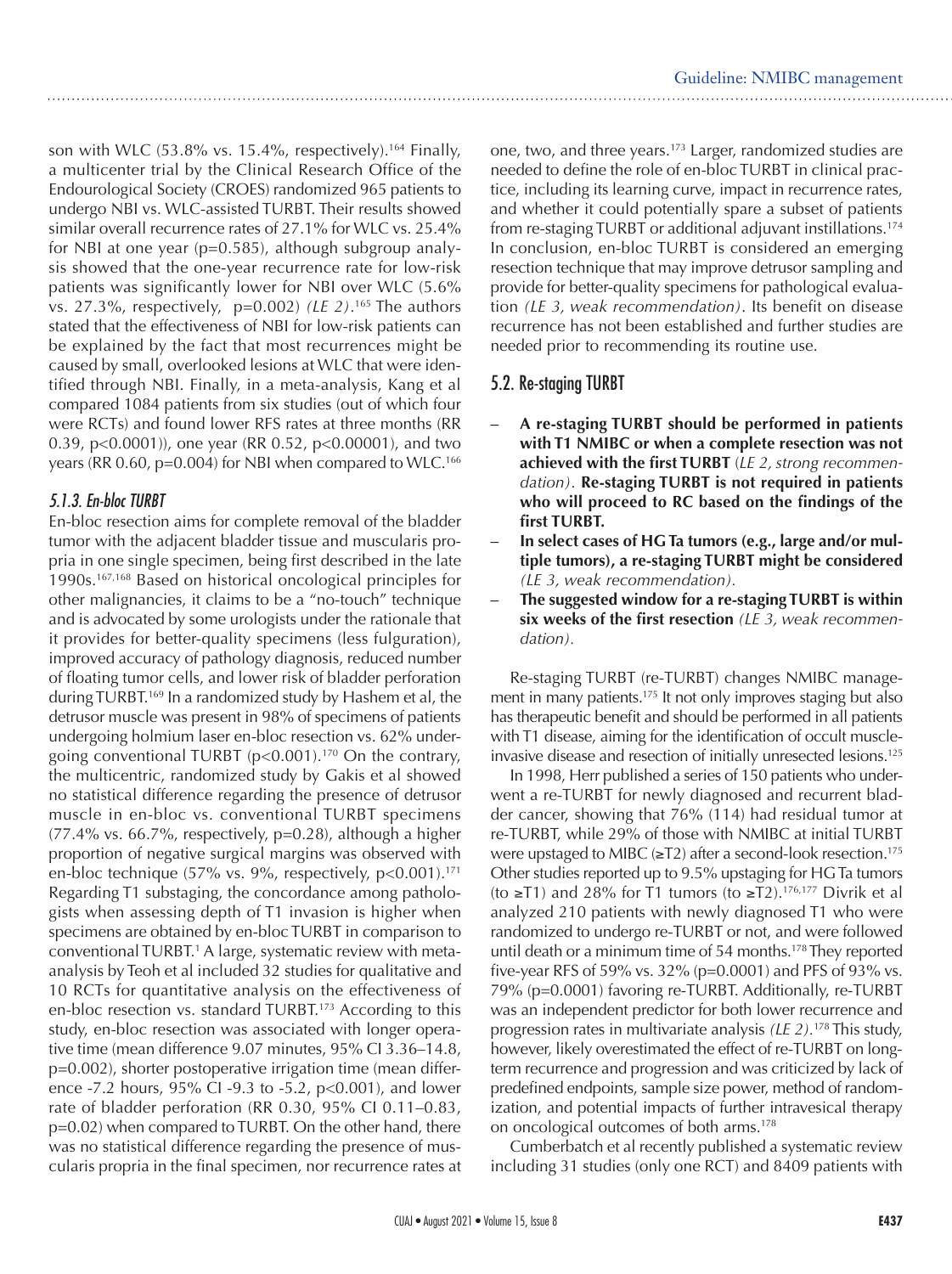HG tumors.179 Re-TURBT resulted in upstaging rates of 0.4%  $(0-8\%)$  and  $8\%$   $(0-32\%)$  of initial pTa vs. initial pT1 tumors, respectively *(LE 3)*. In pTa patients, a re-TURBT was associated with lower rates of recurrence, but not progression, while for pT1 patients, it resulted in lower rates of progression and overall mortality, with an additional trend for lower cancerspecific mortality. Most residual lesions were identified in the original tumor resection bed.179 Another meta-analysis on 29 studies confirmed the presence of residual disease in 56% of pT1 patients, with 10% of patients experiencing upstaging to pT2 at re-TURBT.180

Smaller studies have focused on the value of re-TURBT in patients who subsequently receive BCG therapy. A retrospective study on 347 patients presenting with HG Ta or T1 tumors, who were treated with a six-weekly induction course of BCG, demonstrated a risk of recurrence at first followup evaluation in 57% of patients who did not undergo re-TURBT before BCG vs. 29% when a re-TURBT was performed  $(p=0.001)$ .<sup>181</sup> The rate of progression in this study was reduced from 34% without TURBT to 7% (p=0.001) with re-TURBT.181 Another retrospective study with 427 patients with a median followup of 63 months showed that patients with high-risk NMIBC benefited from induction and maintenance BCG even when re-TURBT confirmed absence of any tumor (pT0).<sup>182</sup> These results suggest that a complete resection before BCG therapy is important for obtaining optimal results from this approach *(LE 3, weak recommendation)*.

Timing of re-TURBT is also important. A multicenter, retrospective study was performed on 242 patients with high-risk NMIBC and treated with induction and at least one year of maintenance BCG.183 With a followup of 29.4 months, multivariable analysis showed that a re-TURBT beyond 42 days was an adverse independent predictor for both recurrence (OR 3.60, p=0.001) and progression (OR 2.14, p=0.003).<sup>183</sup> Another retrospective analysis on 491 patients with high-risk NMIBC treated with BCG therapy found no recurrence or progression benefit for patients re-staged beyond eight weeks and suggested the optimal window for re-TURBT would be from 2–6 weeks.<sup>184</sup> Therefore, a re-staging TURBT should be performed within six weeks of the first resection *(LE 3, weak recommendation)*.

The presence of benign muscularis propria confirmed in the first TURBT has been identified as the most significant predictor of having no tumor (pT0) at re-staging TURBT (OR 3.05, p=0.03) *(LE 3)*. 185 More recent studies reinforced the indication of a re-TURBT when detrusor muscle is not reported at the first resection and questioned the role of a repeat TURBT in patients with single and small T1 or HG Ta disease with benign muscularis propria at first resection.<sup>186-189</sup> For T1 tumors, Cumberbatch et al showed that when the detrusor muscle was absent or not reported in the first resection, a re-staging TURBT resulted in upstaging to MIBC in up to 45% of the cases.179 Although the absence of muscularis

propria in the first TURBT specimen is a clear indication for a re-staging TURBT in T1 tumors, a similar benefit for Ta tumors is less clear. Therefore, in select cases of HG Ta (e.g., multiple and/or ≥3 cm tumors), a re-staging TURBT might be considered (*LE 3, weak recommendation)*. 190,191

#### 5.3. Random bladder biopsies

Patients presenting with a positive urine cytology but **normal-appearing bladder at WLC and normal upper urinary tract imaging are at a higher risk of harboring occult CIS and should undergo random bladder biopsies (or use of BLC with directed biopsies)** *(LE 2, strong recommendation).*

A secondary analysis of two EORTC trials including low-risk (EORTC 30863) vs. intermediate- and high-risk (EORCTC 30911) patients showed little benefit of routine random bladder biopsies in detecting CIS *(LE 2)*. 192 In this study, 90% of patients had negative random biopsies, although concurrent CIS was found in 1.5% vs. 3.5% of patients with low- vs. intermediate/high-risk NMIBC, respectively.<sup>192</sup> In another study by Hara et al including 173 patients, up to 59% of high-risk patients with normal-appearing cystoscopy had confirmed CIS in biopsy specimen and a significant association between a positive urine cytology and detection of CIS through random bladder biopsies was demonstrated.193 Urine cytology had a sensitivity of 87.1% and specificity of 63% for detecting CIS in a recent meta-analysis by Subiella et al *(LE 2)*, meaning that 37% of patients with negative urine cytology samples might, in fact, harbor CIS.<sup>96</sup> In this same study, the overall detection rate of CIS through random bladder biopsies of normal-appearing mucosa was 17.4%, which increased to 57.3% when urine cytology was positive.<sup>96</sup> In a setting of normal cystoscopy and normal upper urinary tract imaging, random bladder biopsies should be performed if urine cytology is positive *(LE 2, strong recommendation)*. In this scenario, enhanced imaging methods may play a role in identifying targets for directed biopsy when cystoscopy is normal, also aiming for higher detection of CIS in those cases *(LE 3, strong recommendation)*. 158

#### 5.4. Prostatic urethral involvement (PUI)

- **– Biopsies or transurethral resection of the prostatic urethra should be included with random bladder biopsies in the presence of a positive urine cytology but normal-appearing bladder at WLC and normal upper urinary tract imaging** *(LE 3, strong recommendation).*
- **Prostatic urethral biopsies (or a transurethral resection) can also be considered in the presence of extensive bladder CIS or tumor at the bladder neck or trigone** *(LE 3, weak recommendation).*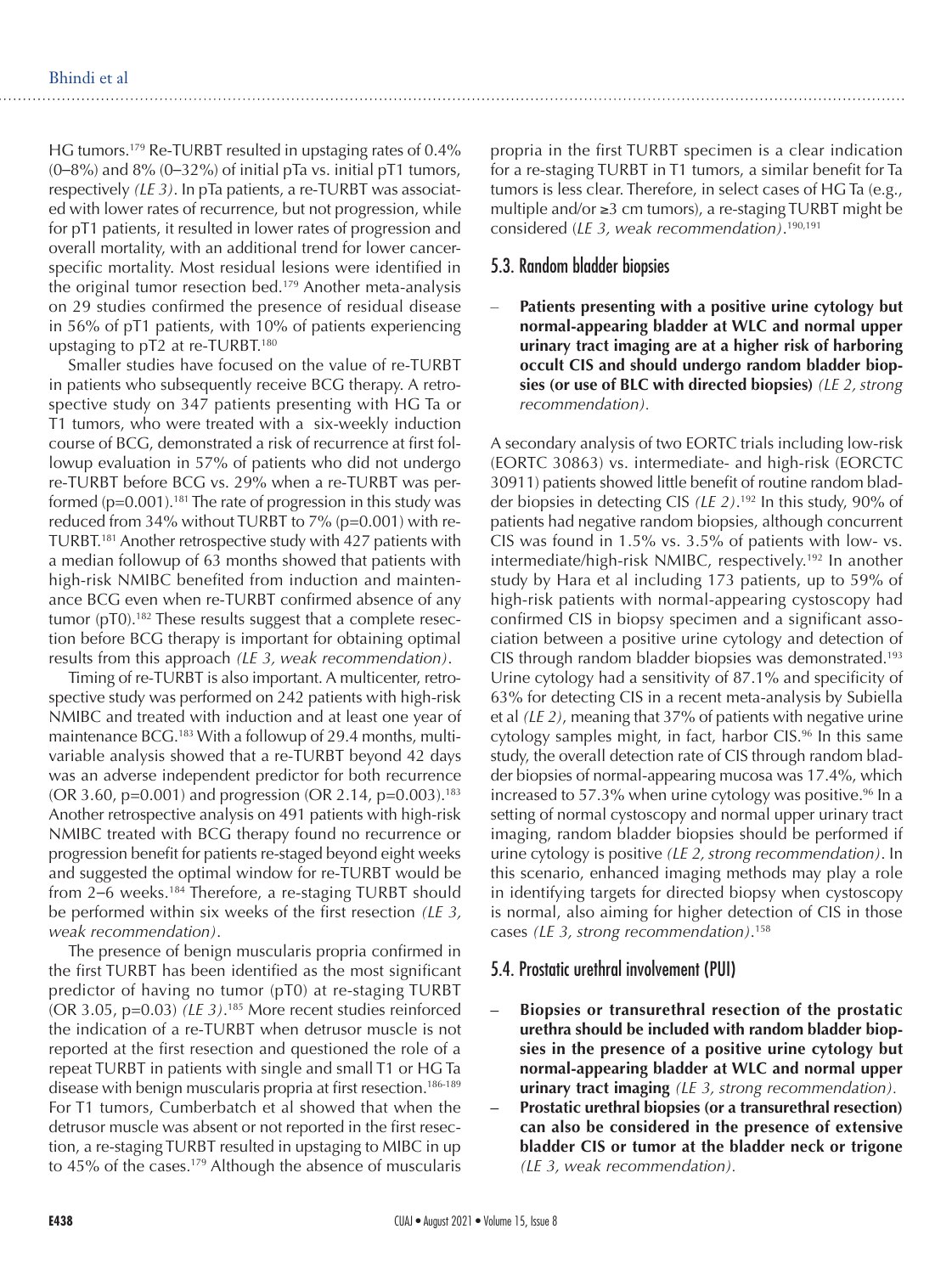- **Patients with PUI with CIS restricted to the urethral mucosa can be managed conservatively with transurethral resection of prostate (TURP) plus intravesical BCG** *(LE 3, weak recommendation).* **Repeat prostatic urethral biopsies after induction BCG should be considered** *(LE 3, weak recommendation).* **RC can be discussed as an alternative option** *(LE 4, weak recommendation).*
- In patients with HGT1 or CIS extending into the pros**tatic ducts, RC should be considered** *(LE 3, weak recommendation).* **TURP followed by intravesical BCG is an alternative option. In this instance, close followup with repeat prostatic urethral biopsies after induction BCG should be considered** *(LE 3, weak recommendation).*
- In patients with prostatic stromal invasion, neoadju**vant cisplatin-based chemotherapy followed by RC is recommended** *(LE 3, strong recommendation;* **refer to CUA MIBC guideline available at** *cua.org* and *cuaj.ca).*

Incidence of primary prostatic urethral UC is rare (1–4%), but contiguous PUI by bladder cancer can range from 12–48% according to retrospective series *(LE 3)*. 194,195 The prostatic urethra is less exposed to intravesical therapy, allowing CIS and high-risk papillary disease to advance through the prostatic ducts into the prostatic stroma.196 A clear association between CIS detected in the prostatic urethra and worse oncological outcomes has been demonstrated.197,198 Palou et al retrospectively analyzed 146 NMIBC patients with HG T1 tumors treated with TURBT followed by BCG and showed that CIS was present in the prostatic urethra of 11.7% of the cases and associated with worse rates of recurrence (HR 2.53, p=0.0003), progression (HR 3.59, p=0.001), and diseasespecific mortality (HR 3.53, p= $0.004$ ).<sup>199</sup>

A retrospective study by Mungan et al including 340 patients treated with TURBT for primary NMIBC showed that the only significant predictive factor for PUI was the presence of multiple tumors in multivariable analysis *(LE 3)*. 200 Similarly, a study by Brant et al evaluated 177 patients with NMIBC who underwent RC, and had no upstaging in final pathology.201 It revealed that PUI was significantly associated with worse RFS  $(p=0.01)$ , DSS  $(p=0.03)$ , and overall survival (OS) (p<0.01) on log-rank test. In a logistic regression model, significant predictors for having PUI in final RC specimen were previous intravesical therapy (OR 2.90, p<0.02), positive urethral/ureteral margins (OR 4.01, p=0.01), and multifocal tumors (OR 7.56, p<0.001) *(LE 3)*, while PUI was an independent predictor of overall mortality in multivariable analysis (HR 2.08,  $p < 0.01$ ).<sup>201</sup>

The depth of invasion of PUI is associated with oncological outcomes. Solsona et al evaluated 96 patients with PUI and classified tumors in three groups: limited to the prostatic urethral mucosa (group 1), prostatic ductal invasion (group 2), and prostatic stromal invasion (group  $3$ ).<sup>202</sup> They found a statistically significant better prognosis for groups 1 and 2 when

compared to group 3 (p<0.001) *(LE 3)*. Multivariable analysis showed that stromal (but not mucosal or ductal) invasion, bladder CIS, and pan-urothelial involvement were independent predictors for worse OS.<sup>202</sup> The prognostic association of the depth of PUI was later reinforced by other series, where stromal involvement was associated with five-year OS of 40–50% vs. 100% for PUI restricted to the urethral mucosa.195

Prostatic urethral biopsies can be considered in patients with tumors located at the bladder neck and trigone, those with associated bladder CIS, and whenever bladder urine cytology is positive in the setting of a negative cystoscopy and normal upper tract imaging *(LE 3, weak recommendation)*. 203. Moreover, for highest accuracy, any suspicious areas in the prostatic urethra should be biopsied along with 5 and 7 o'clock (precollicular area) at the level of the verumontanum, where the highest concentration of prostatic ducts is located *(LE 3, weak recommendation)*. 203

Patients with PUI limited to the mucosa have better prognosis and can be managed with TURP, followed by intravesical BCG.199,204 TURP aims for accurate staging, surgical resection of the disease, and bladder neck opening, which allows for better exposure of the prostatic urethra to BCG instillations.205 On the other hand, RC should be considered in patients with ductal invasion *(LE 3, weak recommendation)*, although bladder preservation with TURP followed by BCG has been described in small, retrospective series.<sup>206</sup> If managed conservatively, PUI with associated CIS needs close followup with early assessment after BCG induction therapy, including early prostatic urethral re-biopsy, due to higher risk of local recurrences and distant metastasis *(LE 3, weak recommendation)*. 207 Finally, invasion of the prostatic stroma requires aggressive treatment with neoadjuvant chemotherapy followed by  $RC \pm$  urethrectomy (refer to CUA MIBC guideline; available at *cua.org* and *cuaj.ca*).204

# **6. Intravesical therapy**

First-line adjuvant intravesical therapy options consist mainly of chemotherapy and immunotherapy (including BCG). It is administered with therapeutic (treatment of CIS or residual non-visible tumor) and prophylactic (prevention of recurrence and progression of disease) intents.

# 6.1. Intravesical chemotherapy

#### *6.1.1. Single instillation of chemotherapy (SIC) post-TURBT*

- SIC (with MMC, epirubicin, doxorubicin, pirarubi**cin, or gemcitabine) should be offered to all patients with presumed low-risk NMIBC at TURBT and should be administered within 24 hours after endoscopic resection** (*LE 1, strong recommendation).*
- **SIC** is recommended for intermediate-risk NMIBC **and for patients with** ≤**1 recurrence/year and EORTC**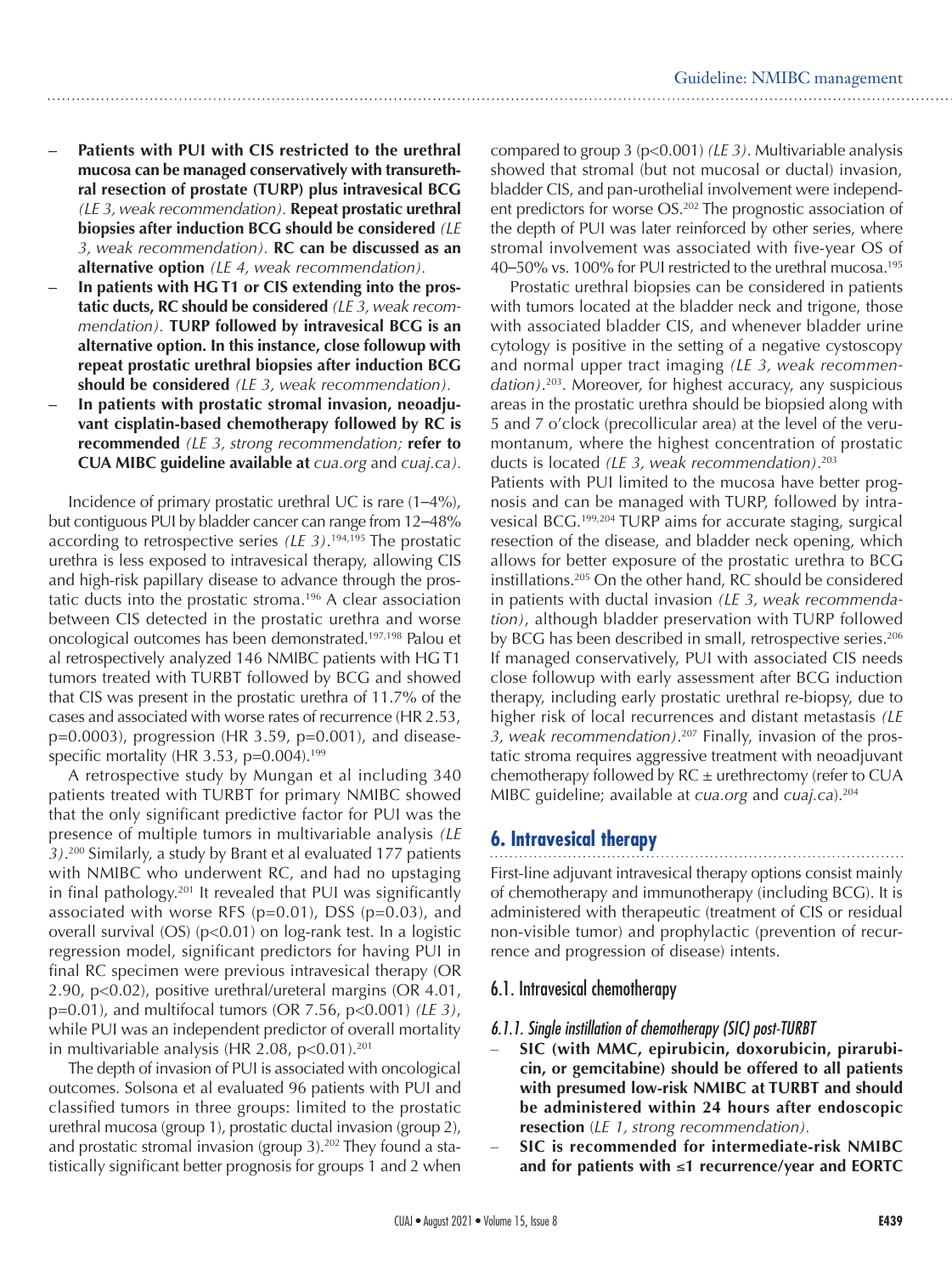**recurrence score <5** *(LE 1, strong recommendation).* **SIC should be discussed even when further adjuvant intravesical chemotherapy is planned** *(LE 2, weak recommendation).*

- The benefit of SIC in patients with high-risk NMIBC is **unclear when BCG is planned as adjuvant treatment** *(LE 3).*
- SIC should not be administered after extensive resec**tion or when bladder perforation is suspected** *(LE 3, strong recommendation).*

Injury to the bladder wall and fulguration during TURBT can facilitate tumor cell re-implantation. When TURBT is performed alone without SIC, persistent NMIBC at the first three-month cystoscopy can be as high as  $21\%$ <sup>208</sup> SIC was initially proposed with the intent of reducing the number of floating malignant cells in the bladder after a TURBT, preventing cancer cell re-implantation and reducing early recurrence rates after resection. In addition, this approach might have an ablative effect on small occult tumors.<sup>209</sup>

Several RCTs have identified a role of SIC after TURBT in reducing NMIBC recurrence. At least five RCTs performed from 1984–2011 showed a relative risk reduction in early recurrence rates of about 50% with a SIC with MMC.<sup>210-214</sup> Epirubicin was also associated with a decrease in recurrence risk of up to 50% in two years.<sup>215-218</sup> Additionally, comparable results were reported with thiothepa, doxorubicin, and pirarubicin.219-221 More recently, gemcitabine was tested in an RCT by Messing et al.<sup>222</sup> In comparison with saline irrigation, SIC with gemcitabine given within three hours of TURBT was associated with a 12% absolute risk reduction in fouryear recurrence rates, conferring a relative risk reduction of 34% (HR 0.66, 95% CI 0.48-0.90, p<0.01).<sup>222</sup> Intravesical gemcitabine was associated with minimal adverse effects and low cost.<sup>222</sup> The most used protocols for SIC are presented in Table 5.

For intermediate- and high-risk patients, however, results are controversial and heterogeneous regarding different drugs and protocols.223 In 2004, Sylvester et al published a meta-analysis including seven RCTs and 1476 patients, mostly low-risk, where one immediate instillation of chemotherapy with either MMC, epirubicin, or pirarubicin after TURBT was associated with recurrence rate of 36.7%, vs. 48.4% for the TURBT alone, resulting in a 39% decrease in the odds of recurrence favoring SIC *(LE 1, strong recommendation)*. The benefit, however, was not statistically significant for patients with multiple tumors when adjusted for stage.224 With similar results, two additional meta-analyses endorsed the use of immediate intravesical instillation after a TURBT, although highlighting concerns on heterogeneity and publication bias among trials.225,226

The most recent meta-analysis revisiting the topic in 2016 was published again by Sylvester et al, this time including

Table 5. Regimens of single instillation of chemotherapy **Chemotherapy Dose Protocol** Gemcitabine 2 g Dilution in 100 ml of saline (60 min) Mitomycin-C 40 mg Dilution in 20–40 ml of water (60 min) Doxorubicin 30 mg Dilution in 30 ml of saline (60 min) Epirubicin 50–80 mg Dilution in 50 ml of saline (60 min) Pirarubicin 30 mg Dilution in 30 ml (60 min)

individual data analysis of 2278 randomized patients.<sup>227</sup> A reduction of 35% in the relative risk of recurrence was reported favoring SIC (HR 0.65, p<0.001), with five-year recurrence of 44.8% vs. 58.8% for TURBT alone *(LE 1)*. This study showed no benefit of SIC for patients with more than one recurrence per year and those with an EORTC recurrence score ≥5. Interestingly, OS was significantly lower in patients meeting these higher-risk criteria when treated with SIC. The authors stated that this was possibly influenced by the number of high-risk patients with intrinsic poor performance status and prognosis who would ultimately not be the ideal candidates for SIC.<sup>227</sup>

A large, multicenter trial by Bosschieter et al randomized 2243 patients to receive intravesical instillation of MMC within the first 24 hours after TURBT (immediate) or two weeks after the procedure (delayed), followed in both scenarios by adjuvant instillations of chemotherapy for intermediate (nine doses) and high-risk (15 doses) patients.<sup>228</sup> Recurrence rates at three years were of 27% in the immediate vs. 36% in the delayed instillation group (p<0.001), reflecting a 34% reduction in the relative risk favoring immediate instillation *(LE 1)*. Despite possible selection bias and unique risk stratification (primary and solitary LG Ta and LG T1 tumors were classified as low-risk; multiple tumors were classified as high-risk), this was the first study suggesting lower rates of recurrence even in patients with intermediate- and high-risk disease who received further adjuvant intravesical instillations.<sup>228</sup> Moreover, lower recurrence rates were reported for intermediate- and highrisk patients when compared to low-risk, possibly as a result of further adjuvant intravesical chemotherapy administered in these patients.228 Later, a re-analysis of patients included in this trial was conducted.<sup>229</sup> Using updated risk definition, the authors concluded that the benefit of SIC was significant regardless of risk group and suggested that SIC should not be withheld from intermediate- and high-risk patients.<sup>229</sup>

Discussion regarding conflicting data taken from the largest meta-analysis and the largest RCT conducted so far were published,<sup>230-232</sup> recommending SIC for all low-risk patients *(LE 1, strong recommendation)* and intermediate-risk patients regardless of whether further adjuvant intravesical chemotherapy is given *(LE 2, weak recommendation)*. Patients who fall in the high-risk category but meet the criteria of EORTC score for recurrence <5 may be considered for SIC (available at http://www.eortc.be/tools/bladdercalculator/) *(LE 3, weak recommendation)*. The benefit of SIC for high-risk patients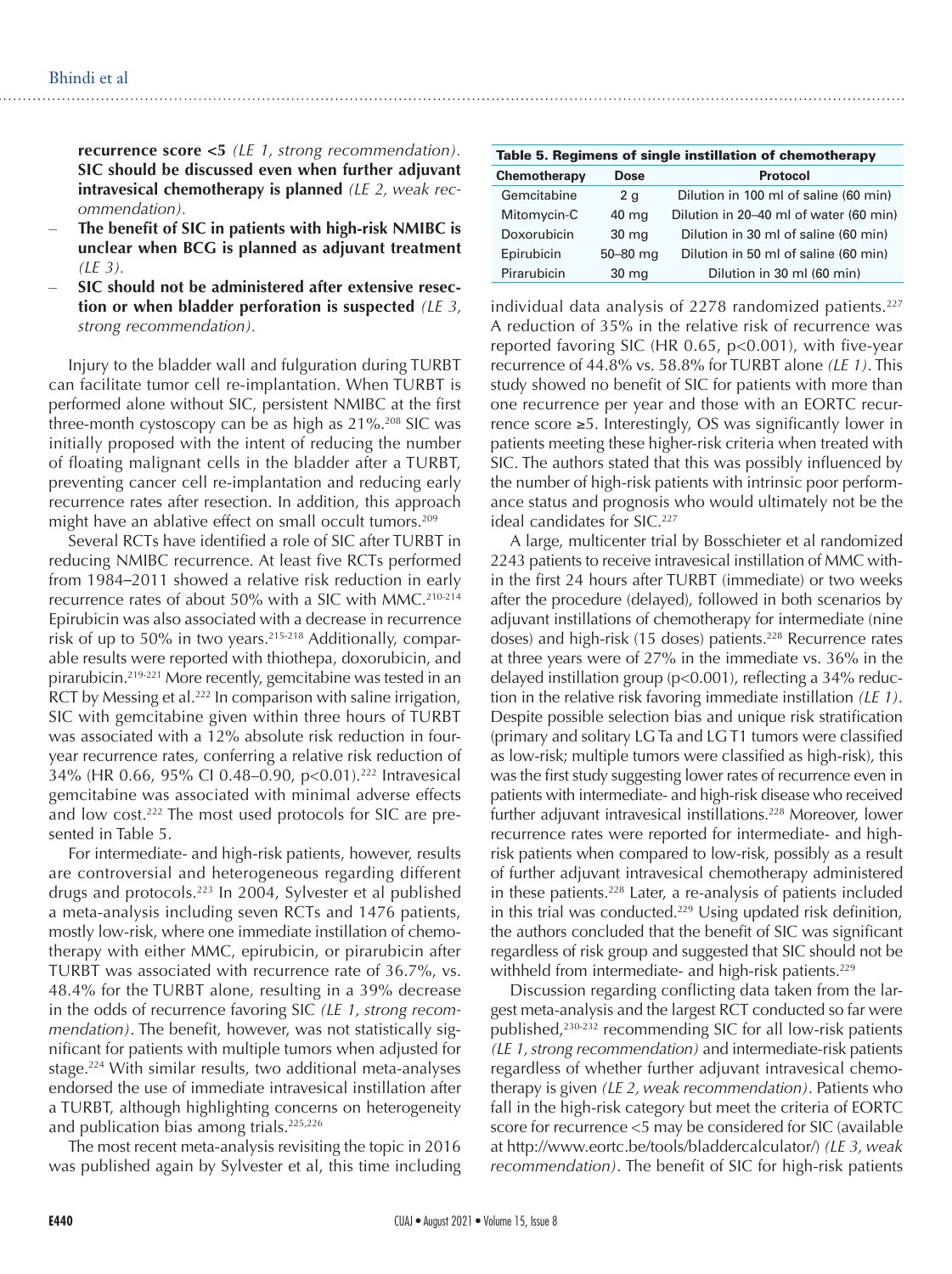with multiple and large tumors who are planned for further BCG treatment is unclear, as patients with intermediate- and high-risk disease in the study by Bosschieter et al were treated with adjuvant chemotherapy rather than BCG *(LE 3)*. 228

Although heterogeneous, studies on SIC seem to agree that the timing of postoperative instillation is important. The majority suggests that the benefit is more obvious when SIC is done within the first 24 hours after the TURBT, with a trend for lower recurrence rates when instillation is delivered even earlier *(LE 1, strong recommendation)*. 233,234 Non-randomized comparisons taken from the same study by Sylvester et al in 2016 suggested that an instillation within two hours after TURBT was more effective than beyond this timepoint, supporting the rationale that the earlier the SIC is given post-TURBT, the more effective a SIC will be in reducing re-implantation and early recurrences.<sup>227</sup> Recently, Onishi et al randomized 227 patients with low- and intermediate-risk NMIBC (mainly single LG Ta tumors <3 cm) to receive post-TURBT continuous instillation of normal saline (2000 mL/h in the first hour and then 500 mL/h for the following 15 hours) vs. a single instillation of MMC (30 mg in 30 mL of saline for one hour).<sup>235</sup> With a median followup of 37 months, RFS at three years was comparable (p=0.53) and no difference in PFS was observed between groups.235 This was further explored by two metaanalyses that showed no significant difference in RFS for immediate bladder irrigation with saline vs. chemotherapy, although limited by a low number of studies.<sup>236,237</sup> Therefore, saline irrigation might be a consideration for patients with low- and intermediate-risk NMIBC post-TURBT when intravesical chemotherapy is contraindicated (e.g., extensive bladder resection) or unavailable *(LE 2, weak recommendation)*.

#### *6.1.2. Adjuvant intravesical chemotherapy*

- Patients with intermediate-risk NMIBC should be con**sidered for adjuvant induction intravesical chemotherapy** *(LE 1, strong recommendation)* **with subsequent monthly maintenance for up to one year** *(LE 3, weak recommendation)*, **or induction BCG with maintenance therapy (refer to section 6.2).**
- Substratification of intermediate-risk patients with **recurrent LG Ta NMIBC can be used to guide adjuvant treatment decisions** *(LE 3, weak recommendation).* **For this purpose, four factors should be considered: number of tumors, size (**≥**3 cm), time to recurrence (<1 year), and frequency of recurrence (>1/year).**
	- o **Patients with low-intermediate-risk NMIBC (0 factors) may be treated similarly to lowrisk patients with SIC alone** *(LE 3, weak recommendation).*
	- Patients with high-intermediate-risk NMIBC  $(\geq 3)$ **factors) may be treated as high-risk patients with induction and maintenance BCG** *(LE 3, weak recommendation).*

#### Patients who develop recurrence during intravesical **chemotherapy may be offered induction followed by maintenance BCG** *(LE 3, weak recommendation).*

No further treatment is needed other than SIC following TURBT for low-risk patients, while intermediate- and highrisk patients should be considered for additional intravesical therapy. Several RCTs have shown lower rates of recurrence for patients undergoing induction intravesical chemotherapy, with or without maintenance therapy, using either MMC, epirubicin, doxorubicin, or pirarubicin, compared to TUR alone *(LE 1)*. 238-241

Nevertheless, RCTs comparing induction only vs. induction intravesical chemotherapy followed by maintenance have shown conflicting results.<sup>221,240,242-245</sup> A meta-analysis by Huncharek included 3703 patients from 11 RCTs designed to study a benefit of adjuvant intravesical chemotherapy with followup duration of at least one year following TURBT.<sup>246</sup> This study suggested a reduction in recurrence rates of 31% at two years and 73% at three years for patients undergoing maintenance for a duration of one and two years, respectively.246

Conversely, two more recent meta-analyses revisited this topic and showed a more modest effect of maintenance intravesical chemotherapy in recurrence rates. The schedule and duration of intravesical chemotherapy was studied by Sylvester et al.<sup>247</sup> They highlighted significant heterogeneity across studies regarding different regimens, schedules, and duration of maintenance intravesical chemotherapy, concluding that no high-level recommendations were possible due to conflicting data.<sup>247</sup>

The most recent meta-analysis sought to evaluate the added benefit of maintenance intravesical chemotherapy (most commonly for 7–12 months; range 3–36 months) vs. induction intravesical chemotherapy alone for intermediate- and high-risk patients.<sup>248</sup> This study showed that epirubicin, doxorubicin, and MMC were the most commonly studied agents for maintenance intravesical chemotherapy but results among RCTs were inconsistent (out of 16 RCTs, only three showed significant benefit). The authors concluded that high heterogeneity resulted in insufficient statistical power to show a significant benefit of maintenance intravesical chemotherapy compared to induction alone regarding recurrence, progression, and survival rates.<sup>248</sup> Although further studies are needed to confirm the effect, ideal dose, schedule, and recommended duration of maintenance intravesical chemotherapy, the approach of a single monthly instillation for up to one year might be considered for intermediate- and high-risk patients in which an initial response to induction therapy was achieved after TURBT *(LE 3, weak recommendation)*.

When adjuvant intravesical chemotherapy was compared to BCG, data from RCTs and meta-analyses suggested a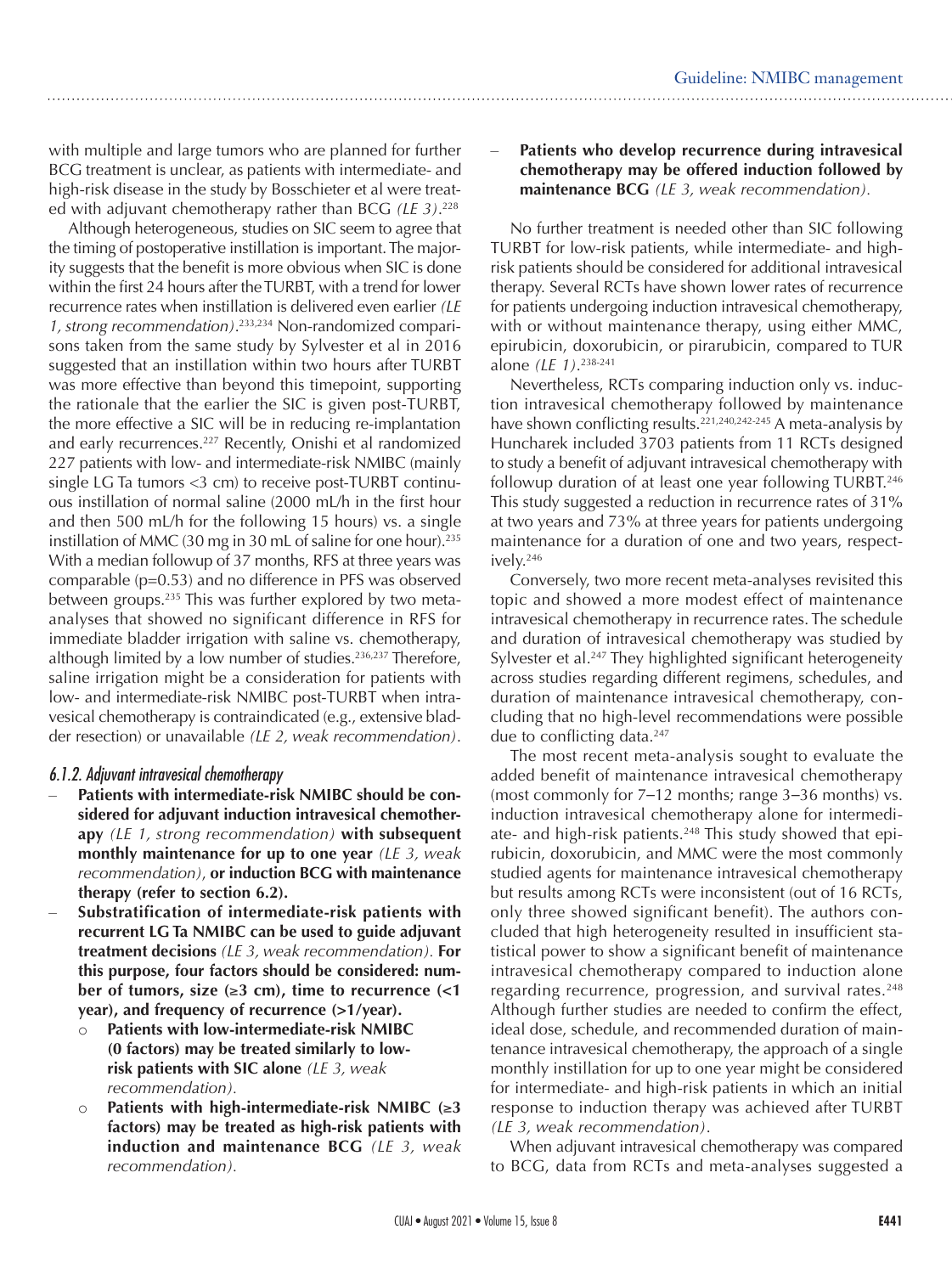reduced risk of recurrence (but not progression) with BCG for intermediate- and high-risk patients *(LE 1)* at the cost of higher toxicity.249-251 In an individual patient data metaanalysis of 2820 patients with primarily papillary disease, where 74% were intermediate-risk, Malmstrom et al found a 32% reduction in recurrence rates with BCG induction plus maintenance when compared to induction MMC, while BCG without maintenance was inferior to induction MMC *(LE 1)*. 252 Moreover, progression and long-term survival rates were available for 1880 patients but not statistically different across groups. A Cochrane review reached similar conclusions regarding likely reduced recurrence rates but greater serious adverse events with BCG vs. MMC, with no significant difference in progression risk, although this meta-analysis highlighted that the certainty of the evidence was low.<sup>253</sup>

Intermediate-risk disease accounts for 35% of all cases of NMIBC and represents a heterogeneous subgroup of patients. In 2010, a substratification of intermediate-risk patients with recurrent LG Ta disease was proposed by Lamm et al and further adopted by the International Bladder Cancer Group (IBCG).254 Four factors were considered: number of tumors (multiplicity), tumor size  $(>3$  cm), early recurrence  $(<1$  year), and recurrence frequency (>1 per year). Patients with none of the factors are classified as having "low-intermediate-risk" disease and can be managed similarly to low-risk patients with SIC. Those with 1–2 factors are considered true "intermediate-risk" patients and should be managed with adjuvant intravesical chemotherapy (induction followed by monthly maintenance for one year) or BCG (induction followed by maintenance for one year with weekly instillations for three weeks at three, six, and 12 months). Finally, patients with ≥3 factors are classified as "high-intermediate-risk," which are at higher risk for recurrence and progression and should be treated as high-risk patients, with full BCG schedule (induction followed by maintenance for three years with weekly instillations for three weeks at three, six, 12, 18, 24, 30, and 36 months).<sup>255</sup> Similarly, intermediate-risk patients with primary, small, and solitary HG Ta should be treated as highrisk patients with induction BCG followed by maintenance therapy. In the previously cited meta-analysis by Malmstrom et al, BCG was effective even in patients receiving prior chemotherapy instillations.252 Failure of adjuvant intravesical chemotherapy in intermediate-risk patients warrants consideration for BCG induction plus maintenance.

#### *6.1.3. Device-assisted therapy*

Although intravesical chemotherapy through device**assisted therapy has shown promising results in small RCTs, further studies are needed to validate its routine clinical use.**

Electromotive drug administration (EMDA) is capable of increasing the uptake of drugs by cancer cells through

electric current. It was tested with MMC, either in monotherapy or in association with BCG, for high-risk NMIBC with promising results.<sup>256-258</sup> Di Stasi et al randomized 212 patients with BCG-naive T1 NMIBC to undergo six weeks BCG induction vs. nine weeks of sequential weekly BCG (weeks 1, 2, 4, 5, 7, 8) and EMDA-MMC (weeks 3, 6, and 9).257 Monthly maintenance therapy was given in each arm to complete responders. With a median followup of 88 months, BCG + EMDA-MMC was associated with longer disease-free interval (69 vs. 21 months, p=0.0012), lower rates of progression  $(9.3\% \text{ vs. } 21.9\%, \text{ p} = 0.005)$ , and lower overall mortality (21.5% vs. 32.4%, p=0.045) compared to BCG alone. Side effects were acceptable in both treatment groups.257 These results have not been validated in a second trial and, although approved by Health Canada, EMDA has not been widely adopted. Of note, EMDA catheters are no longer available in Canada.

Chemohyperthermia (CHT) with intravesical MMC has been studied for NMIBC. Radiofrequency elevates the temperature of the urothelium to 41–44ºC while intravesical chemotherapy is delivered. Colombo et al enrolled 75 patients with primary or recurrent NMIBC and compared MMC alone to CHT-MMC, with both induction and maintenance schedules. Recurrence rates at 24-month followup were lower for the CHT-MMC group when compared to MMC alone (17.1% vs. 57.5%, respectively, p=0.002).<sup>259</sup> The authors also published a long-term update with median followup of 91 months and a sustained effect was seen in recurrence rates (15% vs. 53%, p<0.001).<sup>260</sup> A multicenter, randomized trial by Arends et al with 190 intermediate- and high-risk NMIBC patients compared one-year CHT (induction + maintenance) vs. one-year BCG (induction + maintenance). In this study, intention-to-treat analysis was unable to prove any benefit of CHT-MMC over BCG on RFS at 24 months of followup (78.1% vs. 64.8%, respectively, p=0.08), highlighting the need for larger studies on device-assisted therapies in the first-line setting.<sup>261</sup> Although promising, especially in the context of chronic BCG shortage, CHT with MMC is not Health Canada-approved and needs validation in larger studies before being integrated into routine clinical practice for high-risk NMIBC.

#### 6.2. BCG

- In patients with high-risk NMIBC, BCG therapy with **induction (weekly instillations for six weeks) followed by three-year maintenance (weekly instillations for three weeks at three, six, 12, 18, 24, 30, and 36 months) is the standard of care for reducing disease recurrence and progression rates** *(LE 1, strong recommendation).*
- **– When BCG is administered for intermediate-risk NMIBC, induction (weekly instillations for six weeks) followed by one-year maintenance (weekly instillations**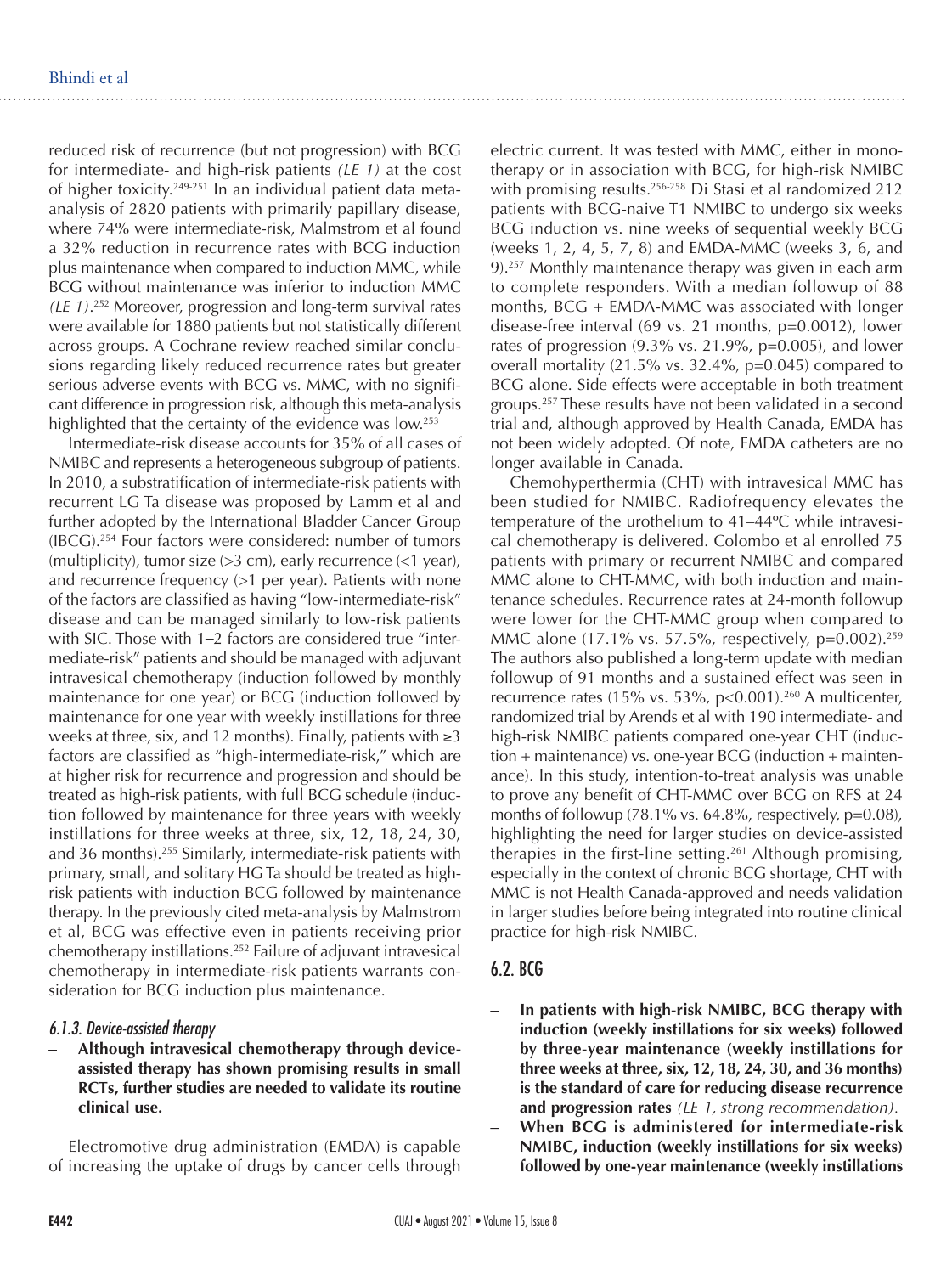**for three weeks at three, six, and 12 months) is recommended** *(LE 1, strong recommendation).*

#### *6.2.1. Oncological outcomes and BCG*

When administered intravesically, BCG was proven to reduce recurrence rates of bladder cancer for the first time in 1976 by Morales et al.<sup>262</sup> During the mid 1980s and 1990s, six controlled trials confirmed a significant decrease in recurrence rates of up to 67% when tumor resection was followed by adjuvant intravesical BCG in comparison with TURBT alone *(LE 1)*. 263-268 Meta-analyses including these studies confirmed a clear benefit of BCG in decreasing rates of recurrence compared to either TURBT alone or TURBT followed by different regimens of intravesical chemotherapy, with the greatest benefit reported among patients with high-risk NMIBC *(LE 1, strong recommendation)*. 249,251,269-272

BCG has been the standard of care for decreasing not only recurrence, but also progression rates for high-risk disease. Initial studies by Herr and colleagues demonstrated a reduction in progression rates, from 35% to 28% in patients treated with TURBT alone vs. TURBT plus BCG induction, and also better OS outcomes (mortality rates of 32% vs. 14%) favoring BCG.273 Later, Sylvester et al, in a meta-analysis including 4863 patients from 24 RCTs, showed that 9.8% of patients progressed in the BCG group vs. 13.8% in controls, reflecting a 27% relative reduction in the odds of progression (OR 0.73,  $p=0.001$ ) in favor of BCG.<sup>270</sup> Notably, the benefit of BCG over other intravesical regimens was seen only in patients treated with BCG maintenance, rather than induction only *(LE 1)*. 270

For concurrent or primary CIS, BCG is also the standard of care, as it eradicates CIS and reduces risk of both recurrence and progression. Subgroup analysis of an early RCT in 1983 on patients with CIS demonstrated complete disease remission in 65% of patients undergoing TURBT plus BCG (median 18 months) vs. 8% for TURBT alone (median three months).274 The meta-analysis by Sylvester et al in 2002 highlighted that the benefit of BCG in progression was seen for both papillary tumors and CIS.<sup>270</sup> In 2005, another metaanalysis by the same group compared patients with CIS treated with intravesical chemotherapy (MMC, epirubicin, doxorubicin, or sequential MMC/doxorubicin) vs. BCG.<sup>272</sup> They found that treatment failure and progression rates were higher with intravesical chemotherapy regimens compared with BCG *(LE 1)*. 272

#### *6.2.2. BCG schedule, dose, and strains*

Two-hour intravesical instillation of weekly induction therapy with BCG is usually administered over six weeks starting 2–4 weeks after TURBT to avoid systemic symptoms.<sup>262</sup> In the SWOG 8507 trial, 550 patients with recurrent NMIBC were randomized to BCG induction therapy with or without maintenance.275 BCG maintenance was administered

weekly over three weeks at three, six, 12, 18, 24, 30, and 36 months, counting from the beginning of induction therapy. Median RFS was 76.8 months for maintenance BCG vs. 35.7 months for induction BCG only  $(p<0.0001)$ .<sup>275</sup> In this study, 278 patients had CIS. Although the study was not designed to assess BCG response for CIS patients, six-month overall response rates were significantly improved for those treated with maintenance therapy when compared to induction only (83.8% vs. 68.1%, respectively, p=0.004) *(LE 3).*275 EORTC 30911 was a multicenter RCT with 957 intermediate- and high-risk patients (Ta/T1 only), designed to compare BCG vs. epirubicin using induction and maintenance therapy in both arms. BCG was superior to epirubicin with respect to time to first recurrence (p<0.001), distant metastasis (p=0.046), OS (p=0.023), and DSS (p=0.026). Moreover, the relative benefit of BCG over epirubicin was at least as great in intermediate-risk as in high-risk patients.275 The EORTC 30962 was a non-inferiority trial that sought to evaluate if duration and dose of BCG maintenance could be reduced to one year (vs. three years) and one-third dose (vs. full dose), respectively.<sup>276</sup> The study found that one-third dose plus one year maintenance was inferior to full-dose plus three years of maintenance BCG. However, there was no evidence that patients with intermediate-risk disease receiving full-dose derived any benefit with three-year compared to one-year maintenance BCG. In contrast, for high-risk patients receiving full-dose, three years of maintenance was superior to one year.276 Meanwhile, an RCT by the CUETO group with 500 patients showed no difference in RFS, DFS, and OS among patients treated with full-dose BCG (81 mg) vs. one-third dose (27 mg).277 However, for multifocal disease, the fulldose was associated with lower recurrence and progression rates. Nevertheless, the results of the CUETO trial should be analyzed with caution, as this study was considered statistically underpowered to prove equivalence or non-inferiority with clinically meaningful margins *(LE 2).*<sup>277</sup>

The NIMBUS trial was a phase 3, randomized study with HG, recurrent, or primary NMIBC in the BCG-naive setting, including CIS patients.<sup>278</sup> The study compared standard induction plus maintenance (SWOG protocol) vs. reducedfrequency BCG therapy, in which induction was delivered with once-weekly BCG instillations at one, two, and six weeks, while maintenance was delivered with single instillations at weeks one and three of months three, six, and 12. This study was halted early as a result of an inferior efficacy of the reduced schedule. Median followup was 12 months and a relative risk reduction for recurrence of 60% was reported for the standard vs. reduced BCG schedule. Early separation of the Kaplan-Meier curves suggests that the reduced dose during induction therapy might have resulted in the significant impact on the efficacy of BCG for high-risk patients rather than duration of maintenance.<sup>278</sup> Taking into account all data, for intermediate-risk patients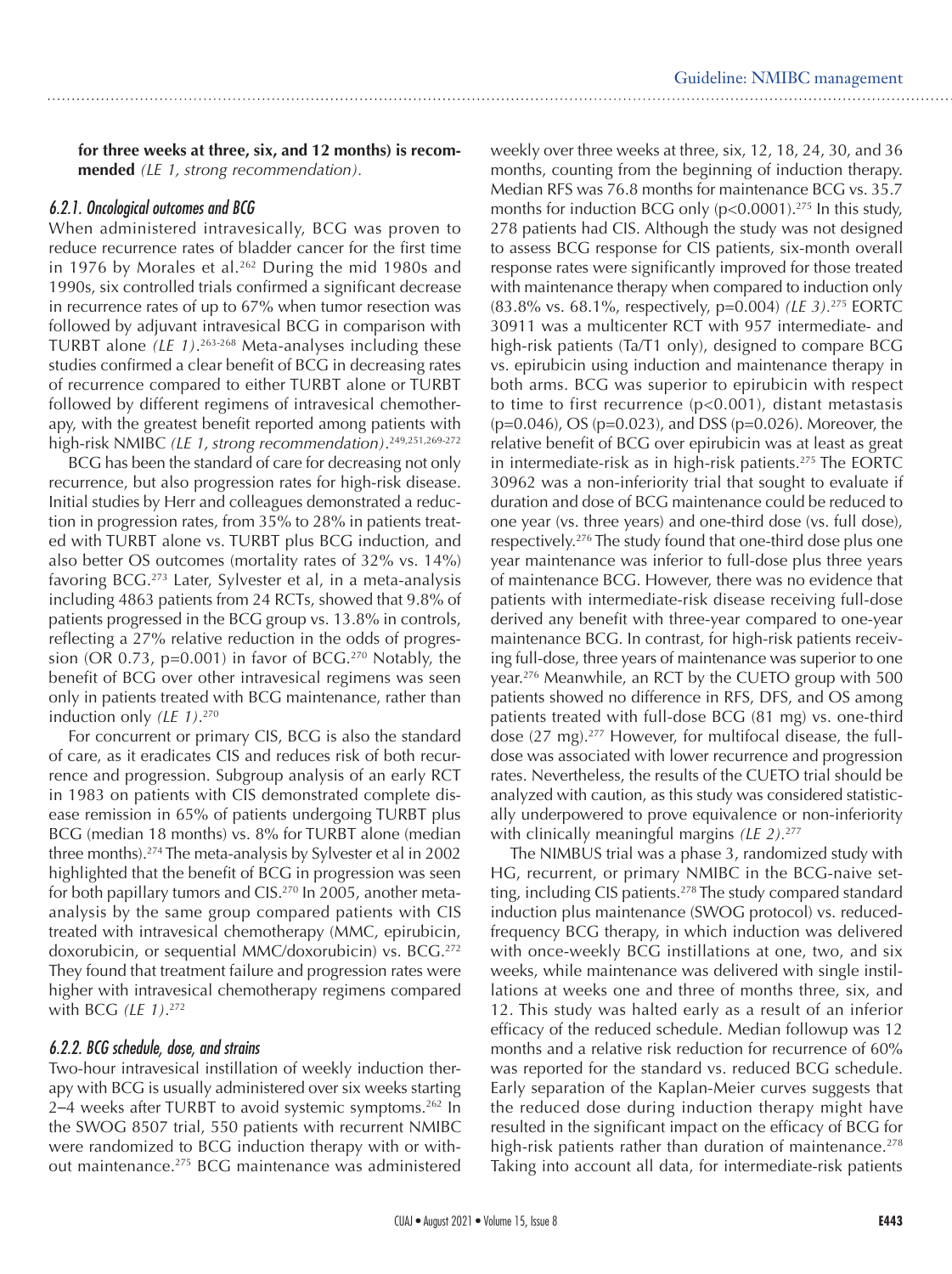treated with BCG, the recommended schedule is induction followed by one-year maintenance, while the three-year schedule is recommended for high-risk patients *(LE 1, strong recommendation)*.

Lastly, there are currently several strains of BCG available. Although differences in efficacy between strains have been proposed, a recent network meta-analysis was unable to confirm the association of different BCG strains with oncological outcomes.<sup>279-284</sup>

#### *6.2.3. BCG toxicity*

Although BCG is associated with more adverse effects than intravesical chemotherapy, serious toxicity occurs in only 5% of patients.270,285 The most common local side effect of BCG instillation is the development of cystitis-like symptoms (urgency, dysuria, and increased urinary frequency) that can be present in up to 71% of patients. $253$  In such instances, a urine culture should be performed to rule out urinary tract infection.286 Hematuria can occur and delay BCG instillations. If hematuria persists, cystoscopy to rule out early tumor recurrence or tumor persistence may be warranted. Epididymitis and prostatitis are less frequent effects, occurring in 10% and 3% of cases, respectively.287,288

The most common systemic effect is fever, usually mild (<38.5ºC), lasting for less than 48 hours and accompanied by malaise and nausea. Persistent (>48 hours) and high fever (≥38.5ºC) should prompt a complete workup for infection. Allergic reactions develop in less than 1% of patients undergoing intravesical BCG and are treated with antituberculous drugs.<sup>288</sup> BCG sepsis requires hospitalization and active treatment *(LE 3, strong recommendation)*. 287 Adverse effects of BCG and their suggested management are described in Table 6.

One study has evaluated whether toxicity is reduced if prophylactic antibiotics (ofloxacin) are administered following intravesical BCG therapy.<sup>289</sup> Although adverse local and systemic effects were reduced from 83.3% to 61.1% (p=0.017) and from 75.9% to 54.4% (p=0.019), respectively, further studies are needed to validate the systematic use of antibiotics for this purpose.<sup>289</sup> Furthermore, a study comparing BCG vs. epirubicin was unable to show a role of prophylactic isoniazid in reducing side effects during BCG schedule.<sup>290</sup> Other maneuvers that may be used in patients who poorly tolerate BCG include decreasing BCG dose and/or intravesical dwell time.

#### *6.2.4. BCG failure*

Despite adequate BCG administration, up to 40% of highrisk patients will experience long-term recurrence within five years.<sup>295</sup> Three different categories of BCG failure have been defined in the past:

1. BCG-refractory includes any HG T1 after one induction course at three-month followup or any HG Ta or CIS after induction plus one round of maintenance or

#### Table 6. BCG adverse events and recommendations

|                                            | <b>Management</b>                                                                                                                                                                                                                                                                                                                                     |
|--------------------------------------------|-------------------------------------------------------------------------------------------------------------------------------------------------------------------------------------------------------------------------------------------------------------------------------------------------------------------------------------------------------|
| <b>Local side</b><br>effects               |                                                                                                                                                                                                                                                                                                                                                       |
| Visible<br>hematuria                       | Suspend BCG until resolved; laboratory workup<br>(urine, blood, cultures); culture-directed antibiotics<br>for urinary tract infection, if present; if hematuria<br>persists, then perform cystoscopy to rule out<br>bladder cancer recurrence                                                                                                        |
| Epididymitis/<br>prostatitis               | Suspend BCG; laboratory workup (urine, blood,<br>cultures); add antibiotics (e.g., quinolones);<br>consider INZ 300 mg/day or RFP 600 mg/day;<br>consider infectious disease consultation; consider<br>orchiectomy                                                                                                                                    |
| <b>Systemic side</b><br>effects            |                                                                                                                                                                                                                                                                                                                                                       |
| Malaise/<br>nausea<br>(usually<br>$<$ 48h) | Symptomatic treatment (e.g., antiemetics)                                                                                                                                                                                                                                                                                                             |
| Allergic<br>reactions                      | Mild and <48h: Antihistamines; NSAID - delay<br>BCG until resolved.<br>Persistent: Suspend BCG and consider discontinue<br>treatment; consider INZ 300 mg/day or RFP 600<br>mg/day                                                                                                                                                                    |
| Fever                                      | <38.5°C and/or <48h: Symptomatic treatment (e.g.,<br>antipyretics).<br>≥38.5 °C for ≥48h: Suspend BCG until resolved/<br>consider dose reduction; laboratory workup (urine,<br>blood, cultures); start with at least 2 empiric<br>antimicrobials (e.g., quinolones, INZ 300 mg/day,<br>RFP 600 mg/day); consider infectious disease<br>consultation   |
| <b>BCG</b> sepsis                          | Suspend BCG definitively; hospitalization;<br>laboratory workup (urine, blood, cultures); start<br>empiric antibiotics (e.g., high-dose quinolones);<br>initiate INZ 300 mg/day + RFP 600 mg/day +<br>ethambutol 1200 mg/day, for 6 months); high-dose<br>corticosteroids if persistent (e.g., prednisolone 40<br>mg/day); infectious disease consult |
|                                            | Modified from references 87, 291-294. BCG: bacillus Calmette-Guérin; INZ: isoniazide;                                                                                                                                                                                                                                                                 |

LUTS: lower urinary tract symptoms; NSAID: non-steroidal anti-inflammatory drug; RFP: rifampicin; UTI: urinary tract infection.

a second course of induction BCG at six-month followup.296 Patients with BCG refractory disease are at increased risk of progression and worse five-year survival rates when compared to patients with a complete response to induction therapy (LE 3).<sup>297,298</sup>

2. BCG-relapsing disease is defined based on achieving a complete response to BCG treatment at six months but then experiencing any HG recurrence during followup thereafter. The prognosis of these patients improves with duration of the disease-free period after the last dose of BCG, and their prognosis is better than patients with BCG-refractory NMIBC. Therefore, patients with relapses before vs. beyond 12 months of completing BCG are classified as early vs. late relapse, respectively.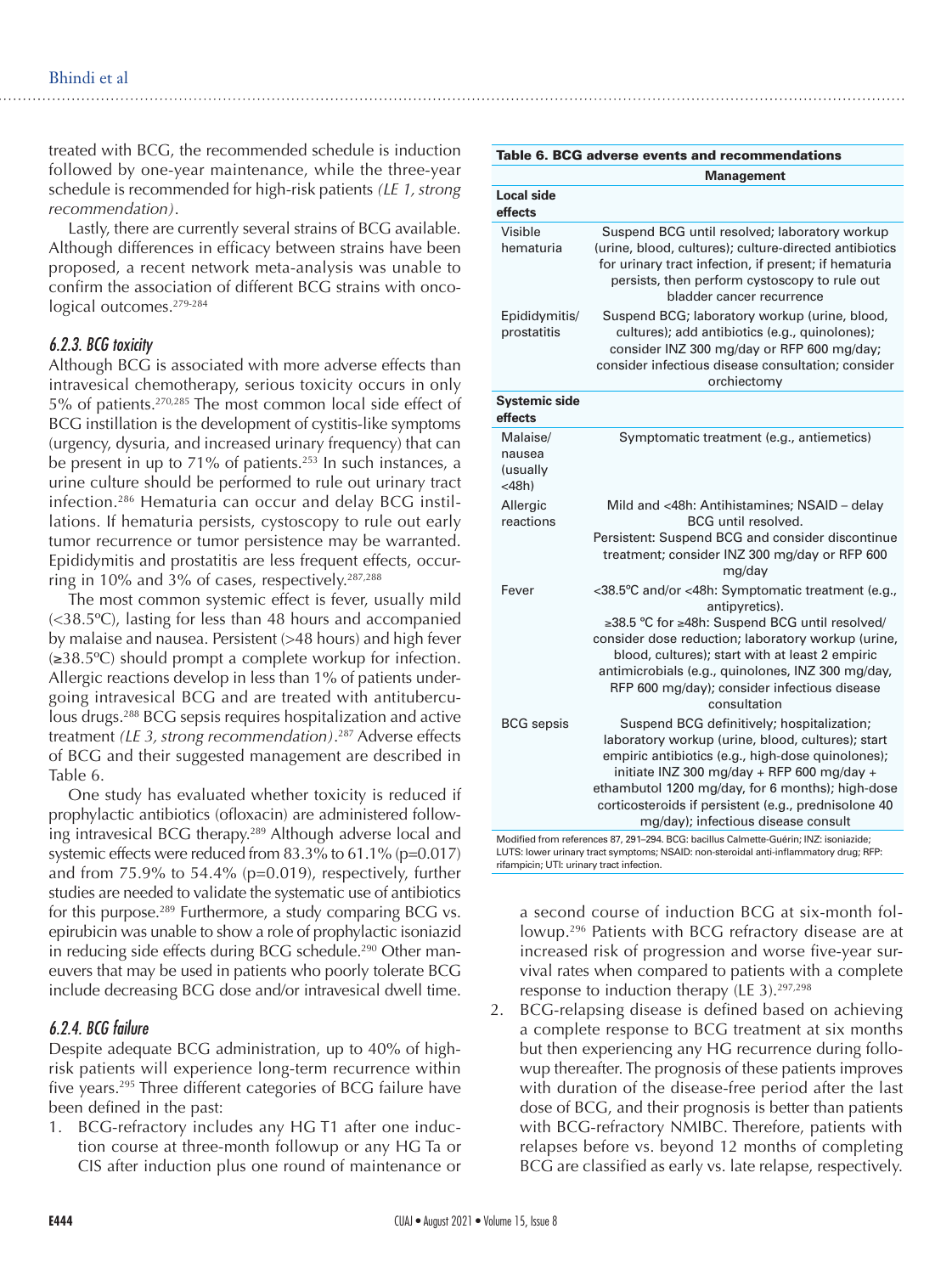3. BCG-intolerant patients are those who experience recurrences after an inadequate course of BCG due to severe adverse effects. These patients have the best prognosis among BCG failure subcategories.

In order to standardize BCG failure and increase homogeneity among patients who are unlikely to respond to further intravesical BCG therapy, the term "BCG-unresponsive" NMIBC was developed by a consensus panel representing experts from the American Urological Association and the U.S. Food and Drug Administration (www.fda.gov/ media/101468/download) (Table 7). Additionally, BCGunresponsive disease implies patients being previously treated with adequate BCG schedule, defined as: at least 5–6 weekly instillations of an induction course followed by at least one maintenance cycle (consisting of at least two out of three weekly BCG instillations) or a second induction cycle (whereby at least two of six weekly instillations were received).

BCG-unresponsive bladder cancer includes patients meeting any one of the following criteria:

- HG T1 at the first evaluation following induction BCG (at three months).
- Recurrent HG Ta/T1 within six months of completion of adequate BCG treatment.
- Recurrent CIS  $(\pm \text{Ta/T1})$  within 12 months of completing adequate BCG treatment.

#### *6.2.5. Management of BCG-unresponsive NMIBC*

RC with pelvic lymph node dissection is the standard of **care for BCG-unresponsive bladder cancer in surgically fit patients** *(LE 3, strong recommendation)***. For patients** 

| Table 7. BCG failure classification  |                                                                                                                                                                                                              |  |
|--------------------------------------|--------------------------------------------------------------------------------------------------------------------------------------------------------------------------------------------------------------|--|
| <b>BCG failure</b><br>stratification | Definition <sup>†</sup>                                                                                                                                                                                      |  |
| <b>BCG-unresponsive</b>              | HG T1 at the first evaluation following<br>induction BCG (3 months)<br>Recurrent HG Ta/T1 within 6 months of<br>adequate BCG treatment*<br>Recurrent CIS within 12 months of last<br>adequate BCG treatment* |  |
| <b>BCG</b> refractory                | HG T1 at the first evaluation following<br>induction BCG (3 months)<br>Persistent/recurrent HG Ta/CIS following<br>adequate BCG (6 months)*                                                                  |  |
| <b>BCG</b> relapsing                 | HG recurrence after reaching a disease-free<br>state within 6 months of receiving adequate<br>$BCG*$                                                                                                         |  |
| <b>BCG</b> intolerant                | Disease recurrence/persistence after failure<br>to receive adequate BCG therapy due to<br>severe adverse effects                                                                                             |  |
|                                      |                                                                                                                                                                                                              |  |

† By definition, low-grade recurrences during or after BCG are not considered BCG failure. \*Adequate BCG — at least 5–6 weekly induction courses followed by at least one maintenance cycle (consisting of at least 2 out of 3 weekly BCG treatments) or a second induction cycle (whereby at least 2 of 6 weekly instillations were received). BCG: bacillus Calmete-Guérin; CIS: carcinoma in situ; HG: high-grade.

**with BCG-unresponsive CIS or HG Ta, a second-line intravesical therapy might be considered before RC** *(LE 3, weak recommendation).*

- **Promising efficacy has been reported with intravenous pembrolizumab, intravesical oportuzumab monatox, nadofaragene firadenovec, and BCG plus N-803. These should be considered as potential options in patients with BCG-unresponsive CIS who are unfit for or refuse to undergo RC** *(LE 2, weak recommendation).*
- Alternative options, such as sequential intravesical **gemcitabine/docetaxel (induction plus maintenance) may be considered for patients with BCG-unresponsive disease who are unfit for or refuse to undergo RC** *(LE 3, weak recommendation).* **Additional alternatives may also include other combination intravesical therapy (e.g., sequential gemcitabine/MMC, BCG + interferon if available) or single-agent intravesical therapy (MMC, epirubicin, docetaxel, gemcitabine**) *(LE 3, weak recommendation).*
- **Clinical trials may be considered for BCG-unresponsive patients who are unfit for or refuse to undergo RC.**

# 6.2.5.1. Radical cystectomy with pelvic lymphadenectomy

RC is the standard for patients with BCG-unresponsive NMIBC, and studies have shown that patients with recurrent disease benefit from early radical surgery *(LE 3, strong recommendation)*. A study by Herr et al evaluated a subset of 90 patients that underwent cystectomy after failing BCG therapy.<sup>299</sup> With a followup of 96 months, survival rates among patients undergoing RC within two years of the initial BCG therapy was of 92% vs. 56% for patients having surgery after two years of the initial BCG therapy. Early RC was also confirmed as an independent predictor of survival in multivariable analysis *(LE 3).*299 Patients considered surgically unfit and those unwilling to undergo RC should be counselled regarding higher risks of recurrence and progression associated with bladder-preserving alternatives. Whenever available, enrolment in a clinical trial should also be considered *(LE 3, weak recommendation)*.

Although patients with BCG-unresponsive HG T1 are recommended for RC *(LE 3, strong recommendation)*, those with BCG-unresponsive CIS or HG Ta may be offered an attempt for second-line bladder-sparing therapy prior to RC, as retrospective studies and recent single-arm trials suggest that such patients can be managed conservatively for up to one year after initial TURBT without an impact on cancerspecific mortality *(LE 3, weak recommendation)*. 300-302

#### 6.2.5.2. Single-agent adjuvant therapies – chemotherapy

#### *a) Valrubicin*

Steinberg et al enrolled 90 patients with recurrent CIS after multiple courses of intravesical therapy (including at least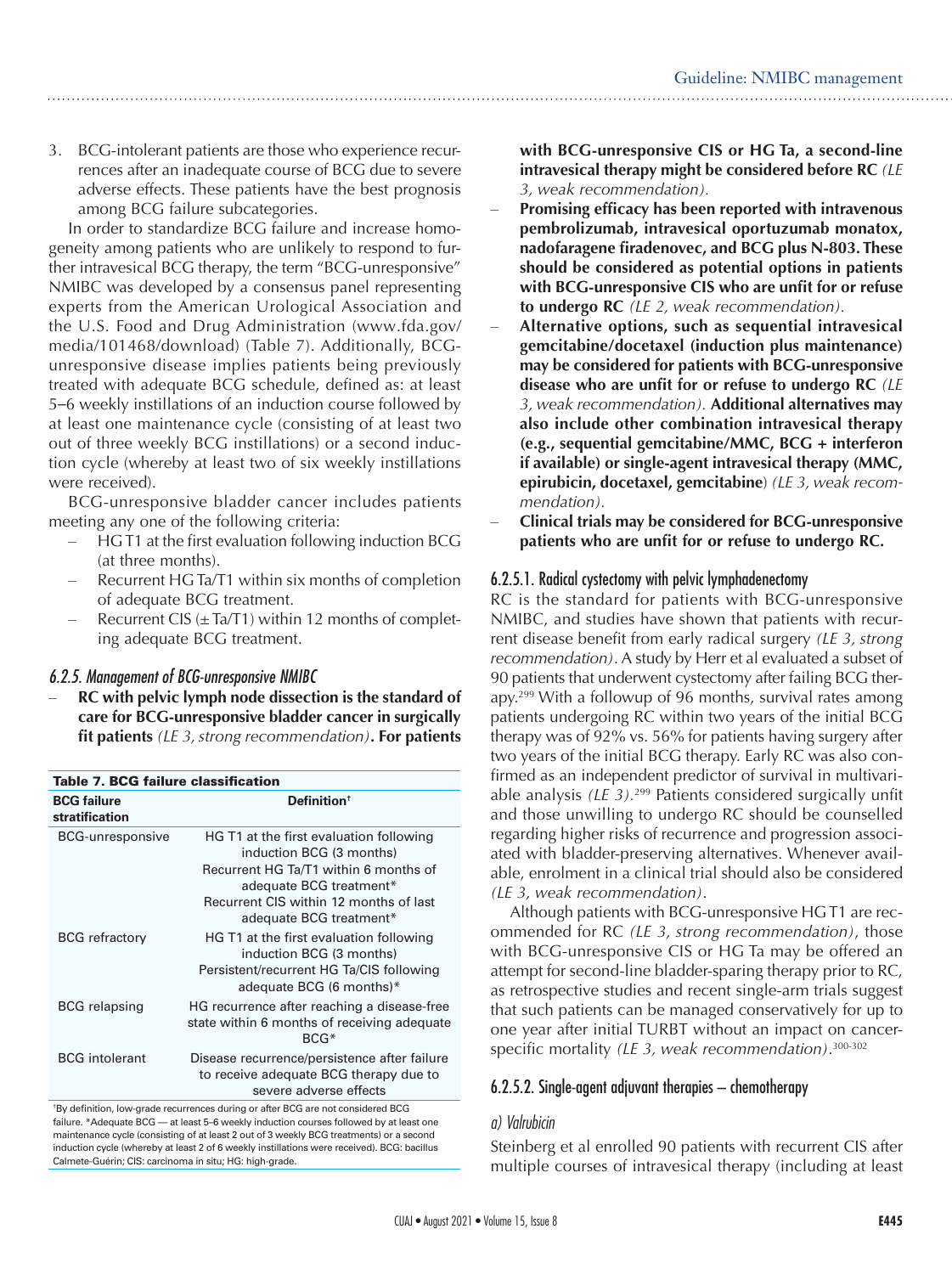one BCG course), to receive weekly 800 mg of intravesical valrubicin for six weeks.<sup>303</sup> Median followup was 30 months and complete response at three and six months was seen in 19 patients (21%). Complete responders had a median time to recurrence of 18 months and recurrences were registered in 88% of patients at the end of this study's followup.303 Similar initial responses for valrubicin were found in another study with CIS patients failing BCG, but the long-term disease-free rate was 10% and 4% at 12 and 24 months, respectively.304 Although valrubicin was the only approved agent in the U.S. (until recently) for patients with BCG-refractory CIS, it has rarely been used in clinical practice).

#### *Other*

Laudano et al published on long-term outcomes of a phase 1 trial with induction docetaxel in 18 patients with recurrent NMIBC with no toxicities reported.<sup>305</sup> More recently, a study by Barlow et al included 54 patients with BCG-refractory NMIBC who received induction intravesical docetaxel (weekly dose for six weeks) followed by maintenance (monthly dose for up to nine months) if an initial complete response was achieved. With a median followup of 39 months, complete response was reported in 59% of patients. RFS rates at one and three years were 40% and 25%, respectively.306 Similarly, intravesical gemcitabine was studied in a phase 1 trial with 18 patients with BCG-refractory disease also showing a favorable toxicity profile.<sup>307</sup> SWOG S0353 was a multicentric, phase 2 trial assessing intravesical gemcitabine in recurrent NMIBC (where 89% were high-risk) after at least two courses of BCG. Fifty-eight patients were enrolled and treated with induction (2000 mg of gemcitabine in sixweekly instillations) followed by monthly dose maintenance for up to 12 months. Complete response was seen in 47% of patients at the first three-month assessment. RFS at one and two years were of 28% and 21%, respectively *(LE 2)*. 308

As other single-agent therapies also demonstrated only modest efficacy for BCG-unresponsive disease,<sup>309,310</sup> combinations of drugs have been evaluated to increase response rates (see below).

#### 6.2.5.3. Device-assisted therapy

Device-assisted therapy was also tested in the setting of BCG-unresponsive disease. Racioppi et al recently published the results of a phase 2, single-arm study on 26 patients using EMDA-MMC (induction and maintenance) for highrisk NMIBC who failed BCG therapy.311 Median followup was 36 months and HG disease-free rate was 61.5%.<sup>311</sup> In this study, a total of 10 patients underwent RC; of those, six (23.1%) had recurrent HG NMIBC and four (15.4%) had disease progression (three patients with pT2 and one with pT4a).311 Moreover, a retrospective study by Juvet et al evaluated 26 patients who failed BCG (all, except four were classified as BCG-unresponsive) and were treated with sequential

BCG and EMDA-MMC.<sup>312</sup> Complete response rates at six, 12, and 18 months were 62%, 44%, and 30%, respectively, while PFS at two years was of 48%. Importantly, 15% of patients died of bladder cancer after two years of followup, highlighting the potential risks of conservative management in this patient population.312 Of note, EMDA catheters are no longer available in Canada.

A phase 3 RCT by Tan et al (HYMN) evaluated radiofrequency-induced CHT in patients with intermediate- or high-risk NMIBC recurrences who failed initial BCG therapy.<sup>313</sup> This trial was closed prematurely due to higher than expected CIS recurrence rates in patients treated with CHT and, overall, there was no benefit in 24-month DFS rates among the two groups: 35% vs. 41% for CHT vs. control (HR 1.33, 95% CI 0.84–2.10, p=0.23).313 Therefore, until further studies evaluate the role of CHT in BCG-unresponsive disease, this option should only be offered to patients in the setting of a clinical trial.

#### 6.2.5.4. Combination intravesical therapies

For BCG-unresponsive patients undergoing intravesical chemotherapy, sequential combination of drugs is favored instead of single-agent regimens *(LE 3, weak recommendation)*. 314,315

#### *a) Sequential gemcitabine + docetaxel*

Due to worldwide shortages of MMC during the late 1990s, sequential instillation of gemcitabine followed by docetaxel after TURBT has been studied. Steinberg et al reported the first experience of this combination in 45 patients mainly with BCG-refractory and -relapsing disease.<sup>315</sup> Treatment was generally well-tolerated and side effects were mild, although five patients were unable to undergo the full induction course with six weekly instillations. Response was achieved in 66% of patients at first assessment, while one-year and two-year RFS rates were 54% and 34%, respectively *(LE 3)*. 315 Another study with 33 patients confirmed similar results with sequential gemcitabine-docetaxel; RFS at one and two years was 56% and 42%, respectively.316

More recently, a multicentric, retrospective study reported on 275 patients, of whom 38% had BCG-unresponsive disease.317 Induction consisted of weekly instillation of gemcitabine (1000 mg in 50 ml of normal saline instilled for 60–90 minutes), followed by docetaxel (37.5 mg in 50 mL of normal saline for 60–120 minutes) for six weeks. The majority (78%) of patients with a complete response at three months were treated with monthly maintenance for 12–24 months. With a median followup of 22.9 months, RFS was 77%, 60%, and 46% at six, 12, and 24 months, respectively. HG-RFS for BCG-unresponsive patients was 50% at 24 months. In multivariable analysis, the only variable associated with increased RFS was the use of gemcitabine-docetaxel maintenance schedule. Overall, gemcitabine-docetaxel was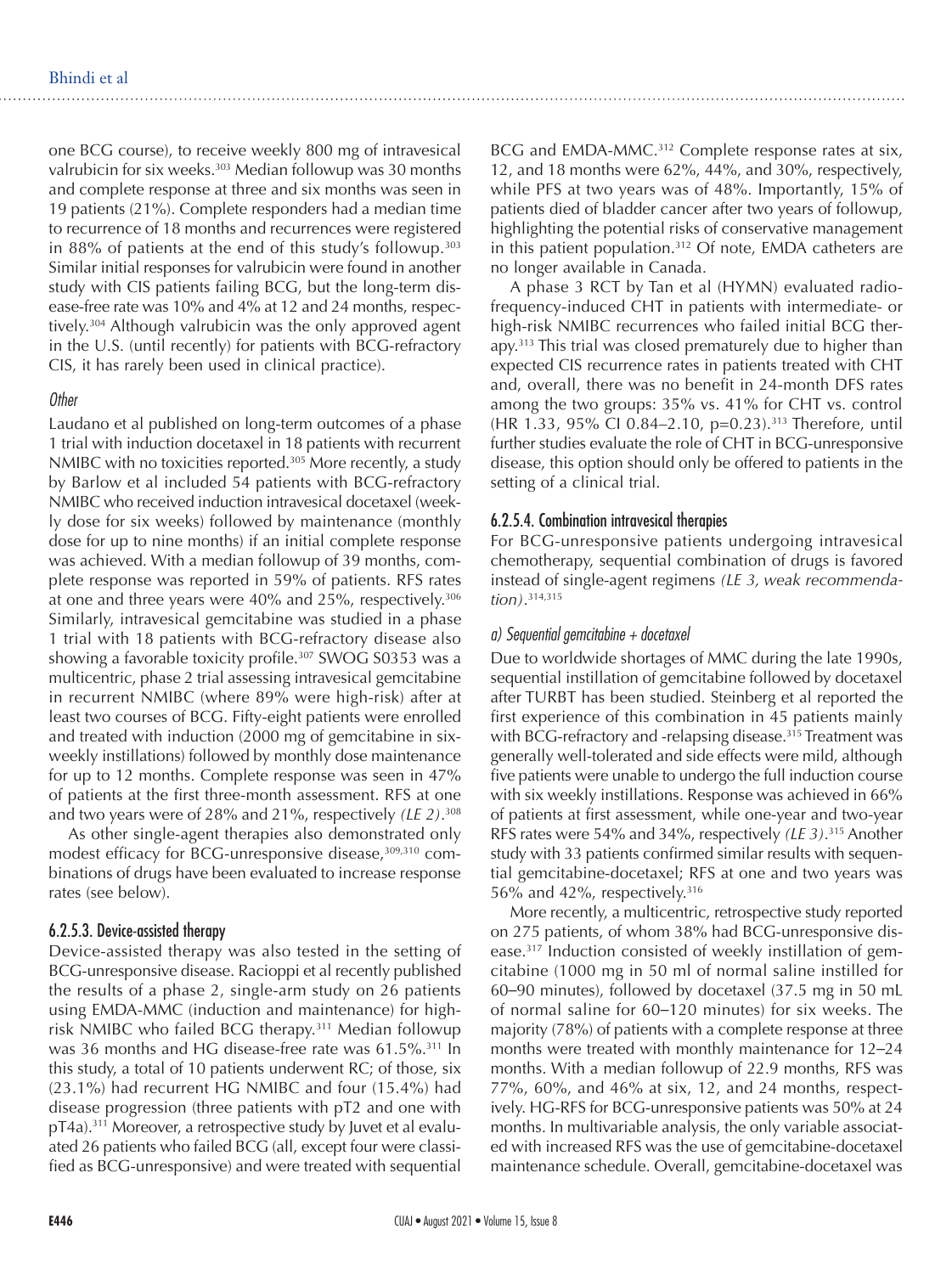well-tolerated and considered effective by the authors as a rescue therapy in patients previously treated with BCG for NMIBC *(LE 3, weak recommendation).*<sup>317</sup>

#### *b) Sequential gemcitabine + MMC*

The sequential combination of intravesical gemcitabine and MMC was prospectively investigated but studies were limited by a low number of patients and single-arm design. In a phase 1 trial including 10 BCG-refractory/intolerant patients, toxicity was acceptable and six were recurrencefree after median followup of 14 months.318 Later, Lightfoot et al reviewed 45 patients treated with induction of six-weekly gemcitabine (1000 mg in 50 mL of sterile water instilled for 90 minutes) followed by MMC (40 mg in 20 mL of sterile water for 90 min) for six weeks, followed by monthly

maintenance for up to 12 months. Treatment was overall well-tolerated; a complete response was achieved in 68% of patients and RFS at one and two years was 48% and 38%, respectively.314 A recent series on 27 patients have shown similar results, with 37% (10) of patients with no evidence of disease at a median followup of 22 months.319

#### *c) BCG + interferon-alpha*

Joudi et al studied the combination of BCG and interferon-alpha in a phase 2 trial. A total of 536 patients were BCG-naive, while 467 were in the BCG-failure group (39% previously treated with two or more BCG courses). Recurrence-free rates at median followup of 24 months were 45% and 59% for the BCG-failure and BCG-naive subgroups, respectively.320 Further analysis of this study suggested the



Fig. 1. Flow chart for the management of patients with non-muscle-invasive bladder cancer. \*Modified from Chehroudi et al.<sup>330</sup> BCG: bacillus Calmette-Guérin; CIS: carcinoma in situ; GEM: gemcitabine; HG: high-grade; Ind: induction; LG: low-grade; LVI: lymphovascular invasion; MMC: mitomycin-C; RC: radical cystectomy; SIC: single instillation of chemotherapy; TURBT: transurethral resection of bladder tumor.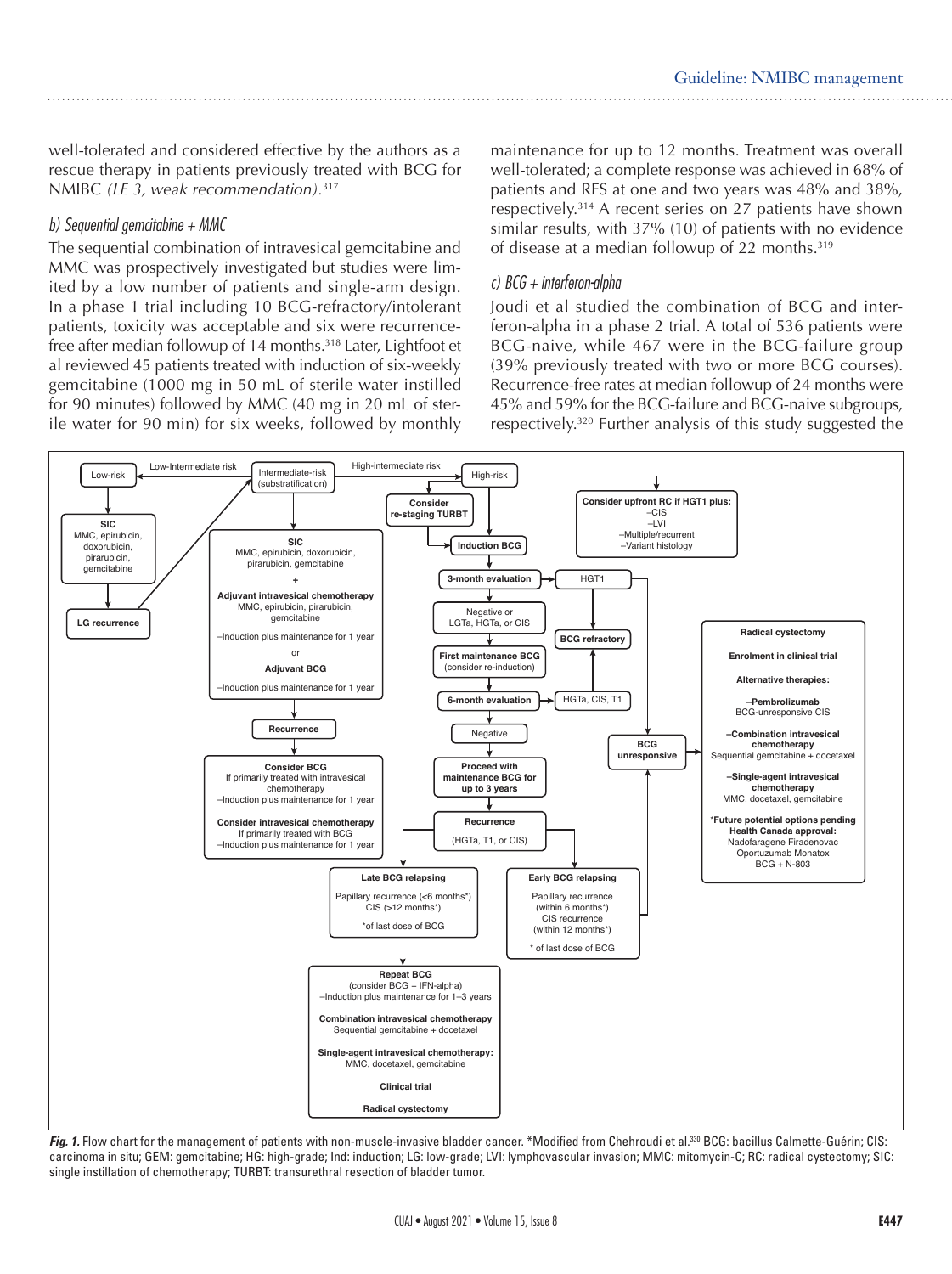combination of BCG + interferon-alpha might be a reasonable choice, especially for patients relapsing more than one year after initial BCG treatment, but seems to not be effective in patients with BCG-refractory disease.<sup>321</sup> Therefore, BCG + interferon-alpha is not recommended for BCG-refractory patients who are at higher risk of recurrence, while it might be considered in patients with BCG relapse if available *(LE 3, weak recommendation)*. Of note, interferon-alpha will no longer be available in 2021, as Merck has announced that it will soon discontinue its production.

#### 6.2.5.5 Novel agents

#### *a) Pembrolizumab*

Pembrolizumab (Keytruda®) is a PD-1 checkpoint inhibitor approved for metastatic bladder cancer patients in the secondline or first-line when cisplatin-ineligible.<sup>322</sup> It was also recently approved for BCG-unresponsive CIS in 2020 in the U.S. (by the FDA) and in Canada by Health Canada, based on results from the Keynote-057 study.<sup>301</sup> In this single-arm study, 200 mg of pembrolizumab was administered intravenously every three weeks for 24 months or until recurrence, progression, or limiting toxicity. Out of 96 patients with BCG-unresponsive CIS, a complete response was achieved in 39 patients (40.6%, 95% CI 30.7–51.1%) at three months and median duration of response was 16.2 months. Median followup was 36.4 months. Out of 39 responders, 18 (46.2%) were recurrencefree at 12 months with no progression events; this translates to an overall 12-month complete response rate of 19% in the CIS cohort (LE 2). Treatment was well-tolerated and adverse effects were reported in 67 patients (65.7%), of which, 13 (12.7%) were grade 3 or 4.301

#### *b) Nadofaragene firadenovec*

rAd-INFa/Syn3 is a non-replicating adenovirus vector together with recombinant IFN-alpha2b, also known as nadofaragene firadenovec (Adstiladrin®). When given intravesically, the virus is transduced into bladder cells and the IFN-alpha2b gene is incorporated by the DNA. IFN-alpha2b protein, which has anti-tumor activity, is then produced. The first phase 2, multicenter, open-label study including 43 patients with HG BCG-refractory or relapsed disease showed a RFS rate of 35% at 12 months.<sup>323</sup> Recently, a phase 3 study was published by Boorjian et al and reported on 151 patients with BCG-unresponsive disease.<sup>302</sup> After one initial instillation of nadofaragene firadenovec, patients with no high-grade recurrence received additional doses every three months up to a maximum of four years. Of 103 patients with CIS (with or without HG Ta/T1), complete response at three and 12 months was reported in 53.4% and 24.3%, respectively. A durable response within responders was seen in 45.5% at 12 months. For papillary HG Ta/T1 disease with no CIS, 12-month complete response rate was 43.8%. Nadofaragene firadenovec was well-tolerated, with only 4% of patients experiencing drug-related grade 3 or 4 adverse effects.302

#### *c) Oportuzumab monatox*

Oportuzumab monatox (Vicineum®) is a specific antibody to epithelial cell adhesion molecule (EpCAM) fused to a *Pseudomonas* toxin that binds specifically to bladder cancer cells. A single-arm, phase 3 trial (VISTA) was conducted in patients with BCG-unresponsive NMIBC.<sup>324</sup> Intravesical treatment was given with an induction course (two times/ week for six weeks then weekly for six weeks) followed by a maintenance regimen (once every weeks for up to two years). Complete response rates for patients with CIS were 40% and 17% at three and 12 months, respectively. For papillary HG Ta/T1 disease with no CIS, 12-month diseasefree rate was 50%. Severe adverse effects were reported in three patients, but overall, the drug was well-tolerated.324

#### *d) BCG plus N-803*

N-803 is an IL-15 superagonist antibody cytokine fusion protein that can be co-administered intravesically with BCG to induce activation and proliferation of endogenous natural killer (NK) cells and CD8+ T-cells without inducing a T-reg response. $325$  Interim analysis of the pivotal phase  $2/3$ QUILT 3.032 single-arm trial was recently presented in the 2021 ASCO Genitourinary Cancers Symposium. In that trial, 80 patients with BCG-unresponsive CIS  $\pm$  Ta/T1 NMIBC received 50 mg BCG plus 400 μg of N-803 intravesically, with induction and maintenance courses. Re-induction was allowed for persistent disease. At a median followup of 10.7 months, 71% of patients achieved a complete response, with a 56% probability of duration of complete response >12 months, and an 87.5% probability of not undergoing RC. The most common treatment-related adverse events were dysuria, hematuria, and pollakiuria (mostly grade 1–2). Final peer-review publication and regulatory review were still pending at the time of writing of this guideline.

#### 6.2.5.6. Future perspectives for BCG-unresponsive disease

Other novel agents are being developed and tested in the BCG-unresponsive setting. Ongoing trials include FGFR 3 inhibitors, gene therapy, viral gene therapy, IDO1 inhibitors, interleukin antagonists, and vaccines.326 A summary of the management of NMIBC is presented in Fig. 1. Patients with HG NMIBC that recurs after some BCG therapy, but does not fulfill the FDA-AUA criteria of BCG-unresponsive disease were recently termed "BCG-experienced" or "BCG-exposed." BCG in combination with immunotherapy is being evaluated in such patients with persistent or recurrent HG disease or CIS after one single BCG induction course without maintenance.<sup>327</sup>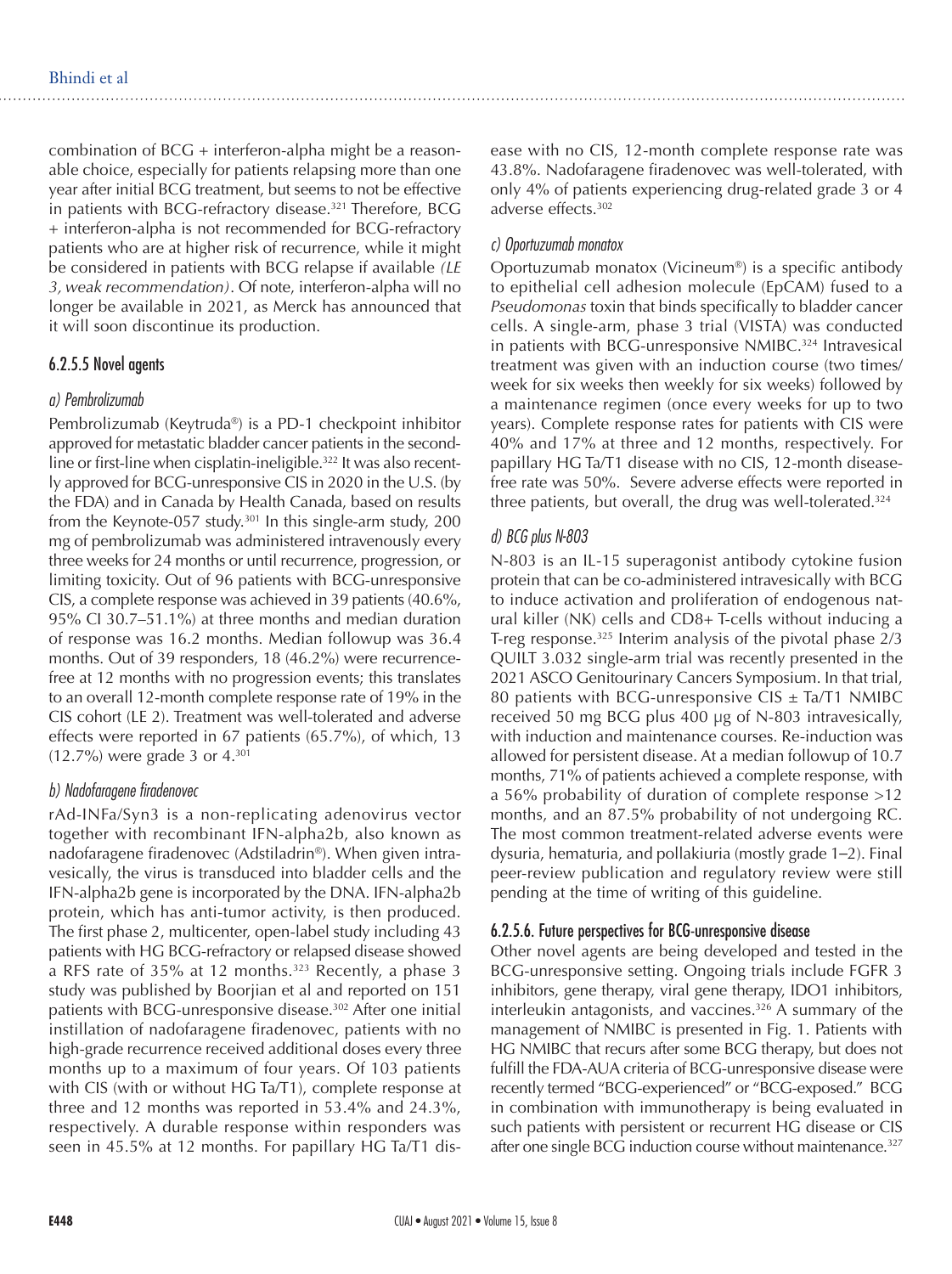### *a) Radiation therapy*

In the NMIBC setting, evidence for radiation-based therapy is scarce. Weiss et al published their retrospective series on 141 patients with primary or recurrent high-risk NMIBC who underwent radiotherapy (median dose 55.8 Gy) and concurrent platinum-based chemotherapy (either cisplatin or carboplatin).328 Complete response was achieved in 88% of patients. Median followup was 62 months and failure rates, defined as any recurrence or progression, at five and 10 years were 49% and 64%, respectively *(LE 3)*. Among survivors, 80% were able to preserve their bladders, with acceptable toxicity and no treatment-related deaths.<sup>328</sup> Currently, the RTOG-0926 study (NCT00981656) has completed accrual and awaits readout on the role of trimodal therapy for patients with recurrent papillary HG Ta/T1 who fail BCG. Notably, data extrapolated from studies with chemoradiation for MIBC suggest that patients with concomitant CIS experience worse outcomes.329 As a result, chemoradiation for NMIBC should not be recommended for patients with BCG-unresponsive CIS.

#### *6.2.6. Treatment adjustments only if BCG shortage*

- For patients with intermediate-risk NMIBC during BCG **shortage, intravesical chemotherapy is recommended as the first-line option. If BCG is planned as a secondline therapy for this population, induction might be administered with reduced dose (one-half or one-third dose) and maintenance can be omitted** *(LE 3, weak recommendation).*
- For patients with high-risk NMIBC, full BCG sched**ule (induction followed by three-year maintenance) is recommended** *(LE 1, strong recommendation).* **Only during BCG shortage, when full-dose is not possible due to limited supply, dose reduction to one-half or one-third might be considered, while maintenance can be reduced to one year** *(LE 3, weak recommendation).*
- **When BCG** is unavailable, single-agent chemother**apy (e.g., MMC, gemcitabine) or sequential combination of intravesical chemotherapy (e.g., gemcitabine/ docetaxel) is recommended with induction followed by monthly maintenance for up to one year** *(LE 3, weak recommendation).*

Between 2013 and 2016, global production of BCG decreased dramatically. A study conducted in France suggested that recurrence rates increased during that period when compared to previous years (46.9% vs. 16.2%, respectively, p<0.001) *(LE 3)*. 331 Costs also increase during a BCG shortage because alternative treatments are currently more expensive than BCG.<sup>331,332</sup> Therefore, this worldwide shortage remains a challenge. The shortage applies to different BCG strains and is mainly caused by slow production process, manufacturing issues, and limited supplies, negatively

affecting the ideal treatment of NMIBC. Urologists should be aware that alternatives in this scenario are continuously being studied and discussed by the scientific community.

In June 2019, the medical advisory board of Bladder Cancer Canada, together with the Canadian Urological Association Guidelines Committee, released a document in response to continuous limited supply of the Tice strain of BCG in Canada (https://bladdercancercanada.org/wp-content/uploads/2019/06/Approach-to-Address-BCG-Shortageupdated-June-2019.pdf).

Strategies to overcome a BCG shortage are presented here and stratified in two scenarios: BCG-restricted and BCGunavailable.

# 6.2.6.1. BCG-restricted supply

Although optimized BCG schedules were studied with the purpose of keeping production sustainable and available for a higher number of patients, in the recently published NIMBUS trial, a reduced schedule of BCG was inferior to the standard schedule in patients with high-risk  $NMIBC<sup>278</sup>$ Moreover, the EORTC study by Oddens et al showed that, although for intermediate-risk the one-year BCG maintenance schedule was not inferior to a three-year schedule, high-risk patients benefited from the three-year full schedule.276 However, no difference in progression rates were noted across the treatment arms. Hence, during a shortage period with reduced BCG supplies, high-risk patients may receive a reduced induction BCG dose of one-half or onethird, while maintenance therapy can also be reduced to one year instead of three years *(LE 3, weak recommendation)*.

For intermediate-risk patients, intravesical chemotherapy in the first-line setting would be the preferred choice. Moreover, if BCG is used in the second-line for intermediaterisk patients, a reduced dose can be administered during BCG shortage, and maintenance therapy omitted *(LE 3, weak recommendation)*.

# 6.2.6.2. BCG-unavailable

For high-risk patients, when BCG is not available, intravesical chemotherapy with MMC is an alternative, as its efficacy in patients with papillary disease may be similar to BCG with respect to progression and DSS according to some studies.252,333 Other alternatives presented in this manuscript should also be considered, namely, hyperthermic or electromotive MMC, or single-agent chemotherapy (gemcitabine, doxorubicin, pirarubicin, epirubicin).219,241,251,271,334 Some alternatives tested in the BCG-failure setting, such as sequential gemcitabine-docetaxel or gemcitabine-MMC, might also be explored during a BCG shortage in high-risk NMIBC, although further studies are needed to confirm their efficacy in the first-line BCG-naive setting *(LE 3, weak recommendation).*315,316,319 Importantly, patients with highrisk disease and additional higher-risk features, such as CIS,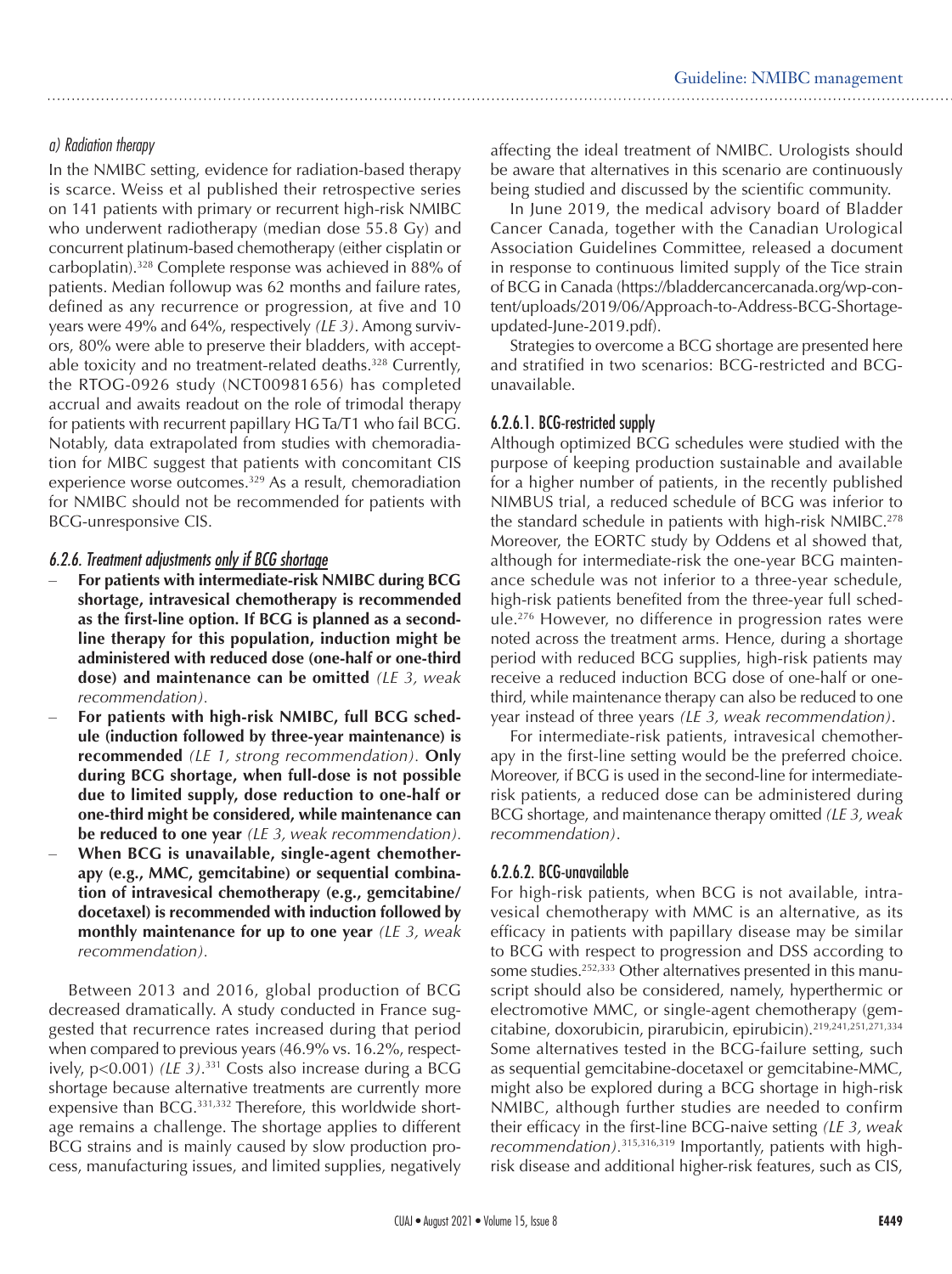LVI, PUI, or variant histology (micropapillary, plasmacytoid, and sarcomatoid), should be counselled for upfront RC *(LE 3, strong recommendation)* or enrollment in clinical trials *(weak recommendation)*.

# **7. Timely cystectomy**

- Upfront RC should be considered for patients with **large-volume, diffuse, endoscopically unresectable NMIBC** *(LE 3, strong recommendation).*
- Upfront RC should be offered to patients with HG T1 **disease with additional adverse tumor pathological features, including variant histology (e.g., micropapillary, plasmacytoid, sarcomatoid), extensive invasion of the lamina propria or invasion into or beyond the muscularis mucosa (T1b/c), presence of LVI, concomitant CIS in the bladder or prostatic urethra, multiple or large (**≥**3 cm) tumors, and persistent HG T1 upon re-staging TURBT** *(LE 3, strong recommendation).*

Timely RC is an important consideration for patients with NMIBC considered at higher-risk of progression.<sup>299,300</sup> Although the terms "upfront" and "early" RC have been used indistinctively in the literature, upfront refers to surgery offered at the time of NMIBC diagnosis, while early RC refers to patients with persistent or recurrent disease after initial intravesical treatment, but who were not yet diagnosed with MIBC.335 Upfront RC is associated with higher cancer-specific survival at 10 years when compared to early RC (79% vs. 65%, respectively) according to a retrospective study by Hautmann et al (LE 3).<sup>336</sup> The term "timely cystectomy" includes both scenarios when the attempt at bladder-sparing therapies is unsuccessful or inappropriate in high-risk patients.<sup>335</sup> Therefore, defining patients at the higher risk of progression is key not only to refine the indication for timely RC, but also to avoid overtreatment in this population, since perioperative complications, morbidity, mortality, and long-term quality of life are major concerns with RC.<sup>337,33</sup>Several risk factors discussed in this guideline are known to be associated with higher rates of recurrence and, more importantly, progression (refer to section 3). For HG recurrent NMIBC despite adequate BCG therapy, any further attempt at bladder preservation is not ideal and early RC should be offered whenever feasible *(strong recommendation)*. Furthermore, patients with de novo high-risk disease and additional high-risk features discussed in this guideline should also be offered timely RC *(LE 3, strong recommendation)*, particularly those with variant histology (micropapillary, plasmacytoid, and sarcomatoid) or the following risk factors: extensive or deep T1 invasion, multiple/ large tumors, CIS (bladder and/or prostate), LVI, persistent T1 disease at re-staging TURBT, and pT1 recurrence *(LE 4).*<sup>339</sup> Shared decision-making should take place with the patient,

weighing the risk of cancer progression if treated without RC against the risk of overtreatment with RC.

A recent multicenter pilot feasibility study by Catto et al (BRAVO) evaluated the possibility of recruiting patients with high-risk NMIBC to undergo either upfront RC or BCG induction + maintenance. $340$  Of 407 screened patients, 215 were eligible and 50 were ultimately randomized during a pre-set period of 18 months. For this reason, recruitment was stopped due to failure to accrue a minimum 60 patients in 18 months as initially planned. Despite advanced age (>70 years in 66% of patients) and smoking history (in 75% of patients), 80% of screened patients were deemed fit for RC and considered eligible. Quality of life was comparable among groups. Finally, this study showed that 25% of patients in the cystectomy arm were pT0 after final specimen pathology evaluation, possibly suggesting overtreatment. On the other hand, although NMIBC is considered a non-lethal disease by many urologists, up to 10% of patients in the RC group had MIBC in the final specimen of that study, highlighting the need for radical surgery in a minor subset of high-risk patients.340

# **8. Followup**

- The first surveillance cystoscopy is recommended for **all patients at three months after TURBT** *(LE 2, strong recommendation).*
- After the three-month cystoscopy, a risk-based surveil**lance strategy should be used in patients with no evidence of recurrence:**
	- o **Low-risk patients might be followed with cystoscopy at one year and then yearly for five years**  *(LE 3, weak recommendation).* **Urinary cytology is not necessary in the followup of low-risk patients** *(LE 4, weak recommendation).*
	- o **Intermediate-risk patients should be followed with cystoscopies and urine cytology every 3–6 months in the first two years, every 6–12 months in the third year, and annually thereafter** *(LE 3, weak recommendation).*
	- o **High-risk patients should be followed with cystoscopies and urine cytology every 3–4 months during the first two years, every six months during years three and four, and annually thereafter** *(LE 3, weak recommendation).*
- Upper tract imaging is recommended with random **bladder/prostatic urethral biopsies (or use of BLC with directed biopsies) if positive urine cytology with normal cystoscopy is found during surveillance** (*LE 3, weak recommendation).*
- Upper tract imaging surveillance is recommended in **the first year and every two years thereafter for highrisk patients** *(LE 3, weak recommendation).*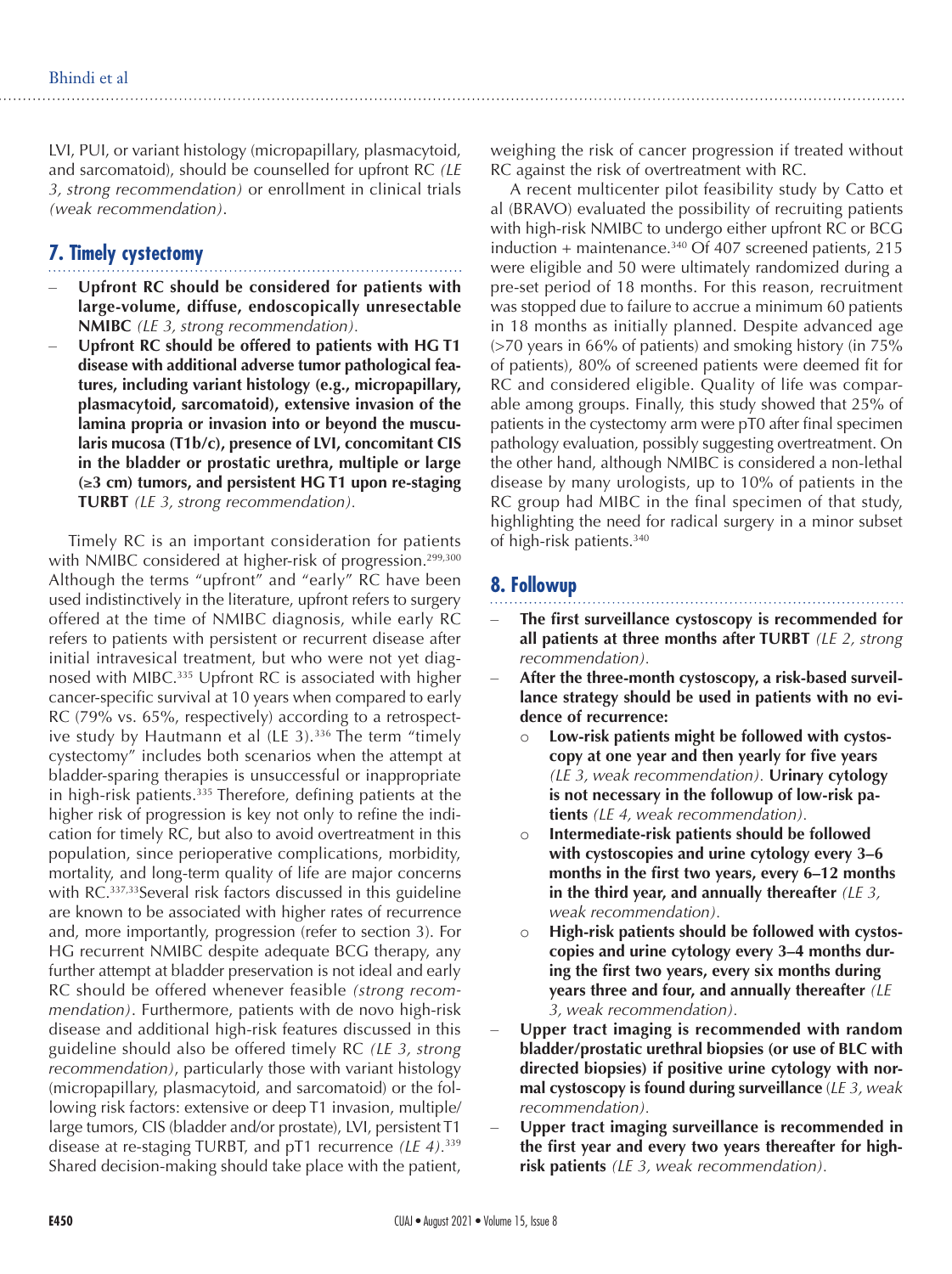#### **Fulguration under local anesthesia might be considered for small (<5 mm) papillary tumors and negative cytology in patients with a prior history of PUNLMP or LG Ta tumors** *(LE 3, weak recommendation).*

There is currently no high-level evidence on specific surveillance protocols for the different stages of NMIBC. Due to high rates of recurrences for low-risk and progression for high-risk patients, surveillance for NMIBC should be diligent and ideal followup consists of adapting strategies based on individual risk *(LE 3)*. 83,122 General recommendations are that all newly diagnosed patients treated with initial TURBT should undergo a first assessment at three months with voided urine cytology (cytology not required for patients with low-risk NMIBC) and cystoscopy. Cystoscopic and pathological findings at first three-month assessment post-TURBT are associated with oncological outcomes (recurrence and progression), particularly for high-risk patients.83,84,298 Additionally, urine cytology is a useful tool during surveillance for high-risk patients, with sensitivity as high as 70–90%.<sup>77-80</sup> For pTa disease, urine cytology yields sensitivity of 47%, while for grades 1 and 2, rates of 27% and 54% were reported, respectively *(LE 3).*<sup>341</sup>

Importantly, followup schedule should restart if recurrent disease is identified during surveillance. Studies with longterm followup have shown that there is a significant decrease in recurrence rates after five years, particularly for LG Ta tumors.342 Mariappan et al reported significantly lower recurrence rates after five years (14.1%) compared to the first five years of surveillance (29.1%, p=0.009) in 115 patients with LG Ta tumors followed for a mean time period 19.4 years.<sup>343</sup> Therefore, surveillance can be stopped after five years for patients with low-risk NMIBC, if there is no evidence of recurrence, while long-term surveillance is recommended for patients with intermediate- and high-risk disease *(LE 3, weak recommendation)*. PUNLMP is associated with recurrence rates comparable to LG Ta tumors and progression is rare. Therefore, these patients should be followed up similarly to LG tumors *(LE 3, weak recommendation)*. 86

A study by Millan-Rodriguez et al evaluated the incidence of UTUC after bladder cancer diagnosis in 1529 patients. Overall, incidence was 2.6% but varied according to risk stratification from 1.6% (low-risk) to 4.1% (highrisk).344 Upper tract imaging is recommended in cases of gross hematuria or positive urine cytology with a normalappearing bladder at cystoscopy *(LE 3, weak recommendation)*. Furthermore, population-based studies have suggested that patients with T1, multifocal, and/or HG tumors are at 2.5-fold higher risk of recurrence in the upper tract *(LE 3)*. 345 Additionally, the presence of CIS/T1 tumors invading the intramural portion of the ureteral orifices confers higher risk of UTUC (HR 6.85, p=0.005 and HR 7.25, p=0.001, respectively).346 Therefore, high-risk NMIBC patients should

undergo CT and intravenous urography every 1–2 years *(LE 3, weak recommendation)*, while high-level evidence is lacking regarding on how long upper tract surveillance should be continued.

Fulguration under local anesthesia is a suitable alternative to TURBT for patients with prior LG Ta tumors who have a small (<5 mm) recurrent papillary tumor found on surveillance cystoscopy. It is associated with similar recurrence rates when compared to TURBT but with lower rates of complications and at a lower cost.<sup>347-349</sup> This procedure might be considered in the surveillance of previously lowrisk and select intermediate-risk patients (*LE 3, weak recommendation)*. 350,351

More recently, active surveillance has been proposed for asymptomatic, few  $(\leq 3)$  and small  $(\leq 10 \text{ mm})$  papillary tumors with negative urine cytology and a known history of LG Ta tumors. Although considered potentially safe in initial studies, additional prospective studies are needed to identify ideal candidates and define surveillance protocols for this approach.352

Based on the current literature, a risk-stratified surveillance schedule is proposed (Table 8).

Competing interests: Dr. Bhindi has been an advisory board member for Bayer and Janssen; and has received speaker honoraria from Merck. Dr. Kulkarni has been an advisory board member for Astellas, Ferring, Janssen, Merck, Roche, and Theralase; has received grants and/or honoraria from Abbvie, Ferring, Sanofi, and TerSera; and has participated in clinical trials supported by Merck, Astra Zeneca, Bristol Myers Squibb, Janssen, and Theralase. Dr. Siemens has participated in clinical trials supported by Astellas, Merck, and Pfizer. Dr. Aprikian has been an advisory board member for Abbvie, Astellas, and Bayer; and has received grants and/or honoraria from Abbvie, Astellas, Bayer, Sanofi, and TerSera. Dr. Hanna has received honoraria from Astellas and Bayer; and has participated in clinical trials supported by Merck. Dr. Izawa has received honoraria from Abbvie. Dr. McPherson has been an advisory board member for Abbvie and TerSera; has received travel funding from TerSera; and has

| Table 8. Risk-stratified schedule for NMIBC followup |                                                                                                                                                                                                                                                                  |  |
|------------------------------------------------------|------------------------------------------------------------------------------------------------------------------------------------------------------------------------------------------------------------------------------------------------------------------|--|
| <b>Risk</b><br>stratification                        | Surveillance schedule                                                                                                                                                                                                                                            |  |
| Low-risk<br><b>NMIBC</b>                             | Assessment with cystoscopy at 3 months<br>Cystoscopy at 1 year, then yearly until 5 years<br>Consider fulguration under local anesthesia<br>for small (<5 mm), LG Ta tumors with<br>negative cytology.                                                           |  |
| Intermediate-<br>risk NMIBC                          | Assessment with cystoscopy and urine<br>cytology at 3 months<br>Cystoscopy + urine cytology every $3-6$<br>months for 2 years, every 6-12 months until<br>4th year and yearly thereafter                                                                         |  |
| High-risk<br>patients                                | Assessment with cystoscopy and urine<br>cytology at 3 months<br>Cystoscopy + urine cytology every 3-4<br>months for 2 years, every 6 months until 5th<br>year and yearly thereafter<br>Upper tract evaluation within 12 months, then<br>every 2 years thereafter |  |
|                                                      | Modified and adapted from Kassouf et al. <sup>351</sup> LG: low-grade; NMIBC: non-muscle-invasive                                                                                                                                                                |  |

bladder cancer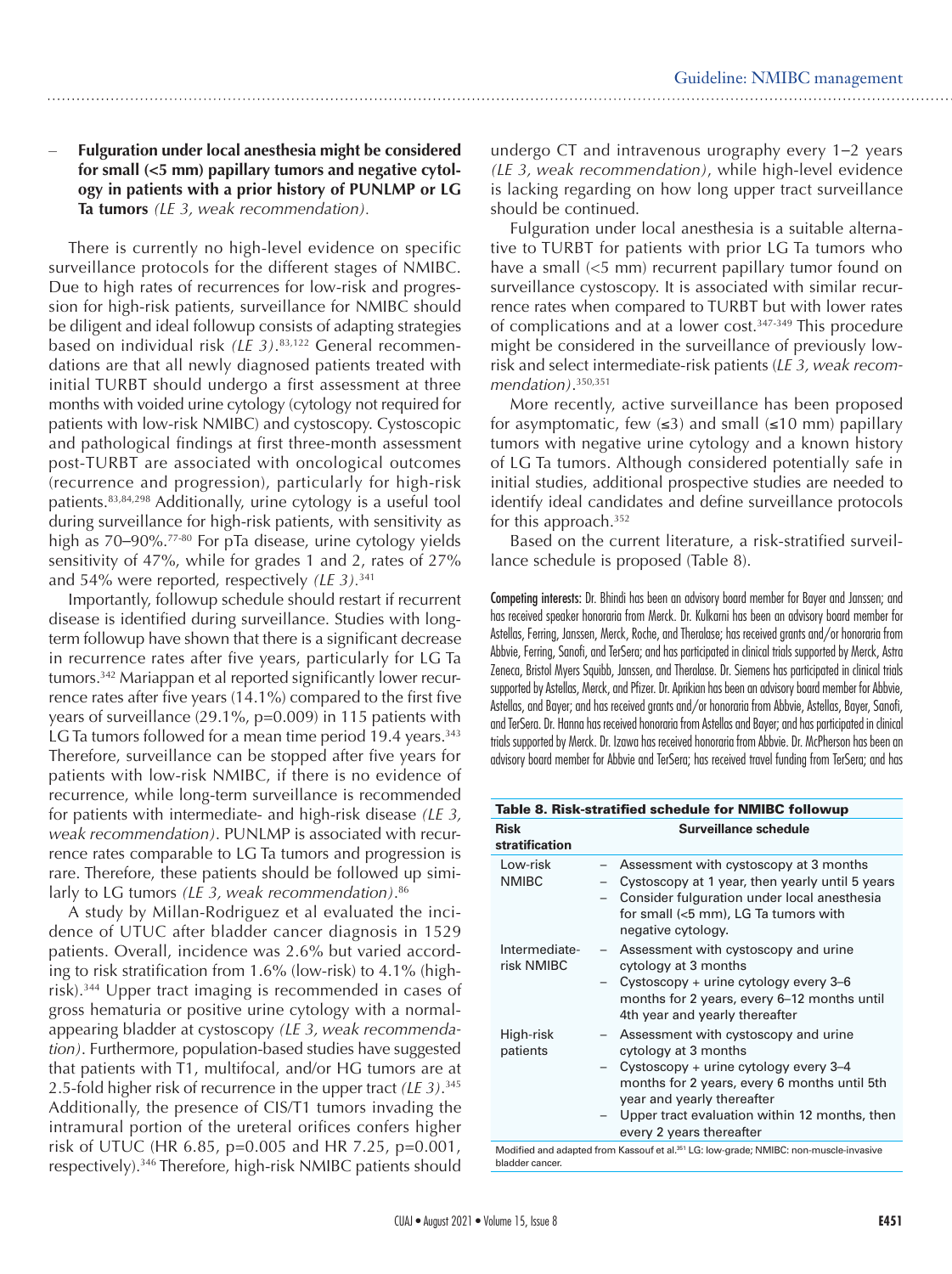participated in clinical trials supported by Bristol-Myers Squibb and Pfizer. Dr. Rendon has been an advisory board member for Abbvie, Amgen, Astellas, AstraZeneca, Bayer, Ferring, Janssen, Pfizer, Roche, and Sanofi; a speakers' bureau member for Abbvie, Amgen, Astellas, AstraZeneca, Bayer, Ferring, Janssen, Pfizer, Roche , and Sanofi; has received grants and/or honoraria from Abbvie, Astellas, Bayer, Ferring, Janssen, and Sanofi; holds investments in Myovant; and has participated in clinical trials supported by Abbvie, Astellas, Bayer, Bavarian Nordic, Ferring, Janssen, Myovant, and Sanofi. Dr. Shayegan has been an advisory board member for AbbVie, Astellas, Bayer, Ferring Janssen, Knight, Merck, Pfizer, Sanofi, and TerSera; and has participated in clinical trials supported by Ipsen, Janssen, Merck, Myovant, and Pfizer. Dr. So has been an advisory board member for Abbvie, Amgen, Astellas, Bayer, Janssen, Ferring, and TerSera; and has participated in clinical trials supported by Astellas, Ferring, and Janssen. Dr. Zlotta has been an advisory board member for AstraZeneca, Ferring, Janssen, Merck, Sanofi, and Verity. Dr. Black has been an advisory board member for AbbVie, Asieris, Astellas, AstraZeneca, Bayer, Biosyent, BMS, EMD-Serono, Ferring, Fergene, H3-Biomedicine, Janssen, Merck, Protara Therapeutics, Roche, Sanofi, and Urogen; a speakers' bureau member for AbbVie, Biosyent, Ferring, Janssen, Pfizer, and TerSera; has received payment from Bayer and Sanofi; has received grants and/or honoraria from iProgen; holds a patent marketed by Decipher Biosciences; and has participated in clinical trials supported by Astellas, AstraZeneca, BMS, Genentech, Janssen, MDx Health, Pacific Edge, and Therelase. Dr. Kassouf has been an advisory board member for EMD Serono and Pfizer; has received grants and/or honoraria from Abbvie, Astellas, BMS, Ferring, Janssen, Merck, Roche, and Sesen Bio; and has participated in clinical trials supported by Astra Zeneca, BMS, Janssen, Pfizer, Roche, Sesen Bio, and Theralase

#### **References**

- 1. Siegel RL, Miller KD, Jemal A. Cancer statistics. *CA Cancer J Clin* 2019;69:7-34.https://doi. org/10.3322/caac.21551
- 2. Brenner DR, Weir HK, Demers AA, et al. Projected estimates of cancer in Canada in 2020. *CMAJ* 2020;192:E199. https://doi.org/10.1503/cmaj.191292
- 3. Demers AA, Brenner DR, Smith L, et al. At-a-glance cancer trends in Canada, 1984–2015. *Health Promot Chronic Dis Prev Can* 2019;39:310-4.https://doi.org/10.24095/hpcdp.39.11.04
- 4. Dy GW, Gore JL, Forouzanfar MH, et al. Global burden of urologic cancers, 1990–2013. *Eur Urol*  2017;71:437-46. https://doi.org/10.1016/j.eururo.2016.10.008
- 5. Amin M, Edge S, Greene F, et al. AJCC Cancer Staging Manual, Springer. Continuing to build a bridge from a population-based to a more "personalized" approach to cancer staging. *CA Cancer J Clin* 2017;67:93-9. https://doi.org/10.1007/978-3-319-40618-3\_2
- 6. Kulkarni GS, Black PC, Sridhar SS, et al. Canadian Urological Association guideline: Muscle-invasive bladder cancer. *Can Urol Assoc J* 2019;13:230-8. https://doi.org/10.5489/cuaj.5902
- 7. Warren M, Kolinsky M, Canil CM, et al. Canadian Urological Association/Genitourinary Medical Oncologists of Canada consensus statement: Management of unresectable locally advanced and metastatic urothelial carcinoma. *Can Urol Assoc J* 2019;13:318-27.https://doi.org/10.5489/cuaj.6015
- Avritscher EB, Cooksley CD, Grossman HB, et al. Clinical model of lifetime cost of treating bladder cancer and associated complications. *Urology* 2006;68:549-53. https://doi.org/10.1016/j.urology.2006.03.062
- 9. Kamat AM, Hahn NM, Efstathiou JA, et al. Bladder cancer. *Lancet* 2016;388:2796-810. https://doi.org/10.1016/S0140-6736(16)30512-8
- 10. Kassouf W, Traboulsi SL, Kulkarni GS, et al. CUA guidelines on the management of non-muscle invasive bladder cancer. *Can Urol Assoc J* 2015;9:E690-704. https://doi.org/10.5489/cuaj.3320
- 11. Black P, Gontero P. Bladder Cancer. A joint SIU-ICUD international consultation.2017. Available at: https:// www.siu-urology.org/themes/web/assets/files/society/pdf/siu-icud\_bladder\_cancerv2\_pdf.pdf. Accessed April 26, 2021
- 12. Guyatt GH, Oxman AD, Vist GE, et al. GRADE: An emerging consensus on rating quality of evidence and strength of recommendations. *BMJ* 2008;336:924-6. https://doi.org/10.1136/bmj.39489.470347.AD
- 13. Babjuk M, Burger M, Comperat EM, et al. European Association of Urology guidelines on non-muscleinvasive bladder cancer (TaT1 and Carcinoma In Situ) — 2019 update. *Eur Urol* 2019;76:639-57. https://doi.org/10.1016/j.eururo.2019.08.016
- 14. Chang SS, Boorjian SA, Chou R, et al. Diagnosis and treatment of non-muscle invasive bladder cancer: AUA/SUO guideline. *J Urol* 2016;196:1021-9. https://doi.org/10.1016/j.juro.2016.06.049
- 15. NICE. Bladder cancer: diagnosis and management of bladder cancer. *BJU Int* 2017;120:755-65. https://doi.org/10.1111/bju.14045
- 16. Flaig TW, Spiess PE, Agarwal N, et al. Bladder Cancer, Version 3.2020, NCCN Clinical Practice Guidelines in Oncology. *J Natl Compr Canc Netw* 2020;18:329-54. https://doi.org/10.6004/jnccn.2020.0011
- 17. Freedman ND, Silverman DT, Hollenbeck AR, et al. Association between smoking and risk of bladder cancer among men and women. *JAMA* 2011;306:737-45. https://doi.org/10.1001/jama.2011.1142
- 18. Burger M, Catto JWF, Dalbagni G, et al. Epidemiology and risk factors of urothelial bladder cancer. *Eur Urol* 2013;63:234-41. https://doi.org/10.1016/j.eururo.2012.07.033
- 19. Cumberbatch MG, Rota M, Catto JWF, et al. The role of tobacco smoke in bladder and kidney carcinogenesis: A comparison of exposures and meta-analysis of incidence and mortality risks. *Eur Urol*2016;70:458- 66. https://doi.org/10.1016/j.eururo.2015.06.042
- 20. Baris D, Karagas MR, Verrill C, et al. A case-control study of smoking and bladder cancer risk: Emergent patterns over time. *J Natl Cancer Inst* 2009;101:1553-61. https://doi.org/10.1093/jnci/djp361
- 21. Hoover R, Cole P. Population trends in cigarette smoking and bladder cancer. *Am J Epidemiol* 1971;94:409- 18. https://doi.org/10.1093/oxfordjournals.aje.a121337
- 22. Crivelli JJ, Xylinas E, Kluth LA, et al. Effect of smoking on outcomes of urothelial carcinoma: A systematic review of the literature. *Eur Urol* 2014;65:742-54. https://doi.org/10.1016/j.eururo.2013.06.010
- 23. Grotenhuis AJ, Ebben CW, Aben KK, et al. The effect of smoking and timing of smoking cessation on clinical outcome in non-muscle-invasive bladder cancer. *Urol Oncol* 2015;33:65.e9-17. https://doi. org/10.1016/j.urolonc.2014.06.002
- 24. Sosnowski R, Przewoźniak K. The role of the urologist in smoking cessation: Why is it important? *Sem Orig Invest* 2015;33:30-9. https://doi.org/10.1016/j.urolonc.2014.07.011
- 25. Fuller TW, Acharya AP, Meyyappan T, et al. Comparison of badder carcinogens in the urine of E-cigarette users vs. non E-cigarette using controls. *Sci Rep* 2018;8:507. https://doi.org/10.1038/s41598- 017-19030-1
- 26. Bjurlin MA, Matulewicz RS, Roberts TR, et al. Carcinogen biomarkers in the urine of electronic cigarette users and implications for the development of bladder cancer: A systematic review. *Eur Urol Oncol* 2020. Epub ahead of print. https://doi.org/10.1016/j.euo.2020.02.004
- 27. Chacko JA, Heiner JG, Siu W, et al. Association between marijuana use and transitional cell carcinoma. *Urology* 2006;67:100-4. https://doi.org/10.1016/j.urology.2005.07.005
- 28. Thomas AA, Wallner LP, Quinn VP, et al. Association between cannabis use and the risk of bladder cancer: Results from the California Men's Health Study. *Urology* 2015;85:388-92. https://doi.org/10.1016/j. urology.2014.08.060
- 29. Gandhi S, Vasisth G, Kapoor A. Systematic review of the potential role of cannabinoids as antiproliferative agents for urological cancers. *Can Urol Assoc J* 2017;11:E138-e42. https://doi.org/10.5489/cuaj.4371
- 30. Rushton L, Bagga S, Bevan R, et al. Occupation and cancer in Britain. *Br J Cancer* 2010;102:1428-37. https://doi.org/10.1038/sj.bjc.6605637
- 31. Doll R, Peto R. The causes of cancer: Quantitative estimates of avoidable risks of cancer in the United States today. *J Natl Cancer Inst* 1981;66:1191-308. https://doi.org/10.1093/jnci/66.6.1192
- 32. Cumberbatch MG, Cox A, Teare D, et al. Contemporary occupational carcinogen exposure and bladder cancer: A systematic review and meta-analysis. *JAMA Oncol* 2015;1:1282-90. https://doi.org/10.1001/ jamaoncol.2015.3209
- 33. Clayson DB. Specific aromatic amines as occupational bladder carcinogens. *Natl Cancer Inst Monogr* 1981:15-9.
- 34. Droller MJ. Alterations of the p53 gene in occupational bladder cancer in workers exposed to aromatic amines. *J Urol* 1998;160:618. https://doi.org/10.1016/S0022-5347(01)62973-2
- 35. Schultzel M, Saltzstein SL, Downs TM, et al. Late age (85 years or older) peak incidence of bladder cancer*. J Urol* 2008;179:1302-5; discussion 5-6. https://doi.org/10.1016/j.juro.2007.11.079
- 36. Shariat SF, Milowsky M, Droller MJ. Bladder cancer in the elderly. *Urol Oncol* 2009;27:653-67. https://doi.org/10.1016/j.urolonc.2009.07.020
- 37. Yancik R, Ries LA. Cancer in older persons: an international issue in an aging world. *Semin Oncol* 2004;31:128-36. https://doi.org/10.1053/j.seminoncol.2003.12.024
- 38. Scosyrev E, Noyes K, Feng C, et al. Sex and racial differences in bladder cancer presentation and mortality in the U.S. *Cancer* 2009;115:68-74. https://doi.org/10.1002/cncr.23986
- 39. Palou J, Sylvester RJ, Faba OR, et al. Female gender and carcinoma in situ in the prostatic urethra are prognostic factors for recurrence, progression, and disease-specific mortality in T1G3 bladder cancer patients treated with bacillus Calmette-Guérin. *Eur Urol* 2012;62:118-25. https://doi.org/10.1016/j. eururo.2011.10.029
- 40. Kluth LA, Rieken M, Xylinas E, et al. Gender-specific differences in clinicopathologic outcomes following radical cystectomy: an international multi-institutional study of more than 8000 patients. *Eur Urol* 2014;66:913-9. https://doi.org/10.1016/j.eururo.2013.11.040
- 41. Soave A, Dahlem R, Hansen J, et al. Gender-specific outcomes of bladder cancer patients: a stage-specific analysis in a contemporary, homogenous radical cystectomy cohort. *Eur J Surg Oncol* 2015;41:368-77*.*  https://doi.org/10.1016/j.ejso.2014.03.003
- 42. Radkiewicz C, Edgren G, Johansson ALV, et al. Sex differences in urothelial bladder cancer survival. *Clin Genitourin Cancer* 2020;18:26-34.e6. https://doi.org/10.1016/j.clgc.2019.10.020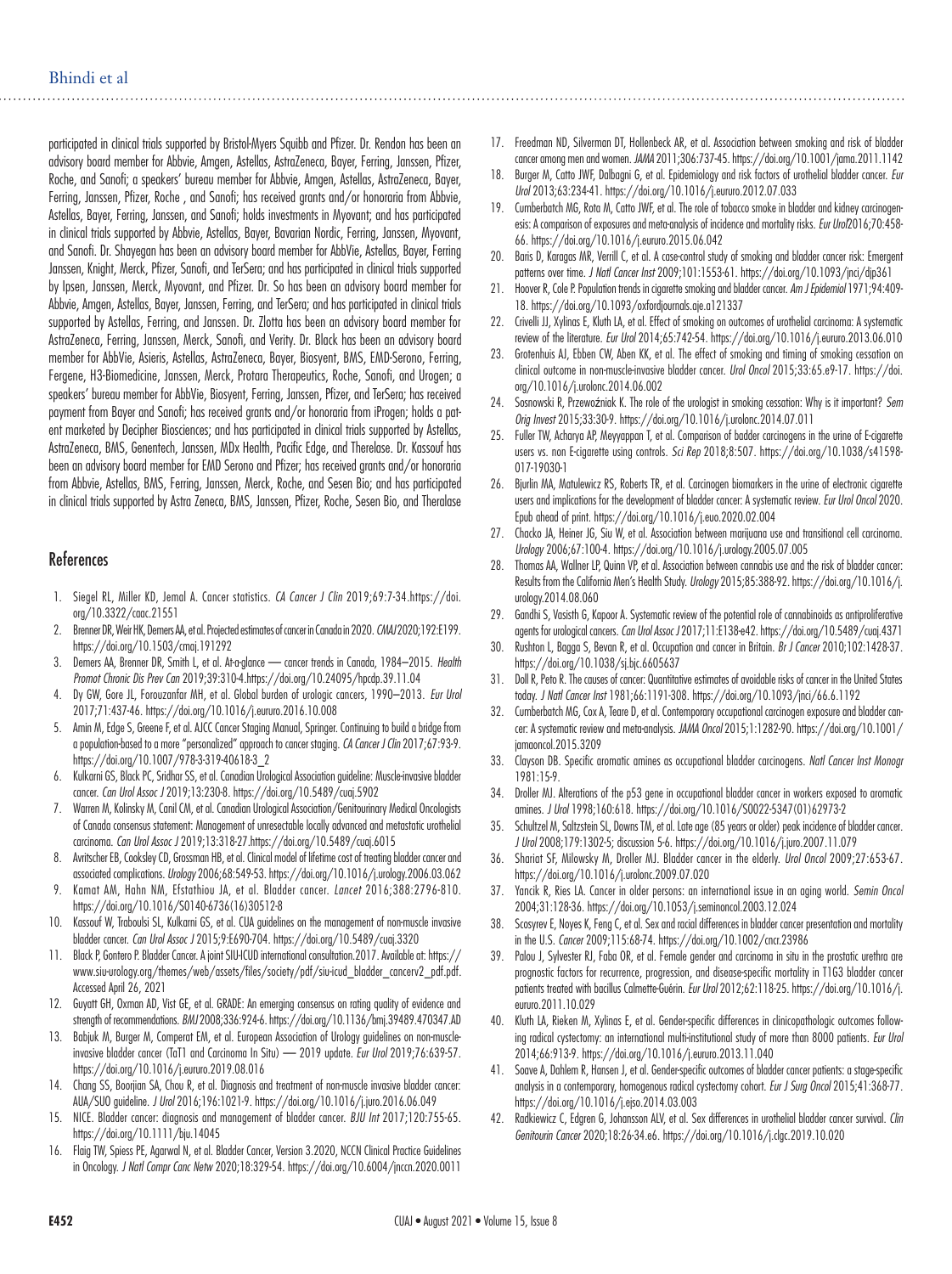- 43. Krimphove MJ, Szymaniak J, Marchese M, et al. Sex-specific differences in the quality of treatment of muscle-invasive bladder cancer do not explain the overall survival discrepancy. *Eur Urol Focus* 2021;7:124- 131 https://doi.org/10.1016/j.euf.2019.06.001
- 44. Uhlig A, Strauss A, Seif Amir Hosseini A, et al. Gender-specific differences in recurrence of non-muscleinvasive bladder cancer: A systematic review and meta-analysis. *Eur Urol Focus* 2018;4:924-36. https:// doi.org/10.1016/j.euf.2017.08.007
- 45. Zhang Y. Understanding the gender disparity in bladder cancer risk: The impact of sex hormones and liver on bladder susceptibility to carcinogens. *J Environ Sci Health C Environ Carcinog Ecotoxicol Rev* 2013;31:287-304. https://doi.org/10.1080/10590501.2013.844755
- 46. Kellen E, Hemelt M, Broberg K, et al. Pooled analysis and meta-analysis of the glutathione S-transferase P1 Ile 105Val polymorphism and bladder cancer: A HuGE-GSEC review. *Am J Epidemiol* 2007;165:1221-30. https://doi.org/10.1093/aje/kwm003
- 47. McGrath M, Michaud DS, De Vivo I. Hormonal and reproductive factors and the risk of bladder cancer in women. *Am J Epidemiol* 2006;163:236-44. https://doi.org/10.1093/aje/kwj028
- 48. Koti M, Ingersoll MA, Gupta S, et al. Sex differences in bladder cancer immunobiology and outcomes: A collaborative review with implications for treatment. *Eur Urol Oncol* 2020;3:622-30. https://doi. org/10.1016/j.euo.2020.08.013
- 49. Wallis CJ, Mahar AL, Choo R, et al. Second malignancies after radiotherapy for prostate cancer: systematic review and meta-analysis. *BMJ* 2016;352:i851. https://doi.org/10.1136/bmj.i851
- 50. Abern MR, Dude AM, Tsivian M, et al. The characteristics of bladder cancer after radiotherapy for prostate cancer. *Urol Oncol* 2013;31:1628-34. https://doi.org/10.1016/j.urolonc.2012.04.006
- 51. Cumberbatch MGK, Jubber I, Black PC, et al. Epidemiology of bladder cancer: A systematic review and contemporary update of risk factors in 2018. *Eur Urol*2018;74:784-95. https://doi.org/10.1016/j. eururo.2018.09.001
- 52. IARC Working Group on the Evaluation of Carcinogenic Risks to Humans. Pharmaceuticals. Volume 100 A. A review of human carcinogens. *IARC Monogr Eval Carcinog Risks Hum* 2012;100(Pt A):1-401. http://www.ncbi.nlm.nih.gov/pmc/articles/pmc4781347/
- 53. Vlaovic P, Jewett MAS. Cyclophosphamide-induced bladder cancer. *Can J Urol* 1999;6:745-8.
- 54. Kostapanos MS, Elisaf MS, Mikhailidis DP. Pioglitazone and cancer: angel or demon? *Curr Pharm Des* 2013;19:4913-29. https://doi.org/10.2174/13816128113199990294
- 55. Lewis JD, Habel LA, Quesenberry CP, et al. Pioglitazone use and risk of bladder cancer and other common cancers in persons with diabetes. *JAMA* 2015;314:265-77. https://doi.org/10.1001/jama.2015.7996
- 56. Malats N, Real FX. Epidemiology of bladder cancer. *Hematol Oncol Clin North Am* 2015;29:177-89. https://doi.org/10.1016/j.hoc.2014.10.001
- 57. Figueroa JD, Koutros S, Colt JS, et al. Modification of occupational exposures on bladder cancer risk by common genetic polymorphisms. *J Natl Cancer Inst* 2015;107:djv223. https://doi.org/10.1093/ jnci/djv223
- 58. Lynch HT, de la Chapelle A. Hereditary colorectal cancer. *N Engl J Med* 2003;348:919-32. https://doi. org/10.1056/NEJMra012242
- 59. Skeldon SC, Semotiuk K, Aronson M, et al. Patients with Lynch syndrome mismatch repair gene mutations are at higher risk for not only upper tract urothelial cancer but also bladder cancer. *Eur Urol* 2013;63:379- 85. https://doi.org/10.1016/j.eururo.2012.07.047
- Mork M, Hubosky SG, Roupret M, et al. Lynch syndrome: A primer for urologists and panel recommendations. *J Urol* 2015;194:21-9. https://doi.org/10.1016/j.juro.2015.02.081
- 61. Michaud DS. Chronic inflammation and bladder cancer. *Urol Oncol* 2007;25:260-8. https://doi.org/10.1016/j.urolonc.2006.10.002
- 62. Salem HK, Mahfouz S. Changing patterns (age, incidence, and pathologic types) of schistosoma-associated bladder cancer in Egypt in the past decade. *Urology* 2012;79:379-83. https://doi.org/10.1016/j. urology.2011.08.072
- 63. Francica G, Bellini SA, Scarano F, et al. Correlation of transabdominal sonographic and cystoscopic findings in the diagnosis of focal abnormalities of the urinary bladder wall: Aprospective study. *J Ultrasound Med* 2008;27:887-94. https://doi.org/10.7863/jum.2008.27.6.887
- 64. Datta SN, Allen GM, Evans R, et al. Urinary tract ultrasonography in the evaluation of haematuria a report of over 1000 cases. *Ann R Coll Surg Engl* 2002;84:203-5.
- 65. Martingano P, Stacul F, Cavallaro M, et al. 64-slice CT urography: 30 months of clinical experience. *Radiol Med* 2010;115:920-35. https://doi.org/10.1007/s11547-010-0567-3
- Palou J, Rodríguez-Rubio F, Huguet J, et al. Multivariate analysis of clinical parameters of synchronous primary superficial bladder cancer and upper urinary tract tumor. *J Urol* 2005;174:859-61; discussion 61. https://doi.org/10.1097/01.ju.0000169424.79702.6d
- 67. Hilton S, Jones LP. Recent advances in imaging cancer of the kidney and urinary tract. *Surg Oncol Clin N Am* 2014;23:863-910. https://doi.org/10.1016/j.soc.2014.06.001
- 68. Panebianco V, Narumi Y, Altun E, et al. Multiparametric magnetic resonance imaging for bladder cancer: Development of VI-RADS (Vesical Imaging-Reporting And Data System). *Eur Urol* 2018;74:294-306. https://doi.org/10.1016/j.eururo.2018.04.029
- 69. Woo S, Panebianco V, Narumi Y, et al. Diagnostic performance of vesical imaging reporting and data system for the prediction of muscle-invasive bladder cancer: A systematic review and meta-analysis. *Eur Urol Oncol* 2020;3:306-15. https://doi.org/10.1016/j.euo.2020.02.007
- 70. Krajewski W, Kościelska-Kasprzak K, Rymaszewska J, et al. How different cystoscopy methods influence patient sexual satisfaction, anxiety, and depression levels: A randomized prospective trial. *Qual Life Res* 2017;26:625-34. https://doi.org/10.1007/s11136-016-1493-1
- 71. Berajoui MB, Aditya I, Herrera-Caceres J, et al. A prospective randomized controlled trial of irrigation "bag squeeze" to manage pain for patients undergoing flexible cystoscopy. *J Urol* 2020;204:1012-8. https://doi.org/10.1097/JU.0000000000001139
- 72. Casteleijn NF, Vriesema JL, Stomps SP, et al. The effect of office based flexible and rigid cystoscopy on pain experience in female patients. *Investig Clin Urol* 2017;58:48-53. https://doi.org/10.4111/ icu.2017.58.1.48
- 73. Patel AR, Jones JS, Babineau D. Lidocaine 2% gel versus plain lubricating gel for pain reduction during flexible cystoscopy: A meta-analysis of prospective, randomized, controlled trials. *J Urol* 2008;179:986-90. https://doi.org/10.1016/j.juro.2007.10.065
- 74. Aaronson DS, Walsh TJ, Smith JF, et al. Meta-analysis: Does lidocaine gel before flexible cystoscopy provide pain relief? *BJU Int* 2009;104:506-9; discussion 9-10. https://doi.org/10.1111/j.1464- 410X.2009.08417.x
- 75. Amling CL. Diagnosis and management of superficial bladder cancer. *Curr Probl Cancer* 2001;25:IN1-278. https://doi.org/10.1067/mcn.2001.117539
- 76. Keller AK, Jensen JB. Voided urine versus bladder washing cytology for detection of urothelial carcinoma: Which is better? *Scand J Urol* 2017;51:290-2. https://doi.org/10.1080/21681805.2017.1310130
- 77. Ramakumar S, Bhuiyan J, Besse JA, et al. Comparison of screening methods in the detection of bladder cancer. *J Urol* 1999;161:388-94. https://doi.org/10.1016/S0022-5347(01)61899-8
- 78. Brown FM. Urine cytology. It is still the gold standard for screening? *Urol Clin North Am* 2000;27:25-37. https://doi.org/10.1016/S0094-0143(05)70231-7
- 79. Raitanen M-P, Aine R, Rintala E, et al. Differences between local and review urinary cytology in diagnosis of bladder cancer. An interobserver multicenter analysis. *Eur Urol* 2002;41:284-9. https://doi. org/10.1016/S0302-2838(02)00006-4
- 80. Yafi FA, Brimo F, Steinberg J, et al. Prospective analysis of sensitivity and specificity of urinary cytology and other urinary biomarkers for bladder cancer. *Urol Oncol Sem Orig Invest* 2015;33:66.e25-31. https://doi.org/10.1016/j.urolonc.2014.06.008
- 81. Konety BR, Getzenberg RH. Urine based markers of urological malignancy. *J Urol* 2001;165:600-11. https://doi.org/10.1097/00005392-200102000-00081
- 82. Heney NM. Natural history of superficial bladder cancer. Prognostic features and long-term disease course. *Urol Clin North Am* 1992;19:429-33. https://doi.org/10.1016/S0094-0143(21)00411-0
- 83. Sylvester RJ, van der Meijden APM, Oosterlinck W, et al. Predicting recurrence and progression in individual patients with stage Ta T1 bladder cancer using EORTC risk tables: A combined analysis of 2596 patients from seven EORTC trials. *Eur Urol* 2006;49:466-77. https://doi.org/10.1016/j.eururo.2005.12.031
- 84. Millan-Rodriguez F, Chechile-Toniolo G, Salvador-Bayarri J, et al. Multivariate analysis of the prognostic factors of primary superficial bladder cancer. *J Urol* 2000;163:73-8. https://doi.org/10.1016/S0022- 5347(05)67975-X
- 85. MacLennan GT, Kirkali Z, Cheng L. Histologic grading of non-invasive papillary urothelial neoplasms. *Eur Urol* 2007;51:889-97; discussion 97-8. https://doi.org/10.1016/j.eururo.2006.10.037
- 86. Soukup V, Čapoun O, Cohen D, et al. Prognostic performance and reproducibility of the 1973 and 2004/2016 World Health Organization grading classification systems in non-muscle-invasive bladder cancer: A European association of urology non-muscle-invasive bladder cancer guidelines panel systematic review. *Eur Urol* 2017;72:801-13. https://doi.org/10.1016/j.eururo.2017.04.015
- 87. Kirkali Z, Chan T, Manoharan M, et al. Bladder cancer: Epidemiology, staging and grading, and diagnosis. *Urology* 2005;66:4-34. https://doi.org/10.1016/j.urology.2005.07.062
- 88. Sylvester RJ, van der Meijden A, Witjes JA, et al. High-grade Ta urothelial carcinoma and carcinoma in situ of the bladder. *Urology* 2005;66:90-107. https://doi.org/10.1016/j.urology.2005.06.135
- 89. Matulay JT, Soloway M, Witjes JA, et al. Risk-adapted management of low-grade bladder tumors: Recommendations from the International Bladder Cancer Group (IBCG). *BJU Int* 2020;125:497-505. https://doi.org/10.1111/bju.14995
- Norming U, Tribukait B, Nyman CR, et al. Prognostic significance of mucosal aneuploidy in stage Ta/T1 grade 3 carcinoma of the bladder. *J Urol* 1992;148:1420-6; discussion 6-7. https://doi.org/10.1016/ S0022-5347(17)36926-4
- 91. Quhal F, D'Andrea D, Soria F, et al. Primary Ta high grade bladder tumors: Determination of the risk of progression. *Urol Oncol* 2021. 39:132.e7-132.e11. https://doi.org/10.1016/j.urolonc.2020.07.017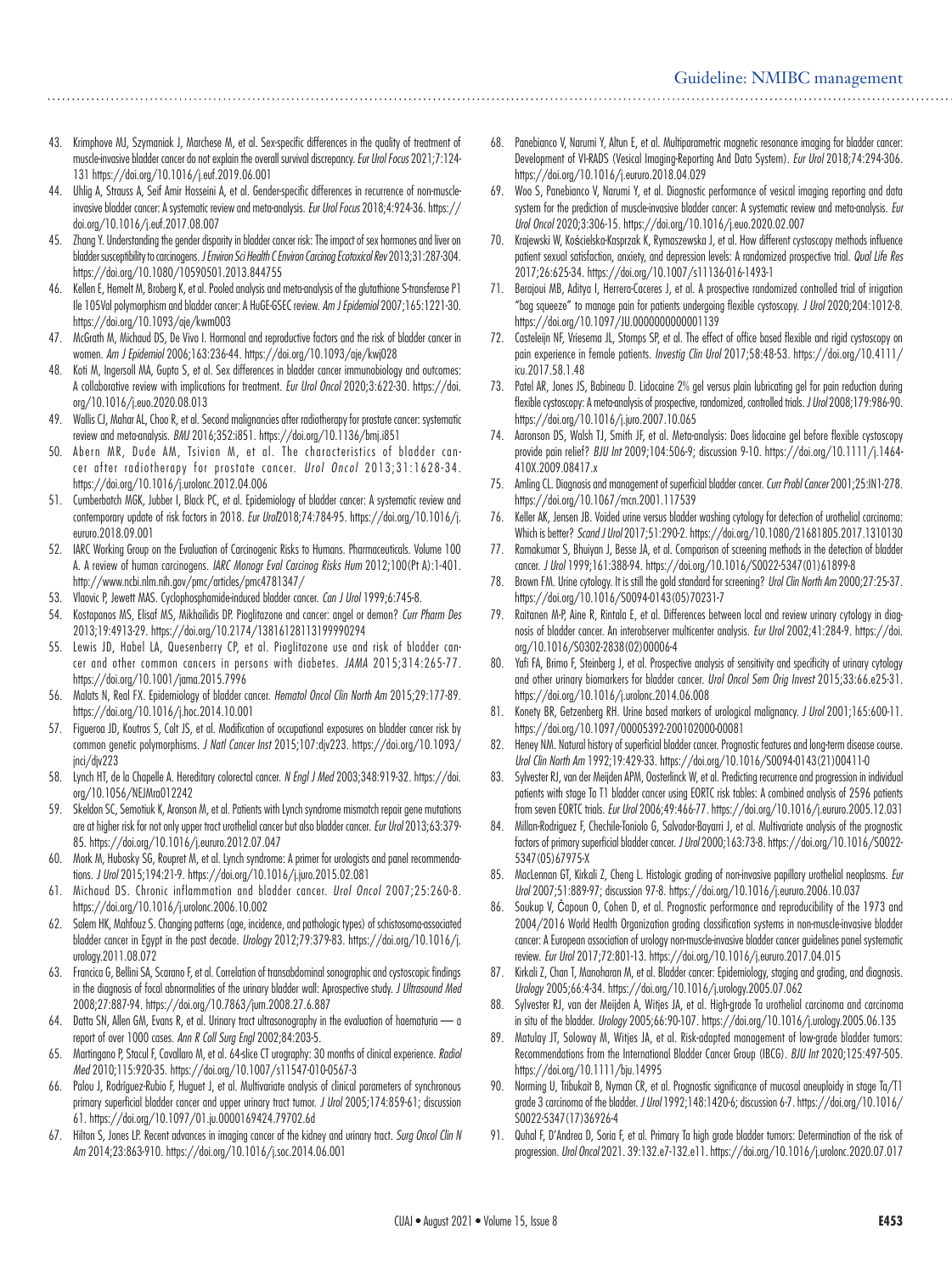- 92. Martin-Doyle W, Leow JJ, Orsola A, et al. Improving selection criteria for early cystectomy in high-grade T1 bladder cancer: A meta-analysis of 15 215 patients. *J Clin Oncol* 2015;33:643-50. https://doi. org/10.1200/JCO.2014.57.6967
- 93. Cao D, Vollmer RT, Luly J, et al. Comparison of 2004 and 1973 World Health Organization grading systems and their relationship to pathologic staging for predicting long-term prognosis in patients with urothelial carcinoma. *Urology* 2010;76:593-9. https://doi.org/10.1016/j.urology.2010.01.032
- 94. Otto W, Denzinger S, Fritsche H-M, et al. The WHO classification of 1973 is more suitable than the WHO classification of 2004 for predicting survival in pT1 urothelial bladder cancer. *BJU Int* 2011;107:404-8. https://doi.org/10.1111/j.1464-410X.2010.09515.x
- 95. Amin MB, Smith SC, Reuter VE, et al. Update for the practicing pathologist: The International Consultation On Urologic Disease-European association of urology consultation on bladder cancer. *Mod Pathol* 2015;28:612-30. https://doi.org/10.1038/modpathol.2014.158
- 96. Subiela JD, Palou J, Esquinas C, et al. Clinical usefulness of random biopsies in diagnosis and treatment of non-muscle invasive bladder cancer: Systematic review and meta-analysis. *Actas Urol Esp* 2018;42:285- 98. https://doi.org/10.1016/j.acuro.2017.10.001
- 97. Knowles MA, Hurst CD. Molecular biology of bladder cancer: New insights into pathogenesis and clinical diversity. *Nat Rev Cancer* 2015;15:25-41. https://doi.org/10.1038/nrc3817
- 98. Lamm DL. Carcinoma in situ. *Urol Clin North Am* 1992;19:499-508. https://doi.org/10.1016/S0094- 0143(21)00409-2
- 99. Shariat SF, Palapattu GS, Amiel GE, et al. Characteristics and outcomes of patients with carcinoma in situ only at radical cystectomy. *Urology* 2006;68:538-42. https://doi.org/10.1016/j.urology.2006.03.033
- 100. Hudson MLA, Herr HW. Carcinoma in situ of the bladder. *J Urol* 1995;153:564-72. https://doi.org/10.1016/S0022-5347(01)67650-X
- 101. Akhtar M, Al-Bozom IA, Ben Gashir M, et al. Urothelial carcinoma in situ (CIS): New insights. *Adv Anat Pathol* 2019;26:313-9. https://doi.org/10.1097/PAP.0000000000000239
- 102. Takenaka A, Yamada Y, Miyake H, et al. Clinical outcomes of bacillus Calmette-Guérin instillation therapy for carcinoma in situ of urinary bladder. *Int J Urol* 2008;15:309-13. https://doi.org/10.1111/j.1442-2042.2008.02012.x
- 103. Melicow MM, Hollowell JW. Intra-urothelial cancer: carcinoma in situ, Bowen's disease of the urinary system: Discussion of 30 cases. *J Urol* 1952;68:763-72. https://doi.org/10.1016/S0022-5347(17)68279-X
- 104. Miyake M, Gotoh D, Shimada K, et al. Exploration of risk factors predicting outcomes for primary T1 high-grade bladder cancer and validation of the Spanish Urological Club for Oncological Treatment scoring model: Long-term followup experience at a single institute. *Int J Urol* 2015;22:541-7. https://doi. org/10.1111/iju.12749
- 105. Brimo F, Wu C, Zeizafoun N, et al. Prognostic factors in T1 bladder urothelial carcinoma: The value of recording millimetric depth of invasion, diameter of invasive carcinoma, and muscularis mucosa invasion. *Hum Pathol* 2013;44:95-102. https://doi.org/10.1016/j.humpath.2012.04.020
- 106. Mathieu R, Lucca I, Roupret M, et al. The prognostic role of lymphovascular invasion in urothelial carcinoma of the bladder. *Nat Rev Urol* 2016;13:471-9. https://doi.org/10.1038/nrurol.2016.126
- 107. Cho KS, Seo HK, Joung JY, et al. Lymphovascular invasion in transurethral resection specimens as predictor of progression and metastasis in patients with newly diagnosed T1 bladder urothelial cancer. *J Urol* 2009;182:2625-30. https://doi.org/10.1016/j.juro.2009.08.083
- 108. Kim HS, Kim M, Jeong CW, et al. Presence of lymphovascular invasion in urothelial bladder cancer specimens after transurethral resections correlates with risk of upstaging and survival: A systematic review and meta-analysis. *Urol Oncol* 2014;32:1191-9. https://doi.org/10.1016/j.urolonc.2014.05.008
- 109. Mari A, Kimura S, Foerster B, et al. A systematic review and meta-analysis of the impact of lymphovascular invasion in bladder cancer transurethral resection specimens. *BJU Int* 2019;123:11-21. https://doi. org/10.1111/bju.14417
- 110. Algaba F. Lymphovascular invasion as a prognostic tool for advanced bladder cancer. *Curr Opin Urol* 2006;16:367-71. https://doi.org/10.1097/01.mou.0000240311.08701.55
- 111. van Rhijn BW, Liu L, Vis AN, et al. Prognostic value of molecular markers, sub-stage and European Organization for the Research and Treatment of Cancer risk scores in primary T1 bladder cancer. *BJU Int* 2012;110:1169-76. https://doi.org/10.1111/j.1464-410X.2012.10996.x
- 112. van Rhijn BW, van der Kwast TH, Alkhateeb SS, et al. A new and highly prognostic system to discern T1 bladder cancer substage. *Eur Urol* 2012;61:378-84. https://doi.org/10.1016/j.eururo.2011.10.026
- 113. Fransen van de Putte EE, Otto W, Hartmann A, et al. Metric substage according to micro and extensive lamina propria invasion improves prognostics in T1 bladder cancer. *Urol Oncol* 2018;36:361.e7-13. https://doi.org/10.1016/j.urolonc.2018.05.007
- 114. Kardoust Parizi M, Enikeev D, Glybochko PV, et al. Prognostic value of T1 substaging on oncological outcomes in patients with non-muscle-invasive bladder urothelial carcinoma: A systematic literature review and meta-analysis. *World J Urol* 2020;38:1437-49. https://doi.org/10.1007/s00345-019-02936-y
- 115. Orsola A, Cecchini L, Raventós CX, et al. Risk factors for positive findings in patients with high-grade T1 bladder cancer treated with transurethral resection of bladder tumor (TUR) and bacille Calmette-Guérin therapy and the decision for a repeat TUR*. BJU Int* 2010;105:202-7. https://doi.org/10.1111/j.1464- 410X.2009.08694.x
- 116. Orsola A, Werner L, de Torres I, et al. Re-examining treatment of high-grade T1 bladder cancer according to depth of lamina propria invasion: A prospective trial of 200 patients. *Br J Cancer* 2015;112:468-74. https://doi.org/10.1038/bjc.2014.633
- 117. Soukup V, Babjuk M, Dusková J, et al. Does the expression of fascin-1 and tumor subclassification help to assess the risk of recurrence and progression in t1 urothelial urinary bladder carcinoma? *Urol Int* 2008;80:413-8. https://doi.org/10.1159/000132700
- 118. Parmar MK, Freedman LS, Hargreave TB, et al. Prognostic factors for recurrence and followup policies in the treatment of superficial bladder cancer: report from the British Medical Research Council Subgroup on Superficial Bladder Cancer (Urological Cancer Working Party). *J Urol* 1989;142:284-8. https://doi. org/10.1016/S0022-5347(17)38731-1
- 119. Loening S, Narayana A, Yoder L, et al. Analysis of bladder tumor recurrence in 178 patients. *Urology* 1980;16:137-41. https://doi.org/10.1016/0090-4295(80)90066-7
- 120. Mulders PF, Meyden AP, Doesburg WH, et al. Prognostic factors in pTa-pT1 superficial bladder tumors treated with intravesical instillations. The Dutch South-Eastern Urological Collaborative Group. *Br J Urol* 1994;73:403-8. https://doi.org/10.1111/j.1464-410X.1994.tb07604.x
- 121. Shinka T, Matsumoto M, Ogura H, et al. Recurrence of primary superficial bladder cancer treated with prophylactic intravesical Tokyo 172 bacillus Calmette-Guérin: A long-term followup. *Int J Urol* 1997;4:139- 43. https://doi.org/10.1111/j.1442-2042.1997.tb00160.x
- 122. Fernandez-Gomez J, Madero R, Solsona E, et al. Predicting non-muscle-invasive bladder cancer recurrence and progression in patients treated with bacillus Calmette-Guérin: The CUETO scoring model. *J Urol* 2009;182:2195-203. https://doi.org/10.1016/j.juro.2009.07.016
- 123. Sylvester RJ, Rodríguez O, Hernández V, et al. European Association of Urology (EAU) prognostic factor risk groups for non-muscle-invasive bladder cancer (NMIBC) incorporating the WHO 2004/2016 and WHO 1973 classification systems for grade: An update from the EAU NMIBC guidelines panel. *Eur Urol* 2021;79:480-8. https://doi.org/10.1016/j.eururo.2020.12.033
- 124. Dalesio O, Schulman CC, Sylvester R, et al. Prognostic factors in superficial bladder tumors. A study of the European Organization for Research on Treatment of Cancer: Genitourinary Tract Cancer Cooperative Group. *J Urol* 1983;129:730-3. https://doi.org/10.1016/S0022-5347(17)52330-7
- 125. Brausi M, Collette L, Kurth K, et al. Variability in the recurrence rate at first followup cystoscopy after TUR in stage Ta T1 transitional cell carcinoma of the bladder: A combined analysis of seven EORTC studies. *Eur Urol* 2002;41:523-31. https://doi.org/10.1016/S0302-2838(02)00068-4
- 126. Cambier S, Sylvester RJ, Collette L, et al. EORTC nomograms and risk groups for predicting recurrence, progression, and disease-specific and overall survival in non-muscle-invasive stage Ta-t1 urothelial bladder cancer patients treated with 1–3 years of maintenance bacillus Calmette-Guérin. *Eur Urol* 2016;69:60-9. https://doi.org/10.1016/j.eururo.2015.06.045
- 127. Lobo N, Shariat SF, Guo CC, et al. What is the significance of variant histology in urothelial carcinoma? *Eur Urol Focus* 2020;6:653-663. https://doi.org/10.1016/j.euf.2019.09.003
- 128. Shah RB, Montgomery JS, Montie JE, et al. Variant (divergent) histologic differentiation in urothelial carcinoma is under-recognized in community practice: Impact of mandatory central pathology review at a large referral hospital. *Urol Oncol Sem Orig Invest* 2013;31:1650-5. https://doi.org/10.1016/j. urolonc.2012.04.009
- 129. Abd El-Latif A, Watts KE, Elson P, et al. The sensitivity of initial transurethral resection or biopsy of bladder tumor(s) for detecting bladder cancer variants on radical cystectomy. *J Urol* 2013;189:1263-7. https://doi.org/10.1016/j.juro.2012.10.054
- 130. Wasco MJ, Daignault S, Zhang Y, et al. Urothelial carcinoma with divergent histologic differentiation (mixed histologic features) predicts the presence of locally advanced bladder cancer when detected at transurethral resection. *Urology* 2007;70:69-74. https://doi.org/10.1016/j.urology.2007.03.033
- 131. Izard JP, Siemens DR, Mackillop WJ, et al. Outcomes of squamous histology in bladder cancer: a populationbased study. *Urol Oncol* 2015;33:425.e7-13. https://doi.org/10.1016/j.urolonc.2015.06.011
- 132. Mally AD, Tin AL, Lee JK, et al. Clinical outcomes of patients with T1 nested variant of urothelial carcinoma compared to pure urothelial carcinoma of the bladder. *Clin Genitourin Cancer* 2017. https://doi. org/10.1016/j.clgc.2017.07.002
- 133. Linder BJ, Frank I, Cheville JC, et al. Outcomes following radical cystectomy for nested variant of urothelial carcinoma: A matched cohort analysis. *J Urol* 2013;189:1670-5. https://doi.org/10.1016/j. juro.2012.11.006
- 134. Seisen T, Comperat E, Leon P, et al. Impact of histological variants on the outcomes of non-muscle-invasive bladder cancer after transurethral resection. *Curr Opin Urol* 2014;24:524-31. https://doi.org/10.1097/ MOU.0000000000000086
- 135. Porten SP, Willis D, Kamat AM. Variant histology: Role in management and prognosis of non-muscle-invasive bladder cancer. *Curr Opin Urol* 2014;24:517-23. https://doi.org/10.1097/MOU.0000000000000089
- 136. Mariappan P, Finney SM, Head E, et al. Good-quality white-light transurethral resection of bladder tumors (GQ-WLTURBT) with experienced surgeons performing complete resections and obtaining detrusor muscle reduces early recurrence in new non-muscle-invasive bladder cancer: Validation across time and place and recommendation for benchmarking. *BJU Int* 2012;109:1666-73. https://doi.org/10.1111/j.1464- 410X.2011.10571.x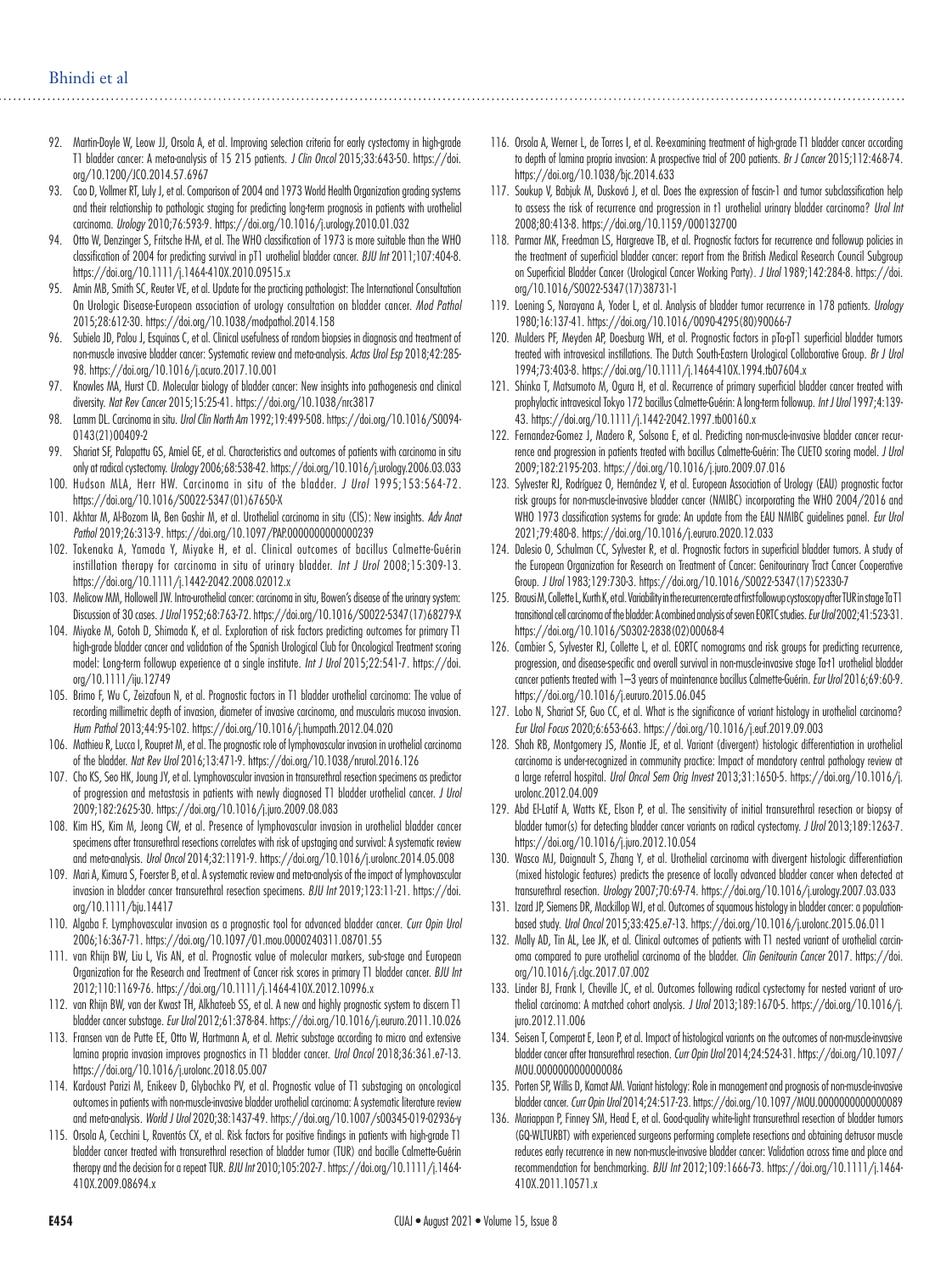- 137. Herr HW, Donat SM. Quality control in transurethral resection of bladder tumors. *BJU Int* 2008;102:1242- 6. https://doi.org/10.1111/j.1464-410X.2008.07966.x
- 138. Anderson C, Weber R, Patel D, et al. A 10-item checklist improves reporting of critical procedural elements during transurethral resection of bladder tumor. *J Urol* 2016;196:1014-20. https://doi.org/10.1016/j. juro.2016.03.151
- 139. Suarez-Ibarrola R, Soria F, Abufaraj M, et al. Surgical checklist impact on recurrence-free survival of patients with non-muscle-invasive bladder cancer undergoing transurethral resection of bladder tumor. *BJU Int* 2019;123:646-50. https://doi.org/10.1111/bju.14557
- 140. Panagoda PI, Vasdev N, Gowrie-Mohan S. Avoiding the obturator jerk during TURBT. *Curr Urol* 2018;12:1-5. https://doi.org/10.1159/000447223
- 141. Koumpan Y, Jaeger M, Mizubuti GB, et al. Spinal anesthesia is associated with lower recurrence rates after resection of non-muscle-invasive bladder cancer. *J Urol* 2018;199:940-6. https://doi.org/10.1016/j. juro.2017.11.064
- 142. Zhao C, Tang K, Yang H, et al. Bipolar vs. monopolar transurethral resection of non-muscle-invasive bladder cancer: A meta-analysis. *J Endourol* 2016;30:5-12. https://doi.org/10.1089/end.2015.0410
- 143. Sharma G, Sharma AP, Mavuduru RS, et al. Safety and efficacy of bipolar vs. monopolar transurethral resection of bladder tumor: A systematic review and meta-analysis. *World J Urol* 2021;47:921-34. https://doi.org/10.1007/s00345-020-03280-2
- 144. Pearce S, Daneshmand S. Enhanced endoscopy in bladder cancer. *Curr Urol Rep* 2018;19:84. https:// doi.org/10.1007/s11934-018-0833-9
- 145. Zaak D, Karl A, Knuchel R, et al. Diagnosis of urothelial carcinoma of the bladder using fluorescence endoscopy. *BJU Int* 2005;96:217-22. https://doi.org/10.1111/j.1464-410X.2005.05604.x
- 146. Fradet Y, Grossman HB, Gomella L, et al. A comparison of hexaminolevulinate fluorescence cystoscopy and white light cystoscopy for the detection of carcinoma in situ in patients with bladder cancer: A phase 3, multicenter study. *J Urol* 2007;178:68-73; discussion. https://doi.org/10.1016/j.juro.2007.03.028
- 147. Filbeck T, Pichlmeier U, Knuechel R, et al. Clinically relevant improvement of recurrence-free survival with 5-aminolevulinic acid induced fluorescence diagnosis in patients with superficial bladder tumors. *J Urol* 2002;168:67-71. https://doi.org/10.1016/S0022-5347(05)64833-1
- 148. Sfetsas K, Mitropoulos D. Reducing understaging of bladder cancer with the aid of photodynamic cystoscopy. *J Egypt Natl Canc Inst* 2016;28:89-94. https://doi.org/10.1016/j.jnci.2016.03.002
- 149. Stenzl A, Burger M, Fradet Y, et al. Hexaminolevulinate-guided fluorescence cystoscopy reduces recurrence in patients with non-muscle-invasive bladder cancer. *J Urol* 2010;184:1907-14. https://doi.org/10.1016/j.juro.2010.06.148
- 150. Burger M, Grossman HB, Droller M, et al. Photodynamic diagnosis of non-muscle-invasive bladder cancer with hexaminolevulinate cystoscopy: A meta-analysis of detection and recurrence based on raw data. *Eur Urol* 2013;64:846-54. https://doi.org/10.1016/j.eururo.2013.03.059
- 151. Grossman HB, Stenzl A, Fradet Y, et al. Long-term decrease in bladder cancer recurrence with hexaminolevulinate enabled fluorescence cystoscopy. *J Urol* 2012;188:58-62. https://doi.org/10.1016/j.juro.2012.03.007
- 152. Geavlete B, Multescu R, Georgescu D, et al. Treatment changes and long-term recurrence rates after hexaminolevulinate (HAL) fluorescence cystoscopy: Does it really make a difference in patients with nonmuscle-invasive bladder cancer (NMIBC)? *BJU Int* 2012;109:549-56. https://doi.org/10.1111/j.1464- 410X.2011.10374.x
- 153. Gallagher KM, Gray K, Anderson CH, et al. 'Real-life experience': Recurrence rate at 3 years with Hexvix® photodynamic diagnosis-assisted TURBT compared with good-quality white light TURBT in new NMIBC — a prospective controlled study. *World J Urol* 2017;35:1871-7. https://doi.org/10.1007/s00345- 017-2077-6
- 154. Gakis G, Fahmy O. Systematic review and meta-analysis on the impact of hexaminolevulinate- vs whitelight-guided transurethral bladder tumor resection on progression in non-muscle-invasive bladder cancer. *Bladder Cancer* 2016;2:293-300. https://doi.org/10.3233/BLC-160060
- 155. O'Brien T, Ray E, Chatterton K, et al. Prospective randomized trial of hexylaminolevulinate photodynamicassisted transurethral resection of bladder tumor (TURBT) plus single-shot intravesical mitomycin C vs. conventional white-light TURBT plus mitomycin C in newly presenting non-muscle-invasive bladder cancer. *BJU Int* 2013;112:1096-104. https://doi.org/10.1111/bju.12355
- 156. Svatek RS, Hollenbeck BK, Holmang S, et al. The economics of bladder cancer: Costs and considerations of caring for this disease. *Eur Urol* 2014;66:253-62. https://doi.org/10.1016/j.eururo.2014.01.006
- 157. Sievert KD, Amend B, Nagele U, et al. Economic aspects of bladder cancer: What are the benefits and costs? *World J Urol* 2009;27:295-300. https://doi.org/10.1007/s00345-009-0395-z
- 158. Witjes JA, Babjuk M, Gontero P, et al. Clinical and cost effectiveness of hexaminolevulinate-guided blue-light cystoscopy: Evidence review and updated expert recommendations. *Eur Urol* 2014;66:863-71. https:// doi.org/10.1016/j.eururo.2014.06.037
- 159. Klaassen Z, Li K, Kassouf W, et al. Contemporary cost-consequence analysis of blue light cystoscopy with hexaminolevulinate in non-muscle-invasive bladder cancer. *Can Urol Assoc J* 2017;11:173-81. https:// doi.org/10.5489/cuaj.4568
- 160. Bryan RT, Billingham LJ, Wallace DMA. Narrow-band imaging flexible cystoscopy in the detection of recurrent urothelial cancer of the bladder. *BJU Int* 2008;101:702-6. https://doi.org/10.1111/j.1464- 410X.2007.07317.x
- 161. Herr HW, Donat SM. Reduced bladder tumor recurrence rate associated with narrow-band imaging surveillance cystoscopy. *BJU Int* 2011;107:396-8. https://doi.org/10.1111/j.1464-410X.2010.09547.x
- 162. Cauberg EC, Mamoulakis C, de la Rosette JJ, et al. Narrow band imaging-assisted transurethral resection for non-muscle invasive bladder cancer significantly reduces residual tumor rate. *World J Urol* 2011;29:503-9. https://doi.org/10.1007/s00345-011-0659-2
- 163. Naselli A, Hurle R, Puppo P. The role of narrow-band imaging in the management of non-muscle-invasive bladder cancer. *Expert Rev Anticancer Ther* 2012;12:1523-8. https://doi.org/10.1586/era.12.137
- 164. Geavlete BF, Brînzea A, ChecheriŢă IA, et al. Carcinoma in situ of the urinary bladder from pathology to narrow band imaging. *Rom J Morphol Embryol* 2015;56:1069-76.
- 165. Naito S, Algaba F, Babjuk M, et al. The clinical research office of the endourological -society (CROES) multicenter, randomized trial of narrow band imaging-assisted transurethral resection of bladder tumor (TURBT) vs. conventional white light imaging-assisted TURBT in primary non-muscle-invasive bladder cancer patients: Trial protocol and 1-year results. *Eur Urol* 2016;70:506-15. https://doi.org/10.1016/j. eururo.2016.03.053
- 166. Kang W, Cui Z, Chen Q, et al. Narrow band imaging-assisted transurethral resection reduces the recurrence risk of non-muscle-invasive bladder cancer: A systematic review and meta-analysis. *Oncotarget*  2017;8:23880-90. https://doi.org/10.18632/oncotarget.13054
- 167. Ukai R, Kawashita E, Ikeda H. A new technique for transurethral resection of superficial bladder tumor in 1 piece. *J Urol* 2000;163:878-9. https://doi.org/10.1016/S0022-5347(05)67824-X
- 168. Kawada T, Ebihara K, Suzuki T, et al. A new technique for transurethral resection of bladder tumors: Rotational tumor resection using a new arched electrode. *J Urol* 1997;157:2225-6. https://doi.org/10.1016/S0022-5347(01)64724-4
- 169. Bach T, Muschter R, Herrmann TR, et al. Technical solutions to improve the management of non-muscle-invasive transitional cell carcinoma: summary of a European Association of Urology Section for Uro-Technology (ESUT) and Section for Uro-Oncology (ESOU) expert meeting and current and future perspectives. *BJU Int* 2015;115:14-23. https://doi.org/10.1111/bju.12664
- 170. Hashem A, Mosbah A, El-Tabey NA, et al. Holmium laser en-bloc resection vs. conventional transurethral resection of bladder tumors for treatment of non-muscle-invasive bladder cancer: A randomized clinical trial. *Eur Urol* Focus 2020. Epub ahead of print. https://doi.org/10.1016/j.euf.2020.12.003
- 171. Gakis G, Karl A, Bertz S, et al. Transurethral en-bloc submucosal hydrodissection vs. conventional resection for resection of non-muscle-invasive bladder cancer (HYBRIDBLUE): A randomized, multicenter trial. *BJU Int* 2020;126:509-19. https://doi.org/10.1111/bju.15150
- 172. Yanagisawa T, Yorozu T, Miki J, et al. Feasibility and accuracy of pathological diagnosis in en-bloc resection versus conventional transurethral resection of bladder tumor: Evaluation with pT1 sub-staging by 10 pathologists. *Histopathology* 2021;78:943-950. https://doi.org/10.1111/his.14307
- 173. Teoh JY, MacLennan S, Chan VW, et al. An international collaborative consensus statement on en-bloc resection of bladder tumor incorporating two systematic reviews, a two-round Delphi survey, and a consensus meeting. *Eur Urol* 2020;78:546-569. https://doi.org/10.1016/j.eururo.2020.04.059
- 174. Mori K, D'Andrea D, Enikeev DV, et al. En bloc resection for non-muscle-invasive bladder cancer: Review of the recent literature. *Curr Opin Urol* 2020;30:41-7. https://doi.org/10.1097/MOU.0000000000000697
- 175. Herr HW. The value of a second transurethral resection in evaluating patients with bladder tumors. *J Urol*  1999;162:74-6. https://doi.org/10.1097/00005392-199907000-00018
- 176. Ali MH, Ismail IY, Eltobgy A, et al. Evaluation of second-look transurethral resection in restaging of patients with non-muscle-invasive bladder cancer. *J Endourol* 2010;24:2047-50. https://doi.org/10.1089/ end.2010.0319
- 177. Bishr M, Lattouf JB, Latour M, et al. Tumor stage on re-staging transurethral resection predicts recurrence and progression-free survival of patients with high-risk non-muscle invasive bladder cancer. *Can Urol Assoc J* 2014;8:E306-10. https://doi.org/10.5489/cuaj.1514
- 178. Divrik RT, Sahin AF, Yildirim U, et al. Impact of routine second transurethral resection on the long-term outcome of patients with newly diagnosed pT1 urothelial carcinoma with respect to recurrence, progression rate, and disease-specific survival: A prospective, randomized clinical trial. *Eur Urol* 2010;58:185-90. https://doi.org/10.1016/j.eururo.2010.03.007
- 179. Cumberbatch MGK, Foerster B, Catto JWF, et al. Repeat transurethral resection in non-muscle-invasive bladder cancer: A systematic review. *Eur Urol* 2018;73:925-33. https://doi.org/10.1016/j.eururo.2018.02.014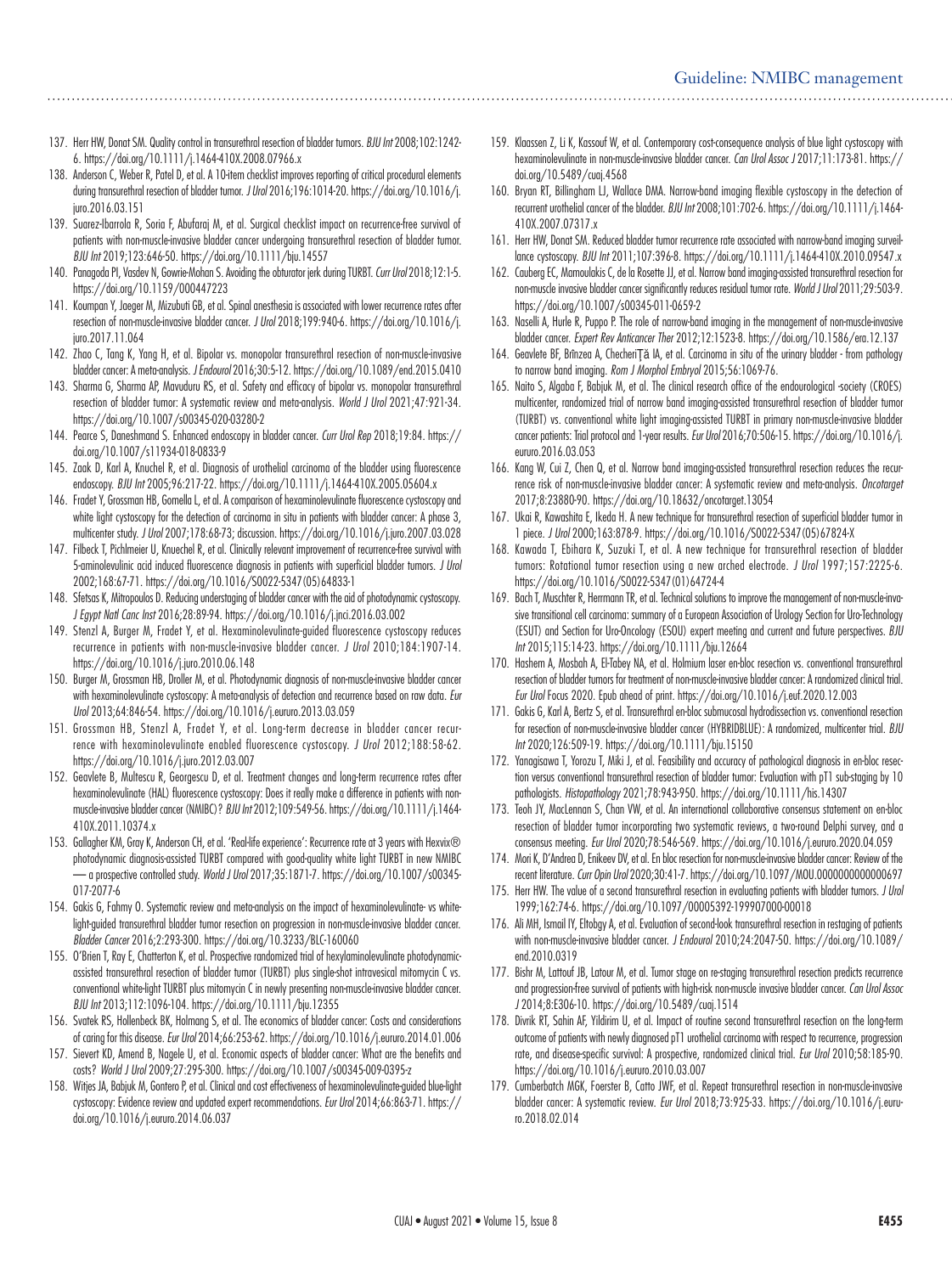- 180. Naselli A, Hurle R, Paparella S, et al. Role of re-staging transurethral resection for T1 non-muscle-invasive bladder cancer: A systematic review and meta-analysis. *Eur Urol Focus* 2018;4:558-67. https://doi. org/10.1016/j.euf.2016.12.011
- 181. Herr HW. Restaging transurethral resection of high-risk superficial bladder cancer improves the initial response to bacillus Calmette-Guérin therapy. *J Urol 2005*;174:2134-7. https://doi.org/10.1097/01. ju.0000181799.81119.fc
- 182. Yuk HD, Jeong CW, Kwak C, et al. Should intravesical bacillus Calmette-Guérin (BCG) treatment be administered to patients with T0 after repeat transurethral resection of bladder tumor in patients with highrisk non-muscle-invasive bladder cancer? *PLoS One* 2018;13:e0208267. https://doi.org/10.1371/ journal.pone.0208267
- 183. Baltaci S, Bozlu M, Yildirim A, et al. Significance of the interval between first and second transurethral resection on recurrence and progression rates in patients with high-risk non-muscle-invasive bladder cancer treated with maintenance intravesical bacillus Calmette-Guérin*. BJU Int* 2015;116:721-6. https://doi. org/10.1111/bju.13102
- 184. Krajewski W, Zdrojowy R, Dembowski J, et al. The optimal timing of re-staging resection before introduction of bacillus Calmette-Guérin immunotherapy in patients with high-risk non-muscle-invasive bladder cancer. *Urol Int* 2019;102:60-8. https://doi.org/10.1159/000491642
- 185. Czech AK, Gronostaj K, Frydrych J, et al. Identification of potential prognostic factors for absence of residual disease in the second resection of T1 bladder cancer. *Cent European J Urol* 2019;72:252-7. https:// doi.org/10.5173/ceju.2019.1908
- 186. Gill TS, Das RK, Basu S, et al. Predictive factors for residual tumor and tumor upstaging on relook transurethral resection of bladder tumor in non-muscle invasive bladder cancer. *Urol Ann* 2014;6:305-8. https://doi.org/10.4103/0974-7796.140990
- 187. Ayati M, Amini E, Shahrokhi Damavand R, et al. Second transurethral resection of bladder tumor: Is it necessary in All T1 and/or high-grade tumors? *Urol J* 2019;16:152-6. https://doi.org/10.22037/ uj.v0i0.4670
- 188. Dangi AD, Kumar RM, Kodiatte TA, et al. Is there a role for second transurethral resection in pTa highgrade urothelial bladder cancer? *Cent European J Urol* 2018;71:287-94. https://doi.org/10.5173/ ceju.2018.1683
- 189. Gontero P, Sylvester R, Pisano F, et al. The impact of re-transurethral resection on clinical outcomes in a large, multicenter cohort of patients with T1 high-grade/grade 3 bladder cancer treated with bacille Calmette-Guérin. *BJU Int* 2016;118:44-52. https://doi.org/10.1111/bju.13354
- 190. Taoka R, Matsuoka Y, Kohashiguchi K, et al. Impact of second transurethral resection on recurrence in patients with high-grade Ta bladder cancer. *Int J Urol* 2020;27:1130-5. https://doi.org/10.1111/iju.14372
- 191. Mastroianni R, Brassetti A, Krajewski W, et al. Assessing the impact of the absence of detrusor muscle in Ta low-grade urothelial carcinoma of the bladder on recurrence-free survival. *Eur Urol Focus* 2020;6:S2405- 456930220-0. https://doi.org/10.1016/j.euf.2020.08.007
- 192. van der Meijden A, Oosterlinck W, Brausi M, et al. Significance of bladder biopsies in Ta,T1 bladder tumors: A report from the EORTC Genito-Urinary Tract Cancer Cooperative Group. EORTC-GU Group Superficial Bladder Committee. *Eur Urol* 1999;35:267-71. https://doi.org/10.1159/000019859
- 193. Hara T, Takahashi M, Gondo T, et al. Risk of concomitant carcinoma in situ determining biopsy candidates among primary non-muscle-invasive bladder cancer patients: Retrospective analysis of 173 Japanese cases. *Int J Urol* 2009;16:293-8. https://doi.org/10.1111/j.1442-2042.2008.02241.x
- 194. Lerner SP, Shen S. Pathologic assessment and clinical significance of prostatic involvement by transitional cell carcinoma and prostate cancer. *Urol Oncol* 2008;26:481-5. https://doi.org/10.1016/j.urolonc.2008.03.002
- 195. Walsh DL, Chang SS. Dilemmas in the treatment of urothelial cancers of the prostate. *Urol Oncol Sem Orig Invest* 2009;27:352-7. https://doi.org/10.1016/j.urolonc.2007.12.010
- 196. Herr HW. Extravesical tumor relapse in patients with superficial bladder tumors. *J Clin Oncol* 1998;16:1099- 102. https://doi.org/10.1200/JCO.1998.16.3.1099
- 197. Grabstald H. Prostatic biopsy in selected patients with carcinoma in situ of the bladder: Preliminary report*. J Urol* 1984;132:1117-8. https://doi.org/10.1016/S0022-5347(17)50055-5
- 198. Bretton PR, Herr HW, Whitmore WF, et al. Intravesical bacillus Calmette-Guérin therapy for in situ transitional cell carcinoma involving the prostatic urethra. *J Urol* 1989;141:853-5. https://doi.org/10.1016/ S0022-5347(17)41031-7
- 199. Palou J, Sylvester RJ, Faba OR, et al. Female gender and carcinoma in situ in the prostatic urethra are prognostic factors for recurrence, progression, and disease-specific mortality in T1G3 bladder cancer patients treated with bacillus Calmette-Guérin. *Eur Urol* 2012;62:118-25. https://doi.org/10.1016/j. eururo.2011.10.029
- 200. Mungan MU, Canda AE, Tuzel E, et al. Risk factors for mucosal prostatic urethral involvement in superficial transitional cell carcinoma of the bladder. *Eur Urol* 2005;48:760-3. https://doi.org/10.1016/j. eururo.2005.05.021
- 201. Brant A, Daniels M, Chappidi MR, et al. Prognostic implications of prostatic urethral involvement in non-muscle-invasive bladder cancer. *World J Urol* 2019;37:2683-9. https://doi.org/10.1007/s00345- 019-02673-2
- 202. Solsona E, Iborra I, Ricos JV, et al. The prostate involvement as prognostic factor in patients with superficial bladder tumors. *J Urol* 1995;154:1710-3. https://doi.org/10.1016/S0022-5347(01)66762-4
- 203. Sakamoto N, Tsuneyoshi M, Naito S, et al. An adequate sampling of the prostate to identify prostatic involvement by urothelial carcinoma in bladder cancer patients. *J Urol* 1993;149:318-21. https://doi. org/10.1016/S0022-5347(17)36068-8
- 204. Palou J, Baniel J, Klotz L, et al. Urothelial carcinoma of the prostate. *Urology* 2007;69:50-61. https:// doi.org/10.1016/j.urology.2006.05.059
- 205. Orihuela E, Herr HW, Whitmore WF. Conservative treatment of superficial transitional cell carcinoma of prostatic urethra with intravesical BCG. *Urology* 1989;34:231-7. https://doi.org/10.1016/0090-4295(89)90314-2
- 206. Palou Redorta J, Schatteman P, Huguet Pérez J, et al. Intravesical instillations with bacillus Calmette-Guérin for the treatment of carcinoma in situ involving prostatic ducts. *Eur Urol* 2006;49:834-8; discussion 8. https://doi.org/10.1016/j.eururo.2005.12.019
- 207. Wishnow KI, Ro JY. Importance of early treatment of transitional cell carcinoma of prostatic ducts. *Urolog*y 1988;32:11-2. https://doi.org/10.1016/0090-4295(88)90444-X
- 208. Brausi M, Collette L, Kurth K, et al. Variability in the recurrence rate at first followup cystoscopy after TUR in stage Ta T1 transitional cell carcinoma of the bladder: A combined analysis of seven EORTC studies. *Eur Urol* 2002;41:523-31. https://doi.org/10.1016/S0302-2838(02)00068-4
- 209. Pan JS, Slocum HK, Rustum YM, et al. Inhibition of implantation of murine bladder tumor by thiotepa in cauterized bladder. *J Urol* 1989;142:1589-93. https://doi.org/10.1016/S0022-5347(17)39174-7
- 210. Tolley DA, Parmar MK, Grigor KM, et al. The effect of intravesical mitomycin C on recurrence of newly diagnosed superficial bladder cancer: A further report with 7 years of followup. *J Urol* 1996;155:1233-8. https://doi.org/10.1016/S0022-5347(01)66226-8
- 211. Solsona E, Iborra I, Ricos JV, et al. Effectiveness of a single immediate mitomycin C instillation in patients with low-risk superficial bladder cancer: Short and long-term followup. *J Urol* 1999;161:1120-3. https:// doi.org/10.1016/S0022-5347(01)61606-9
- 212. De Nunzio C, Carbone A, Albisinni S, et al. Long-term experience with early single mitomycin C instillations in patients with low-risk non-muscle-invasive bladder cancer: Prospective, single-center, randomized trial. *World J Urol* 2011;29:517-21. https://doi.org/10.1007/s00345-011-0691-2
- 213. Barghi MR, Rahmani MR, Hosseini Moghaddam SM, et al. Immediate intravesical instillation of mitomycin C after transurethral resection of bladder tumor in patients with low-risk superficial transitional cell carcinoma of bladder. *Urol J* 2006;3:220-4.
- 214. El-Ghobashy S, El-Leithy TR, Roshdy MM, et al. Effectiveness of a single immediate mitomycin C instillation in patients with low-risk superficial bladder cancer: Short- and long-term followup. *J Egypt Natl Canc Inst* 2007;19:121-6.
- 215. Oosterlinck W, Kurth KH, Schroder F, et al. A prospective European Organization for Research and Treatment of Cancer Genitourinary Group randomized trial comparing transurethral resection followed by a single intravesical instillation of epirubicin or water in single stage Ta, T1 papillary carcinoma of the bladder. *J Urol* 1993;149:749-52. https://doi.org/10.1016/S0022-5347(17)36198-0
- 216. Ali-El-Dein B, Nabeeh A, El-Baz M, et al. Single-dose vs. multiple instillations of epirubicin as prophylaxis for recurrence after transurethral resection of pTa and pT1 transitional-cell bladder tumors: A prospective, randomized controlled study. *Br J Urol* 1997;79:731-5. https://doi.org/10.1046/j.1464- 410X.1997.00142.x
- 217. Rajala P, Kaasinen E, Raitanen M, et al. Perioperative single dose instillation of epirubicin or interferon-α after transurethral resection for the prophylaxis of primary superficial bladder cancer recurrence: A prospective, randomized, multicenter study — Finnbladder III long-term results. *J Urol* 2002;168:981-5. https:// doi.org/10.1016/S0022-5347(05)64556-9
- 218. Berrum-Svennung I, Granfors T, Jahnson S, et al. A single instillation of epirubicin after transurethral resection of bladder tumors prevents only small recurrences. *J Urol* 2008;179:101-5; discussion 5-6. https://doi.org/10.1016/j.juro.2007.08.166
- 219. Okamura K, Ono Y, Kinukawa T, et al. Randomized study of single early instillation of (2"R)-4'-Otetrahydropyranyl-doxorubicin for a single superficial bladder carcinoma. *Cancer* 2002;94:2363-8. https://doi.org/10.1002/cncr.10496
- 220. Miki T, Nonomura N, Kojima Y, et al. [A randomized study on intravesical pirarubicin (THP) chemoprophylaxis of recurrence after transurethral resection of superficial bladder cancer]. *Hinyokika Kiyo* 1997;43:907-12.
- 221. Medical Research Council Working Party on Urological Cancer, Subgroup on Superficial Bladder Cancer. The effect of intravesical thiotepa on tumor recurrence after endoscopic treatment of newly diagnosed superficial bladder cancer. A further report with long-term followup of a Medical Research Council randomized trial. *Br J Urol* 1994;73:632-8. https://doi.org/10.1111/j.1464-410X.1994.tb07547.x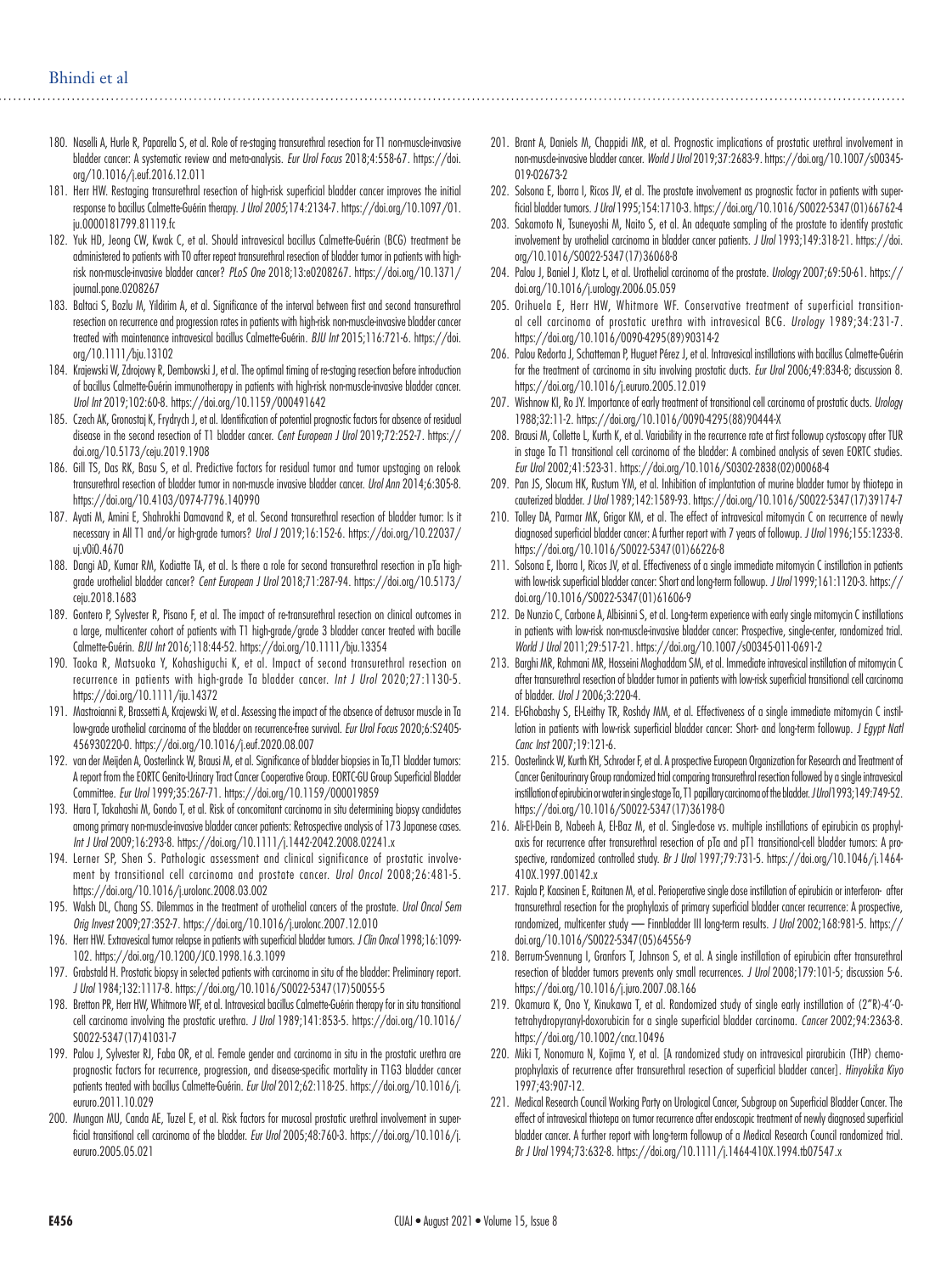- 222. Messing EM, Tangen CM, Lerner SP, et al. Effect of intravesical instillation of gemcitabine vs. saline immediately following resection of suspected low-grade non-muscle-invasive bladder cancer on tumor recurrence: SWOG S0337 randomized clinical trial. *JAMA* 2018;319:1880-8. https://doi.org/10.1001/ jama.2018.4657
- 223. Gudjónsson S, Adell L, Merdasa F, et al. Should all patients with non-muscle-invasive bladder cancer receive early intravesical chemotherapy after transurethral resection? The results of a prospective randomized, multicenter study. *Eur Urol*2009;55:773-80. https://doi.org/10.1016/j.eururo.2009.01.006
- 224. Sylvester RJ, Oosterlinck W, van der Meijden AP. A single immediate postoperative instillation of chemotherapy decreases the risk of recurrence in patients with stage Ta T1 bladder cancer: A meta-analysis of published results of randomized clinical trials. *J Urol* 2004;171:2186-90, quiz 435. https://doi. org/10.1097/01.ju.0000125486.92260.b2
- 225. Perlis N, Zlotta AR, Beyene J, et al. Immediate post-transurethral resection of bladder tumor intravesical chemotherapy prevents non-muscle-invasive bladder cancer recurrences: An updated meta-analysis on 2548 patients and quality-of-evidence review. *Eur Urol* 2013;64:421-30. https://doi.org/10.1016/j. eururo.2013.06.009
- 226. Abern MR, Owusu RA, Anderson MR, et al. Perioperative intravesical chemotherapy in non-muscle-invasive bladder cancer: A systematic review and meta-analysis. *J Natl Compr Canc Netw* 2013;11:477-84. https://doi.org/10.6004/jnccn.2013.0060
- 227. Sylvester RJ, Oosterlinck W, Holmang S, et al. Systematic review and individual patient data meta-analysis of randomized trials comparing a single immediate instillation of chemotherapy after transurethral resection with transurethral resection alone in patients with stage pTa-pT1 urothelial carcinoma of the bladder: Which patients benefit from the instillation? *Eur Urol* 2016;69:231-44. https://doi.org/10.1016/j. eururo.2015.07.018
- 228. Bosschieter J, Nieuwenhuijzen JA, van Ginkel T, et al. Value of an immediate intravesical instillation of mitomycin C in patients with non-muscle-invasive bladder cancer: A prospective, multicenter, randomized study in 2243 patients. *Eur Urol* 2018;73:226-32. https://doi.org/10.1016/j.eururo.2017.06.038
- 229. Bosschieter J, Nieuwenhuijzen JA, Vis AN, et al. An immediate, single intravesical instillation of mitomycin C is of benefit in patients with non-muscle-invasive bladder cancer irrespective of prognostic risk groups. *Urol Oncol* 2018;36:400.e7-14. https://doi.org/10.1016/j.urolonc.2018.05.026
- 230. Bosschieter J, van Moorselaar RJA, Nieuwenhuijzen JA. An immediate, single instillation of mitomycin C in non-muscle invasive bladder cancer: Can we define which patients do and do not benefit? *Transl Androl Urol* 2019:S346-7. https://doi.org/10.21037/tau.2019.03.08
- 231. Elsawy AA, El-Assmy AM, Bazeed MA, et al. The value of immediate postoperative intravesical epirubicin instillation as an adjunct to standard adjuvant treatment in intermediate and high-risk non-muscle-invasive bladder cancer: A preliminary results of randomized controlled trial. *Urol Oncol* 2019;37:179.e9-18. https://doi.org/10.1016/j.urolonc.2018.10.019
- 232. Oosterlinck W, Decaestecker K. An immediate intravesical instillation of mitomycin C is of benefit in all prognostic risk groups with non-muscle-invasive bladder cancers. *Transl Androl Urol* 2018;7:S706-9. https://doi.org/10.21037/tau.2018.10.07
- 233. Kaasinen E, Rintala E, Hellstrom P, et al. Factors explaining recurrence in patients undergoing chemoimmunotherapy regimens for frequently recurring superficial bladder carcinoma. *Eur Urol* 2002;42:167-74. https://doi.org/10.1016/S0302-2838(02)00260-9
- 234. Hendricksen K, Witjes WP, Idema JG, et al. Comparison of three schedules of intravesical epirubicin in patients with non-muscle-invasive bladder cancer. *Eur Urol* 2008;53:984-91. https://doi.org/10.1016/j. eururo.2007.12.033
- 235. Onishi T, Sugino Y, Shibahara T, et al. Randomized controlled study of the efficacy and safety of continuous saline bladder irrigation after transurethral resection for the treatment of non-muscle-invasive bladder cancer. *BJU Int* 2017;119:276-82. https://doi.org/10.1111/bju.13599
- 236. Mahran A, Bukavina L, Mishra K, et al. Bladder irrigation after transurethral resection of superficial bladder cancer: a systematic review of the literature. *Can J Urol* 2018;25:9579-84.
- 237. Zhou Z, Zhao S, Lu Y, et al. Meta-analysis of efficacy and safety of continuous saline bladder irrigation compared with intravesical chemotherapy after transurethral resection of bladder tumors. *World J Urol* 2019;37:1075-84. https://doi.org/10.1007/s00345-019-02628-7
- 238. Koga H, Kuroiwa K, Yamaguchi A, et al. A randomized controlled trial of short-term versus long-term prophylactic intravesical instillation chemotherapy for recurrence after transurethral resection of ta/t1 transitional cell carcinoma of the bladder. *J Urol* 2004;171:153-7. https://doi.org/10.1097/01. ju.0000100386.07370.0a
- 239. Friedrich MG, Pichlmeier U, Schwaibold H, et al. Long-term intravesical adjuvant chemotherapy further reduces recurrence rate compared with short-term intravesical chemotherapy and short-term therapy with bacillus Calmette-Guérin (BCG) in patients with non-muscle-invasive bladder carcinoma. *Eur Urol* 2007;52:1123-29. https://doi.org/10.1016/j.eururo.2007.02.063
- 240. Matsumura Y, Akaza H, Isaka S, et al. The 4th study of prophylactic intravesical chemotherapy with adriamycin in the treatment of superficial bladder cancer: The experience of the Japanese Urological

Cancer Research Group for Adriamycin. *Cancer Chemother Pharmacol* 1992;30 Suppl:S10-4. https://doi.org/10.1007/BF00686934

- 241. Naya Y, Mikami K, Takaha N, et al. Randomized study of intravesical pirarubicin chemotherapy with low and intermediate-risk non-muscle-invasive bladder cancer in Japan: Comparison of a single immediate postoperative intravesical instillation with short-term adjuvant intravesical instillations after transurethral resection. *Medicine (Baltimore)* 2018;97:e12740. https://doi.org/10.1097/MD.0000000000012740
- 242. Koga H, Kuroiwa K, Yamaguchi A, et al. A randomized controlled trial of short-term versus long-term prophylactic intravesical instillation chemotherapy for recurrence after transurethral resection of Ta/T1 transitional cell carcinoma of the bladder. *J Urol* 2004;171:153-7. https://doi.org/10.1097/01. ju.0000100386.07370.0a
- 243. Friedrich MG, Pichlmeier U, Schwaibold H, et al. Long-term intravesical adjuvant chemotherapy further reduces recurrence rate compared with short-term intravesical chemotherapy and short-term therapy with bacillus Calmette-Guérin (BCG) in patients with non-muscle-invasive bladder carcinoma. *Eur Urol* 2007;52:1123-29. https://doi.org/10.1016/j.eururo.2007.02.063
- 244. Okamura K, Kinukawa T, Tsumura Y, et al. A randomized study of short-vs. long-term intravesical epirubicin instillation for superficial bladder cancer. Nagoya University Urological Oncology Group. *Eur Urol* 1998;33:285-8; discussion 9. https://doi.org/10.1159/000019581
- 245. Tolley DA, Parmar MK, Grigor KM, et al. The effect of intravesical mitomycin C on recurrence of newly diagnosed superficial bladder cancer: A further report with 7 years of followup. *J Urol* 1996;155:1233-8. https://doi.org/10.1016/S0022-5347(01)66226-8
- 246. Huncharek M, Geschwind JF, Witherspoon B, et al. Intravesical chemotherapy prophylaxis in primary superficial bladder cancer: A meta-analysis of 3703 patients from 11 randomized trials. *J Clin Epidemiol* 2000;53:676-80. https://doi.org/10.1016/S0895-4356(99)00203-6
- 247. Sylvester RJ, Oosterlinck W, Witjes JA. The schedule and duration of intravesical chemotherapy in patients with non-muscle-invasive bladder cancer: A systematic review of the published results of randomized clinical trials. *Eur Urol* 2008;53:709-19. https://doi.org/10.1016/j.eururo.2008.01.015
- 248. Tabayoyong WB, Kamat AM, O'Donnell MA, et al. Systematic review on the utilization of maintenance intravesical chemotherapy in the management of non-muscle-invasive bladder cancer. *Eur Urol Focus* 2018;4:512-21. https://doi.org/10.1016/j.euf.2018.08.019
- 249. Bohle A, Jocham D, Bock PR. Intravesical bacillus Calmette-Guérin vs. mitomycin C for superficial bladder cancer: A formal meta-analysis of comparative studies on recurrence and toxicity. *J Urol* 2003;169:90-5. https://doi.org/10.1016/S0022-5347(05)64043-8
- 250. Sylvester RJ, Brausi MA, Kirkels WJ, et al. Long-term efficacy results of EORTC genito-urinary group randomized phase 3 study 30911 comparing intravesical instillations of epirubicin, bacillus Calmette-Guérin, and bacillus Calmette-Guérin plus isoniazid in patients with intermediate- and high-risk stage Ta T1 urothelial carcinoma of the bladder. *Eur Urol* 2010;57:766-73. https://doi.org/10.1016/j.eururo.2009.12.024
- 251. Shelley MD, Wilt TJ, Court J, et al. Intravesical bacillus Calmette-Guérin is superior to mitomycin C in reducing tumor recurrence in high-risk superficial bladder cancer: A meta-analysis of randomized trials. *BJU Int* 2004;93:485-90. https://doi.org/10.1111/j.1464-410X.2003.04655.x
- 252. Malmstrom PU, Sylvester RJ, Crawford DE, et al. An individual patient data meta-analysis of the longterm outcome of randomised studies comparing intravesical mitomycin C vs. bacillus Calmette-Guérin for non-muscle-invasive bladder cancer. *Eur Urol* 2009;56:247-56. https://doi.org/10.1016/j. eururo.2009.04.038
- 253. Schmidt S, Kunath F, Coles B, et al. Intravesical bacillus Calmette-Guérin vs. mitomycin C for Ta and T1 bladder cancer. *Cochrane Database Syst Rev* 2020;1:Cd011935. https://doi.org/10.1002/14651858.CD011935.pub2
- 254. Lamm D, Persad R, Colombel M, et al. Maintenance bacillus Calmette-Guérin: The standard of care for the prophylaxis and management of intermediate- and high-risk non-muscle-invasive bladder cancer. *Eur Urol Suppl* 2010;9:715-34. https://doi.org/10.1016/j.eursup.2010.08.005
- 255. Peyton CC, Chipollini J, Azizi M, et al. Updates on the use of intravesical therapies for non-muscle-invasive bladder cancer: How, when, and what. *World J Urol* 2019;37:2017-29. https://doi.org/10.1007/ s00345-018-2591-1
- 256. Di Stasi SM, Giannantoni A, Stephen RL, et al. Intravesical electromotive mitomycin C versus passive transport mitomycin C for high-risk superficial bladder cancer: A prospective randomized study. *J Urol* 2003;170:777-82. https://doi.org/10.1097/01.ju.0000080568.91703.18
- 257. Di Stasi SM, Giannantoni A, Giurioli A, et al. Sequential BCG and electromotive mitomycin vs. BCG alone for high-risk superficial bladder cancer: A randomized controlled trial. *Lancet Oncol* 2006;7:43-51. https:// doi.org/10.1016/S1470-2045(05)70472-1
- 258. Gan C, Amery S, Chatterton K, et al. Sequential bacillus Calmette-Guérin/electromotive drug administration of mitomycin C as the standard intravesical regimen in high-risk non-muscle-invasive bladder cancer: 2-year outcomes. *J Urol* 2016;195:1697-703. https://doi.org/10.1016/j.juro.2016.01.103
- 259. Colombo R, Da Pozzo LF, Salonia A, et al. Multicentric study comparing intravesical chemotherapy alone and with local microwave hyperthermia for prophylaxis of recurrence of superficial transitional cell carcinoma. *J Clin Oncol* 2003;21:4270-6. https://doi.org/10.1200/JCO.2003.01.089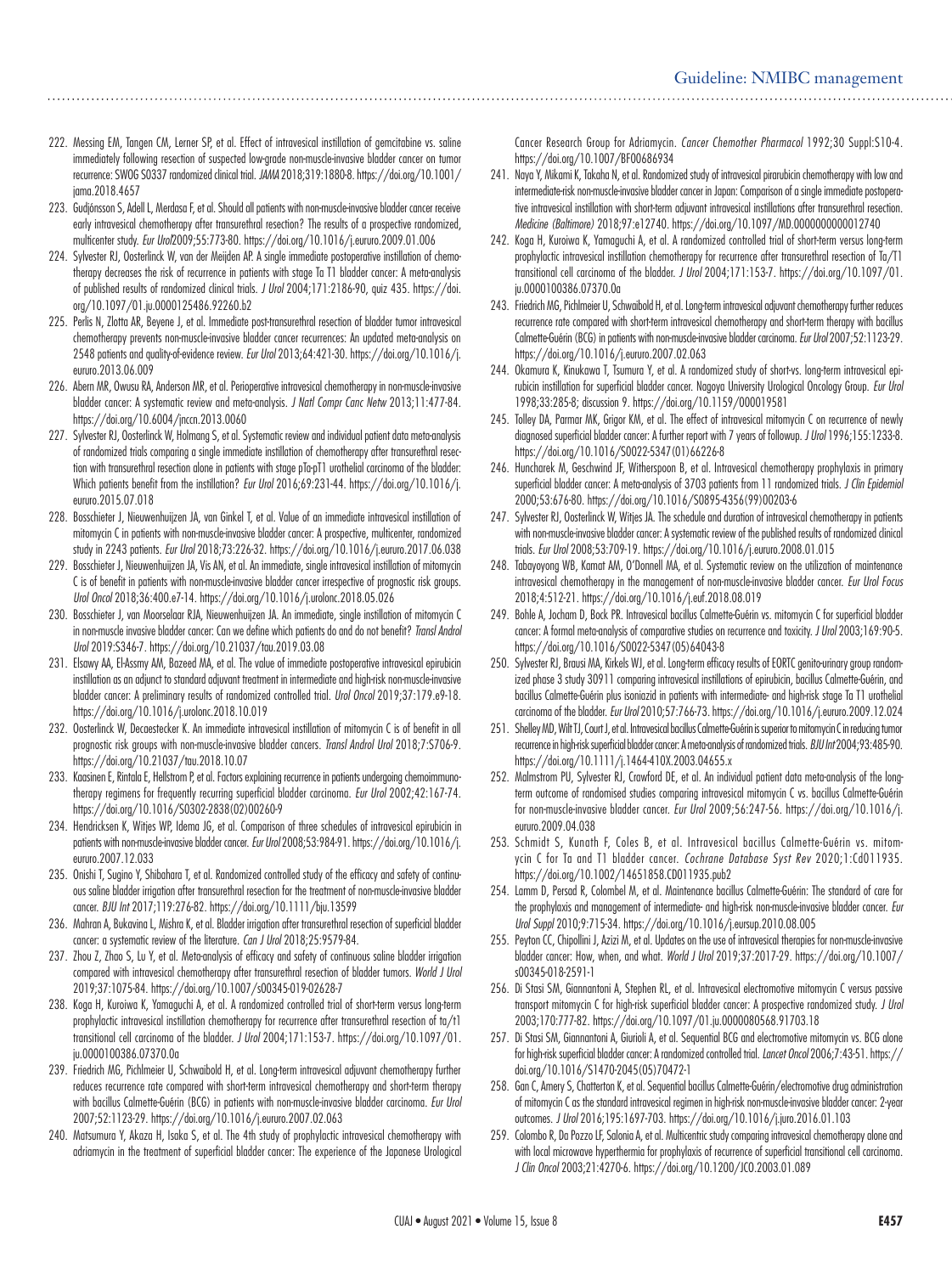- 260. Colombo R, Salonia A, Leib Z, et al. Long-term outcomes of a randomized controlled trial comparing thermochemotherapy with mitomycin-C alone as adjuvant treatment for non-muscle-invasive bladder cancer (NMIBC). *BJU Int* 2011;107:912-8. https://doi.org/10.1111/j.1464-410X.2010.09654.x
- 261. Arends TJ, Nativ O, Maffezzini M, et al. Results of a randomised controlled trial comparing intravesical chemohyperthermia with mitomycin c versus bacillus Calmette-Guérin for adjuvant treatment of patients with intermediate- and high-risk non-muscle-invasive bladder cancer. *Eur Urol* 2016;69:1046-52. https://doi.org/10.1016/j.eururo.2016.01.006
- 262. Morales A, Eidinger D, Bruce AW. Intracavitary bacillus Calmette-Guérin in the treatment of superficial bladder tumors. *J Urol* 1976;116:180-3. https://doi.org/10.1016/S0022-5347(17)58737-6
- 263. Lamm DL. Bacillus Calmette-Guérin immunotherapy for bladder cancer. *J Urol* 1985;134:40-7. https:// doi.org/10.1016/S0022-5347(17)46972-2
- 264. Herr HW, Pinsky CM, Whitmore WF, et al. Experience with intravesical bacillus Calmette-Guérin therapy of superficial bladder tumors. *Urology* 1985;25:119-23. https://doi.org/10.1016/0090-4295(85)90525-4
- 265. Nseyo UO, Lamm DL. Immunotherapy of bladder cancer. *Semin Surg Oncol* 1997;13:342-9. https:// doi.org/10.1002/(SICI)1098-2388(199709/10)13:5<342::AID-SSU8>3.0.CO;2-D
- 266. Krege S, Giani G, Meyer R, et al. A randomized, multicenter trial of adjuvant therapy in superficial bladder cancer: Transurethral resection only versus transurethral resection plus mitomycin C vs. transurethral resection plus bacillus Calmette-Guérin. Participating clinics. *J Urol* 1996;156:962-6. https://doi. org/10.1016/S0022-5347(01)65673-8
- 267. Melekos MD, Chionis H, Pantazakos A, et al. Intravesical bacillus Calmette-Guérin immunoprophylaxis of superficial bladder cancer: Results of a controlled prospective trial with modified treatment schedule. *J Urol* 1993;149:744-8. https://doi.org/10.1016/S0022-5347(17)36197-9
- 268. Herr HW. Transurethral resection and intravesical therapy of superficial bladder tumors. *Urol Clin North Am* 1991;18:525-8. https://doi.org/10.1016/S0094-0143(21)00346-3
- 269. Huncharek M, Kupelnick B. Impact of intravesical chemotherapy versus BCG immunotherapy on recurrence of superficial transitional cell carcinoma of the bladder: Metaanalytic reevaluation. *Am J Clin Oncol* 2003;26:402-7. https://doi.org/10.1097/01.COC.0000026911.98171.C6
- 270. Sylvester RJ, van der MA, Lamm DL. Intravesical bacillus Calmette-Guérin reduces the risk of progression in patients with superficial bladder cancer: A meta-analysis of the published results of randomized clinical trials. *J Urol* 2002;168:1964-70. https://doi.org/10.1016/S0022-5347(05)64273-5
- 271. Bohle A, Bock PR. Intravesical bacille Calmette-Guérin vs. mitomycin C in superficial bladder cancer: Formal meta-analysis of comparative studies on tumor progression. *Urology* 2004;63:682-6; discussion 6-7. https://doi.org/10.1016/j.urology.2003.11.049
- 272. Sylvester RJ, van der Meijden APM, Witjes JA, et al. Bacillus Calmette-Guérin vs. chemotherapy for the intravesical treatment of patients with carcinoma in situ of the bladder: A meta-analysis of the published results of randomized clinical trials*. J Urol* 2005;174:86-92. https://doi.org/10.1097/01. ju.0000162059.64886.1c
- 273. Herr HW, Laudone VP, Badalament RA, et al. Bacillus Calmette-Guérin therapy alters the progression of superficial bladder cancer. *J Clin Oncol* 1988;6:1450-5. https://doi.org/10.1200/JCO.1988.6.9.1450
- 274. Herr HW, Pinsky CM, Whitmore WF Jr., et al. Effect of intravesical bacillus Calmette-Guérin (BCG) on carcinoma in situ of the bladder. *Cancer* 1983;51:1323-6. https://doi.org/10.1002/1097- 0142(19830401)51:7<1323::AID-CNCR2820510724>3.0.CO;2-2
- 275. Lamm DL, Blumenstein BA, Crissman JD, et al. Maintenance bacillus Calmette-Guérin immunotherapy for recurrent Ta, T1 and carcinoma in situ transitional cell carcinoma of the bladder: A randomized southwest oncology group study. *J Urol* 2000;163:1124-9. https://doi.org/10.1016/S0022-5347(05)67707-5
- 276. Oddens J, Brausi M, Sylvester R, et al. Final results of an EORTC-GU cancers group randomized study of maintenance bacillus Calmette-Guérin in intermediate- and high-risk Ta, T1 papillary carcinoma of the urinary bladder: One-third dose vs. full dose and 1 year vs. 3 years of maintenance. *Eur Urol* 2013;63:462-72. https://doi.org/10.1016/j.eururo.2012.10.039
- 277. Martínez-Piñeiro JA, Flores N, Isorna S, et al. Long-term followup of a randomized prospective trial comparing a standard 81 mg dose of intravesical bacille Calmette-Guérin with a reduced dose of 27 mg in superficial bladder cancer. *BJU Int* 2002;89:671-80. https://doi.org/10.1046/j.1464-410X.2002.02722.x
- 278. Grimm MO, van der Heijden AG, Colombel M, et al. Treatment of high-grade non-muscle-invasive bladder carcinoma by standard number and dose of BCG instillations vs. reduced number and standard dose of BCG instillations: Results of the European Association of Urology Research Foundation Randomised phase 3 clinical trial "NIMBUS." *Eur Urol* 2020; 78:690-8. https://doi.org/10.1016/S1569-9056(19)30690-6
- 279. Boehm BE, Cornell JE, Wang H, et al. Efficacy of bacillus Calmette-Guérin strains for treatment of nonmuscle-invasive bladder cancer: A systematic review and network meta-analysis. *J Urol* 2017;198:503-10. https://doi.org/10.1016/j.juro.2017.01.086
- 280. D'Andrea D, Soria F, Abufaraj M, et al. Comparative effectiveness of intravesical BCG-Tice and BCG-Moreau in patients with non-muscle-invasive bladder cancer. *Clinical Genitourin Cancer* 2020;18:20-5.e2. https:// doi.org/10.1016/j.clgc.2019.10.021
- 281. Rentsch CA, Birkhäuser FD, Biot C, et al. Bacillus Calmette-Guérin strain differences have an impact on clinical outcome in bladder cancer immunotherapy. *Eur Urol* 2014;66:677-88. https://doi.org/10.1016/j. eururo.2014.02.061
- 282. Sengiku A, Ito M, Miyazaki Y, et al. A prospective comparative study of intravesical bacillus Calmette-Guérin therapy with the Tokyo or Connaught strain for non-muscle-invasive bladder cancer. *J Urol* 2013;190:50-4. https://doi.org/10.1016/j.juro.2013.01.084
- 283. Vegt PDJ, Witjes JA, Witjes WPJ, et al. Original articles: Bladder cancer: A randomized study of intravesical mitomycin C, bacillus Calmette-Guéerin Tice and bacillus Calmette-Guérin RIVM treatment in pTapT1 papillary carcinoma and carcinoma in situ of the bladder. *J Urol* 1995;153:929-33. https://doi. org/10.1016/S0022-5347(01)67606-7
- 284. Witjes JA, Dalbagni G, Karnes RJ, et al. The efficacy of BCG TICE and BCG Connaught in a cohort of 2099 patients with T1G3 non-muscle-invasive bladder cancer. *Urol Oncol* 2016;34:484.e19-25. https://doi. org/10.1016/j.urolonc.2016.05.033
- 285. van der Meijden APM, Sylvester RJ, Oosterlinck W, et al. Maintenance bacillus Calmette-Guérin for Ta T1 bladder tumors is not associated with increased toxicity: Results from a European Organization for Research and Treatment of Cancer genitourinary group phase 3 trial. *Eur Urol* 2003;44:429-34. https://doi.org/10.1016/S0302-2838(03)00357-9
- 286. Poletajew S, Krajewski W, Adamowicz J, et al. A systematic review of preventive and therapeutic options for symptoms of cystitis in patients with bladder cancer receiving intravesical bacillus Calmette-Guérin immunotherapy. *Anticancer Drugs* 2019;30:517-22. https://doi.org/10.1097/CAD.0000000000000775
- 287. Mathes J, Todenhofer T. Managing toxicity of intravesical therapy. *Eur Urol Focus* 2018;4:464-7. https://doi.org/10.1016/j.euf.2018.09.009
- 288. Lamm DL, Van Der Meijden APM, Morales A, et al. Incidence and treatment of complications of bacillus Calmette-Guérin intravesical therapy in superficial bladder cancer. *J Urol* 1992;147:596-600. https://doi.org/10.1016/S0022-5347(17)37316-0
- 289. Colombel M, Saint F, Chopin D, et al. The effect of ofloxacin on bacillus Calmette-Guérin induced toxicity in patients with superficial bladder cancer: results of a randomized, prospective, double-blind, placebocontrolled, multicenter study. *J Urol* 2006;176:935-9. https://doi.org/10.1016/j.juro.2006.04.104
- 290. van der Meijden AP, Brausi M, Zambon V, et al. Intravesical instillation of epirubicin, bacillus Calmette-Guérin and bacillus Calmette-Guérin plus isoniazid for intermediate and high-risk Ta, T1 papillary carcinoma of the bladder: A European Organization for Research and Treatment of Cancer genitourinary group randomized phase 3 trial. *J Urol* 2001;166:476-81. https://doi.org/10.1016/S0022-5347(05)65966-6
- 291. Griffin JG, Holzbeierlein J. Side effects of perioperative intravesical treatment and treatment strategies for these side effects. *Urol Clin* North Am 2013;40:197-210. https://doi.org/10.1016/j.ucl.2013.01.005
- 292. Rischmann P, Desgrandchamps F, Malavaud B, et al. BCG intravesical instillations: Recommendations for side-effects management. *Eur Urol* 2000;37 Suppl 1:33-6. https://doi.org/10.1159/000052381
- 293. Koya MP, Simon MA, Soloway MS. Complications of intravesical therapy for urothelial cancer of the bladder*. J Urol* 2006;175:2004-10. https://doi.org/10.1016/S0022-5347(06)00264-3
- 294. Witjes JA, Palou J, Soloway M, et al. Clinical practice recommendations for the prevention and management of intravesical therapy-associated adverse events. Eur *Urol Suppl* 2008;7:667-74. https://doi.org/10.1016/j.eursup.2008.08.001
- 295. Hemdan T, Johansson R, Jahnson S, et al. 5-year outcome of a randomized prospective study comparing bacillus Calmette-Guérin with epirubicin and interferon-alpha2b in patients with T1 bladder cancer. *J Urol* 2014;191:1244-9. https://doi.org/10.1016/j.juro.2013.11.005
- 296. Herr HW, Dalbagni G. Defining bacillus Calmette-Guérin refractory superficial bladder tumors. *J Urol* 2003;169:1706-8. https://doi.org/10.1097/01.ju.0000062605.92268.c6
- 297. Lerner SP, Tangen CM, Sucharew H, et al. Failure to achieve a complete response to induction BCG therapy is associated with increased risk of disease worsening and death in patients with high-risk non-muscleinvasive bladder cancer. *Urol Oncol* 2009;27:155-9. https://doi.org/10.1016/j.urolonc.2007.11.033
- 298. Solsona E, Iborra I, Dumont R, et al. The 3-month clinical response to intravesical therapy as a predictive factor for progression in patients with high-risk superficial bladder cancer. *J Urol* 2000;164:685-9. https://doi.org/10.1016/S0022-5347(05)67281-3
- 299. Herr HW, Sogani PC. Does early cystectomy improve the survival of patients with high-risk superficial bladder tumors? *J Urol* 2001;166:1296-9. https://doi.org/10.1016/S0022-5347(05)65756-4
- 300. Jäger W, Thomas C, Haag S, et al. Early vs. delayed radical cystectomy for high-risk carcinoma not invading bladder muscle: delay of cystectomy reduces cancer-specific survival. *BJU Int* 2011;108:E284-8. https://doi.org/10.1111/j.1464-410X.2010.09980.x
- 301. Balar AV, Kamat AM, Kulkarni GS, et al. Pembrolizumab monotherapy for the treatment of high-risk non-muscle-invasive bladder cancer unresponsive to BCG (KEYNOTE-057): An open-label, single-arm, multicenter, phase 2 study. *Lancet Oncol* 2021;22:919-30. https://doi.org/10.1016/S1470- 2045(21)00147-9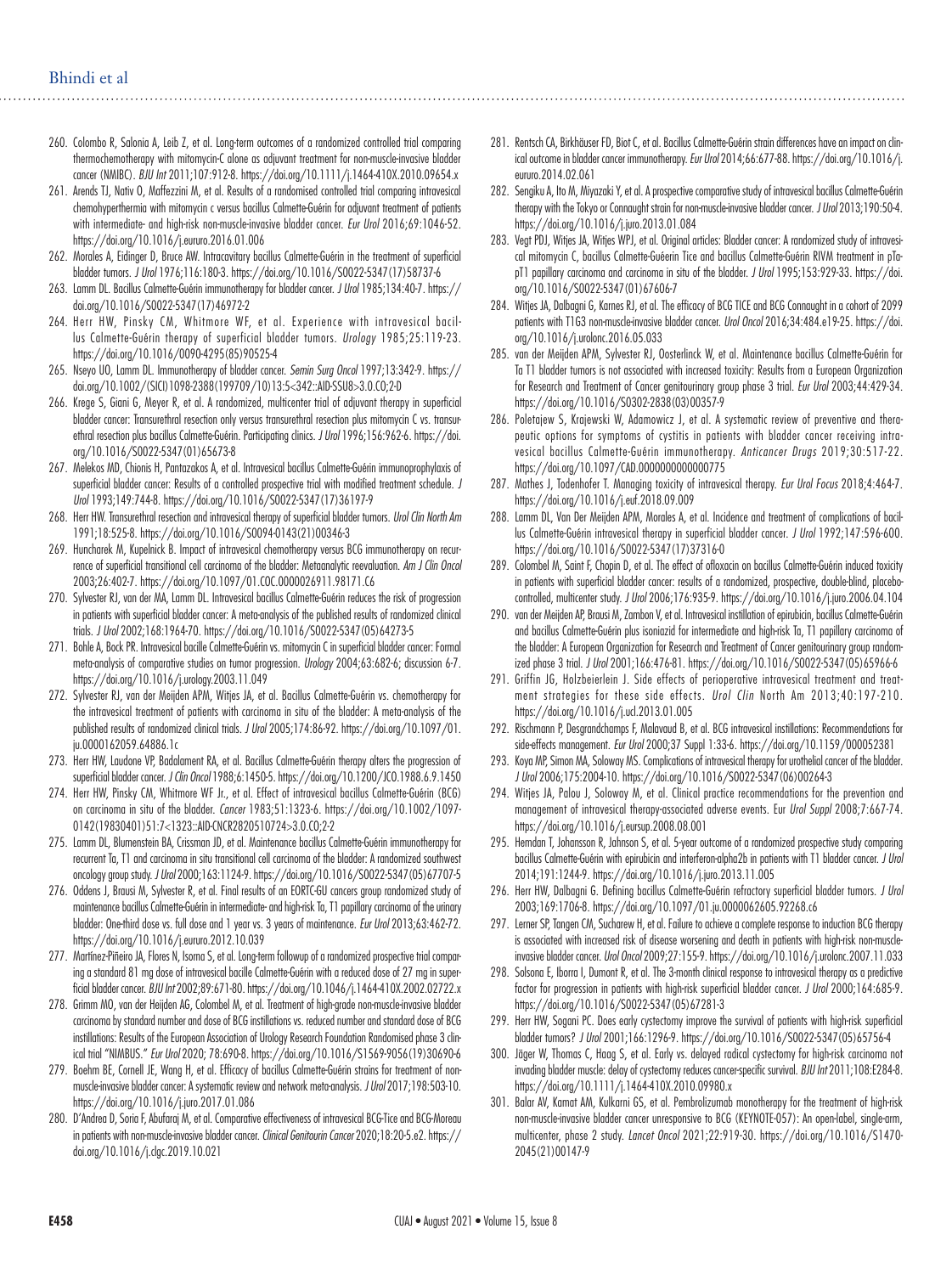#### Guideline: NMIBC management

- 302. Boorjian SA, Alemozaffar M, Konety BR, et al. Intravesical nadofaragene firadenovec gene therapy for BCG-unresponsive non-muscle-invasive bladder cancer: A single-arm, open-label, repeat-dose clinical trial*. Lancet Oncol* 2021;22:107-17. https://doi.org/10.1016/j.eururo.2021.01.027
- 303. Steinberg G, Bahnson R, Brosman S, et al. Efficacy and safety of valrubicin for the treatment of bacillus Calmette-Guérin-refractory carcinoma in situ of the bladder. The Valrubicin Study Group. *J Urol*  2000;163:761-7. https://doi.org/10.1016/S0022-5347(05)67799-3
- 304. Dinney CP, Greenberg RE, Steinberg GD. Intravesical valrubicin in patients with bladder carcinoma in situ and contraindication to or failure after bacillus Calmette-Guérin. *Urol Oncol* 2013;31:1635-42. https:// doi.org/10.1016/j.urolonc.2012.04.010
- 305. Laudano MA, Barlow LJ, Murphy AM, et al. Long-term clinical outcomes of a phase 1 trial of intravesical docetaxel in the management of non-muscle-invasive bladder cancer refractory to standard intravesical therapy. *Urology* 2010;75:134-7. https://doi.org/10.1016/j.urology.2009.06.112
- 306. Barlow LJ, McKiernan JM, Benson MC. Long-term survival outcomes with intravesical docetaxel for recurrent non-muscle-invasive bladder cancer after previous bacillus Calmette-Guérin therapy. *J Urol* 2013;189:834- 9. https://doi.org/10.1016/j.juro.2012.10.068
- 307. Dalbagni G, Russo P, Sheinfeld J, et al. Phase 1 trial of intravesical gemcitabine in bacillus Calmette-Guérin-refractory transitional cell carcinoma of the bladder. *J Clin Oncol* 2002;20:3193-8. https://doi. org/10.1200/JCO.2002.02.066
- 308. Skinner EC, Goldman B, Sakr WA, et al. SWOG S0353: Phase 2 trial of intravesical gemcitabine in patients with non-muscle-invasive bladder cancer and recurrence after 2 prior courses of intravesical bacillus Calmette-Guérin. *J Urol* 2013;190:1200-4. https://doi.org/10.1016/j.juro.2013.04.031
- 309. Morales A, Herr H, Steinberg G, et al. Efficacy and safety of MCNA in patients with non-muscle-invasive bladder cancer at high-risk for recurrence and progression after failed treatment with bacillus Calmette-Guérin. *J Urol* 2015;193:1135-43. https://doi.org/10.1016/j.juro.2014.09.109
- 310. McKiernan JM, Holder DD, Ghandour RA, et al. Phase 2 trial of intravesical nanoparticle albumin bound paclitaxel for the treatment of non-muscle-invasive urothelial carcinoma of the bladder after bacillus Calmette-Guérin treatment failure. *J Urol* 2014;192:1633-8. https://doi.org/10.1016/j. juro.2014.06.084
- 311. Racioppi M, Di Gianfrancesco L, Ragonese M, et al. Electromotive drug administration (EMDA) of mitomycin C as first-line salvage therapy in high-risk "BCG failure" non-muscle-invasive bladder cancer: 3-year followup outcomes. *BMC Cancer* 2018;18:1224. https://doi.org/10.1186/s12885-018-5134-7
- 312. Juvet T, Mari A, Lajkosz K, et al. Sequential administration of bacillus Calmette-Guérin (BCG) and electromotive drug administration (EMDA) of mitomycin C (MMC) for the treatment of high-grade non-muscleinvasive bladder cancer after BCG failure. *Urol Oncol* 2020;38:850.e9-15. https://doi.org/10.1097/ JU.0000000000000959.01
- 313. Tan WS, Panchal A, Buckley L, et al. Radiofrequency-induced thermo-chemotherapy effect vs. a second course of bacillus Calmette-Guérin or institutional standard in patients with recurrence of non-muscleinvasive bladder cancer following induction or maintenance bacillus Calmette-Guérin therapy (HYMN): A phase 3, open-label, randomized controlled trial. *Eur Urol* 2019;75:63-71. https://doi.org/10.1016/j. eururo.2018.09.005
- 314. Lightfoot AJ, Breyer BN, Rosevear HM, et al. Multi-institutional analysis of sequential intravesical gemcitabine and mitomycin C chemotherapy for non-muscle invasive bladder cancer. *Urol Oncol* 2014;32:35. e15-9. https://doi.org/10.1016/j.urolonc.2013.01.009
- 315. Steinberg RL, Thomas LJ, O'Donnell MA, et al. Sequential intravesical gemcitabine and docetaxel for the salvage treatment of non-muscle-invasive bladder cancer. *Bladder Cancer* 2015;1:65-72. https://doi. org/10.3233/BLC-150008
- 316. Milbar N, Kates M, Chappidi MR, et al. Oncological outcomes of sequential intravesical gemcitabine and docetaxel in patients with non-muscle invasive bladder cancer. *Bladder Canc*e*r* 2017;3:293-303. https:// doi.org/10.3233/BLC-170126
- 317. Steinberg RL, Thomas LJ, Brooks N, et al. Multi-institution evaluation of sequential gemcitabine and docetaxel as rescue therapy for non-muscle-invasive bladder cancer. *J Urol* 2020;203:902-9. https:// doi.org/10.1097/JU.0000000000000688
- 318. Breyer BN, Whitson JM, Carroll PR, et al. Sequential intravesical gemcitabine and mitomycin C chemotherapy regimen in patients with non-muscle invasive bladder cancer. *Urol Oncol Sem Orig Invest* 2010;28:510- 4. https://doi.org/10.1016/j.urolonc.2008.11.019
- 319. Cockerill PA, Knoedler JJ, Frank I, et al. Intravesical gemcitabine in combination with mitomycin C as salvage treatment in recurrent non-muscle-invasive bladder cancer. *BJU Int* 2016;117:456-62. https:// doi.org/10.1111/bju.13088
- 320. Joudi FN, Smith BJ, O'Donnell MA. Final results from a national multicenter, phase 2 trial of combination bacillus Calmette-Guérin plus interferon alpha-2B for reducing recurrence of superficial bladder cancer. *Urol Oncol* 2006;24:344-8. https://doi.org/10.1016/j.urolonc.2005.11.026
- 321. Gallagher BL, Joudi FN, Maymi JL, et al. Impact of previous bacille Calmette-Guérin failure pattern on subsequent response to bacille Calmette-Guérin plus interferon intravesical therapy. *Urology* 2008;71:297- 301. https://doi.org/10.1016/j.urology.2007.09.050
- 322. Fradet Y, Bellmunt J, Vaughn DJ, et al. Randomized phase 3 KEYNOTE-045 trial of pembrolizumab vs. paclitaxel, docetaxel, or vinflunine in recurrent advanced urothelial cancer: Results of > 2 years of followup. *Ann Oncol* 2019;30:970-976. https://doi.org/10.1093/annonc/mdz127
- 323. Shore ND, Boorjian SA, Canter DJ, et al. Intravesical rAd-IFN $\alpha$ /Syn3 for patients with high-grade, bacillus Calmette-Guérin-refractory or relapsed non-muscle-invasive bladder cancer: A phase 2 randomized study. *J Clin Oncol* 2017;35:3410-6. https://doi.org/10.1200/JCO.2017.72.3064
- 324. Dickstein R, Wu N, Cowan B, et al. LBA27 phase 3 study of vicinium in BCG-unresponsive nonmuscle-invasive bladder cancer: Initial results. *J Urol* 2018;199:e1167. https://doi.org/10.1016/j. juro.2018.03.099
- 325. Chamie K, Lee JH, Rock A, et al. Preliminary phase 2 clinical results of IL-15R Fc superagonist N-803 with BCG in BCG-unresponsive non-muscle-invasive bladder cancer (NMIBC) patients. *J Clin Oncol*  2019;37:4561. https://doi.org/10.1200/JCO.2019.37.15\_suppl.4561
- 326. Meng MV, Gschwend JE, Shore N, et al. Emerging immunotherapy options for bacillus Calmette-Guérin unresponsive non-muscle-invasive bladder cancer. *J Urol* 2019;202:1111-9. https://doi.org/10.1097/ JU.0000000000000297
- 327. Kamat AM, Shore N, Hahn N, et al. KEYNOTE-676: Phase 3 study of BCG and pembrolizumab for persistent/recurrent high-risk NMIBC. *Fut Oncol* 2020;16:507-16. https://doi.org/10.2217/fon-2019-0817
- 328. Weiss C, Wolze C, Engehausen DG, et al. Radiochemotherapy after transurethral resection for high-risk T1 bladder cancer: An alternative to intravesical therapy or early cystectomy? *J Clin Oncol* 2006;24:2318-24. https://doi.org/10.1200/JCO.2006.05.8149
- 329. Giacalone NJ, Shipley WU, Clayman RH, et al. Long-term outcomes after bladder-preserving trimodality therapy for patients with muscle-invasive bladder cancer: An updated analysis of the Massachusetts General Hospital experience. *Eur Urol 2017*;71:952-60. https://doi.org/10.1016/j.eururo.2016.12.020
- 330. Chehroudi AC, Black PC. Emerging intravesical therapies for the management of bacillus Calmette-Guérin (BCG)-unresponsive non-muscle-invasive bladder cancer: Charting a path forward. *Can Urol Assoc J*  2020;14:204-13. https://doi.org/10.5489/cuaj.6101
- 331. Ourfali S, Ohannessian R, Fassi-Fehri H, et al. Recurrence rate and cost consequence of the shortage of bacillus Calmette-Guérin Connaught strain for bladder cancer patients. *Eur Urol Focus* 2021;7:111-6. https://doi.org/10.1016/j.euf.2019.04.002
- 332. Davies BJ, Hwang TJ, Kesselheim AS. Ensuring access to injectable generic drugs the case of intravesical BCG for bladder cancer. *N Engl J Med* 2017;376:1401-3. https://doi.org/10.1056/NEJMp1615697
- 333. Chou R, Selph S, Buckley DI, et al. Intravesical therapy for the treatment of non-muscle-invasive bladder cancer: A systematic review and meta-analysis*. J Urol* 2017;197:1189-99. https://doi.org/10.1016/j. juro.2016.12.090
- 334. Shelley MD, Mason MD, Kynaston H. Intravesical therapy for superficial bladder cancer: A systematic review of randomised trials and meta-analyses. *Cancer Treat Rev* 2010;36:195-205. https://doi.org/10.1016/j.ctrv.2009.12.005
- 335. Koch GE, Luckenbaugh AN, Chang SS. High-risk non-muscle-invasive bladder cancer: Selecting the appropriate patient for timely cystectomy. *Urology* 2021;147:7-13. https://doi.org/10.1016/j.urology.2020.05.023
- 336. Hautmann RE, Volkmer BG, Gust K. Quantification of the survival benefit of early vs. deferred cystectomy in high-risk non-muscle-invasive bladder cancer (T1 G3). *World J Urol* 2009;27:347-51. https://doi. org/10.1007/s00345-009-0402-4
- 337. Stein JP, Lieskovsky G, Cote R, et al. Radical cystectomy in the treatment of invasive bladder cancer: Long-term results in 1054 patients. *J Clin Oncol* 2001;19:666-75. https://doi.org/10.1200/ JCO.2001.19.3.666
- 338. Stimson CJ, Chang SS, Barocas DA, et al. Early and late perioperative outcomes following radical cystectomy: 90-day readmissions, morbidity, and mortality in a contemporary series. *J Urol* 2010;184:1296- 300. https://doi.org/10.1016/j.juro.2010.06.007
- 339. Klaassen Z, Kamat AM, Kassouf W, et al. Treatment strategy for newly diagnosed T1 high-grade bladder urothelial carcinoma: New insights and updated recommendations. *Eur Urol* 2018;74:597-608. https://doi.org/10.1016/j.eururo.2018.06.024
- 340. Catto JWF, Gordon K, Collinson M, et al. Radical cystectomy against intravesical BCG for high-risk highgrade non-muscle-invasive bladder cancer: results from the randomized controlled BRAVO-feasibility study. *J Clin Oncol* 2020:Jco2001665.
- 341. Halling KC, King W, Sokolova IA, et al. A comparison of cytology and fluorescence in situ hybridization for the detection of urothelial carcinoma. *J Urol* 2000;164:1768-75. https://doi.org/10.1016/ S0022-5347(05)67104-2
- 342. Herr HW, Wartinger DD, Fair WR, et al. Bacillus Calmette-Guérin therapy for superficial bladder cancer: A 10-year followup. *J Urol*1992;147:1020-3. https://doi.org/10.1016/S0022-5347(17)37452-9